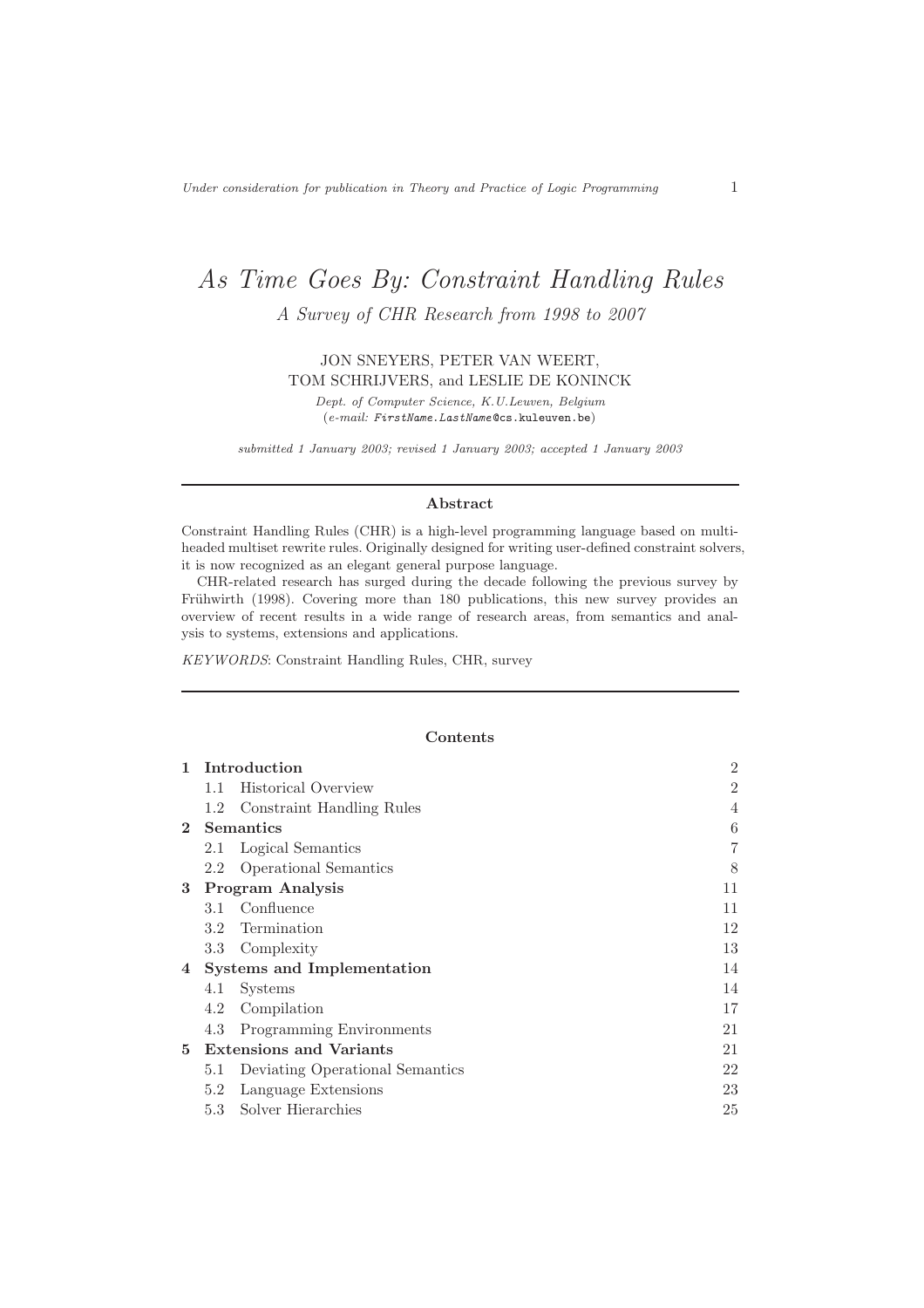| 6 | Relation to Other Formalisms<br>25 |                                                    |    |
|---|------------------------------------|----------------------------------------------------|----|
|   | 6.1                                | Set-Based Formalisms                               | 25 |
|   | 6.2                                | Graph-Based Formalisms                             | 26 |
|   |                                    | Applications                                       | 27 |
|   |                                    | 7.1 Constraint Solvers                             | 27 |
|   | 7.2                                | Union-Find and Other Classic Algorithms            | 31 |
|   | 7.3                                | Programming Language Development                   | 31 |
|   | 7.4                                | Industrial CHR Users                               | 34 |
| 8 |                                    | Conclusions                                        | 35 |
|   | 8.1                                | Survey Coverage and Bibliographic Meta-Information | 35 |
|   | 8.2                                | Retrospection                                      | 36 |
|   | 8.3                                | Grand Challenges                                   | 38 |
|   | References<br>40                   |                                                    |    |

## 1 Introduction

Constraint Handling Rules (CHR) is a high-level programming language based on multi-headed, committed-choice, guarded multiset rewrite rules. Originally designed in 1991 by Frühwirth (1992; 1995; 1998; 2009) for the special purpose of adding user-defined constraint solvers to a host-language, CHR has matured over the last decade to a powerful and elegant general-purpose language with a wide spectrum of application domains. Its logical semantics and monotonicity properties naturally lead to anytime, online, and concurrent programs.

The previous survey on CHR (Frühwirth 1998) was written in 1998. The aim of this paper is to complement that survey by giving an overview of the last decade of CHR-related research. We advise readers that are not yet familiar with CHR to read Frühwirth (1998) first as we have kept the amount of overlap minimal.

Overview. We start with a short historical overview of the past 10 years of CHR research, followed by an introduction to the language itself. Section 2 describes the logical and operational semantics; Section 3 covers program analysis topics such as confluence, termination, and complexity. Next, in Section 4, we discuss the different CHR systems and compilation techniques. Extensions and variants of CHR are dealt with in Section 5, while Section 6 discusses the relation between CHR and other formalisms. In Section 7 we give an overview of the many applications of CHR. Finally, Section 8 concludes this survey.

# 1.1 Historical Overview

Early CHR research is performed at the Ludwig Maximilians Universität (LMU) and the European Computer-Industry Research Centre (ECRC), both in Munich, by Frühwirth (who later moves to Ulm) and his students Abdennadher (who later moves to Cairo), Meuss, and Wolf (in Berlin).

At the end of the nineties, CHR research focusses on theoretical properties of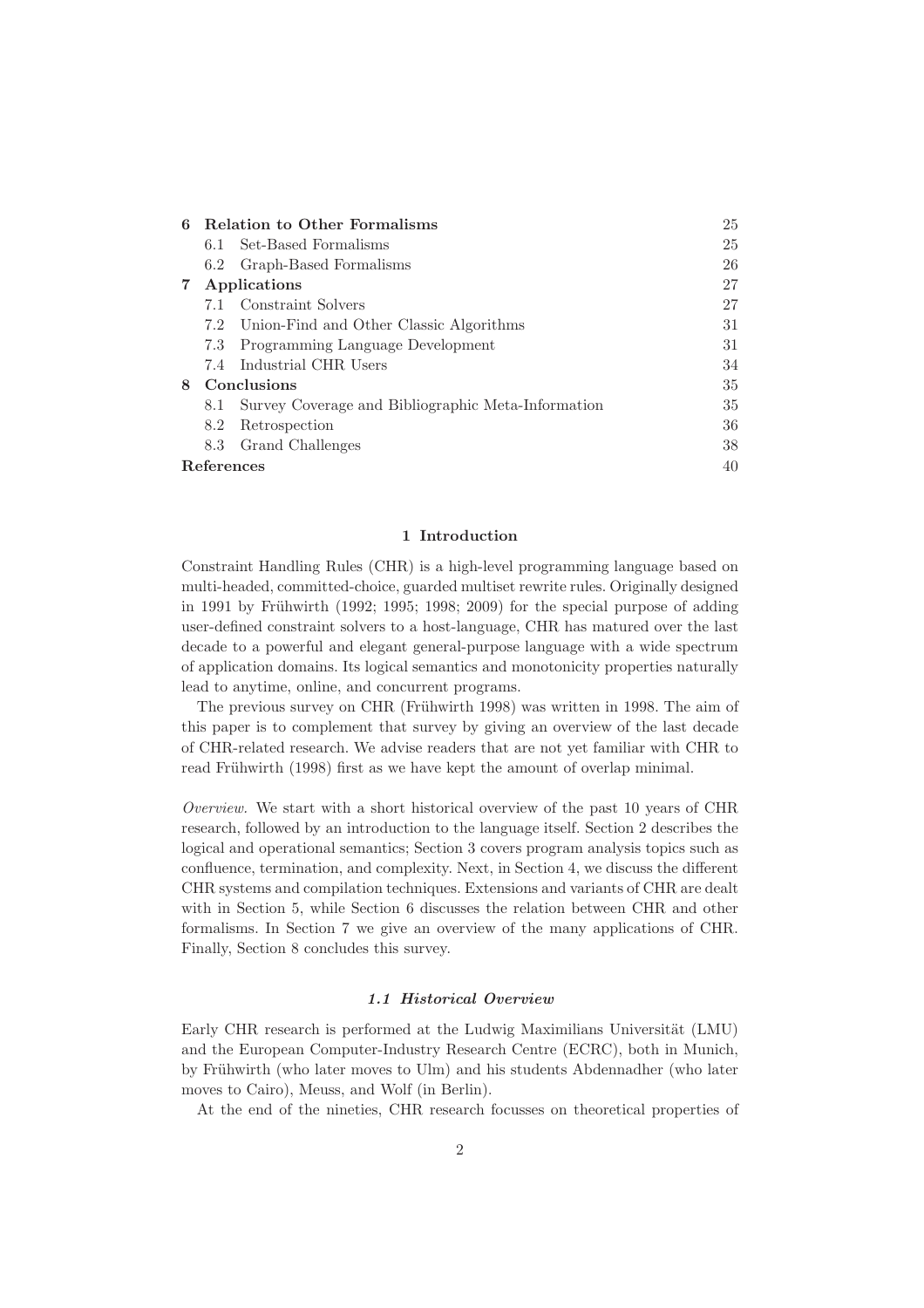

Fig. 1. CHR research groups all over the world: 1. Ulm, Germany (Frühwirth, Meister, Betz, Djelloul, Raiser, . . . ); 2. Leuven, Belgium (Schrijvers, Demoen, Sneyers, De Koninck, Van Weert, ...); 3. Melbourne, Australia (Duck, Stuckey, García de la Banda, Wazny, Brand, ...); 4. Vienna, Austria (Holzbaur); 5. Berlin, Germany (Wolf); 6. Roskilde, Denmark (Christiansen); 7. Paris, France (Coquery, Fages); 8. Castellón, Spain (Escrig, ...); 9. Bologna/Ferrara, Italy (Mello, Lamma, Tacchella, . . . ); 10. Chieti, Italy (Meo, . . . ); 11. Cairo, Egypt (Abdennadher, . . . ); 12. Michigan, USA (Sarna-Starosta); 13. Vancouver, Canada (Dahl); 14. Recife, Brazil (Robin, Vitorino,  $\dots$ ; 15. Singapore (Sulzmann, Lam);

CHR programs like confluence, completion, operational equivalence, termination, and complexity (Section 3). In the same period, the seminal Holzbaur-Frühwirth CHR system in SICStus Prolog is developed (Holzbaur and Frühwirth 1998; 1999; 2000a) and the first CHR systems in Java are created (Section 4.1.3).

Until about 2001, most of the CHR research is still done in Germany and Vienna; other groups are discovering CHR, at first mostly as an implementation language for applications. For instance, Sulzmann et al. use CHR for type systems (Section 7.3.1) and Christiansen and Dahl develop CHR grammars for language processing (Section 7.3.3). Meanwhile, Brand, Monfroy, Abdennadher and Rigotti study the automatic generation of CHR programs (Section 7.1.5). Starting around 2002 there is a strong growth of international research interest in CHR, leading to a series of workshops on CHR (Frühwirth and Meister 2004; Schrijvers and Frühwirth 2005b; Schrijvers and Frühwirth 2006; Djelloul, Duck et al. 2007). Figure 1 gives an (incomplete) overview of the most active CHR research groups all over the world.

In 2003 and 2004, the groups in Melbourne and Leuven start working on (static) analysis and optimizing compilation of CHR, culminating in the Ph.D. theses of Duck (2005) and Schrijvers (2005). This work leads to the formulation of the refined operational semantics (Section 2.2.2) and the creation of new, highly optimizing CHR systems (Section 4.2).

In Leuven and Brazil, research starts around 2005 on search and Java implementations of CHR (Sections 4.1.3 and 5.2.1), while the Ulm group investigates alternative logical semantics for CHR (Section 2.1). The study of an implementa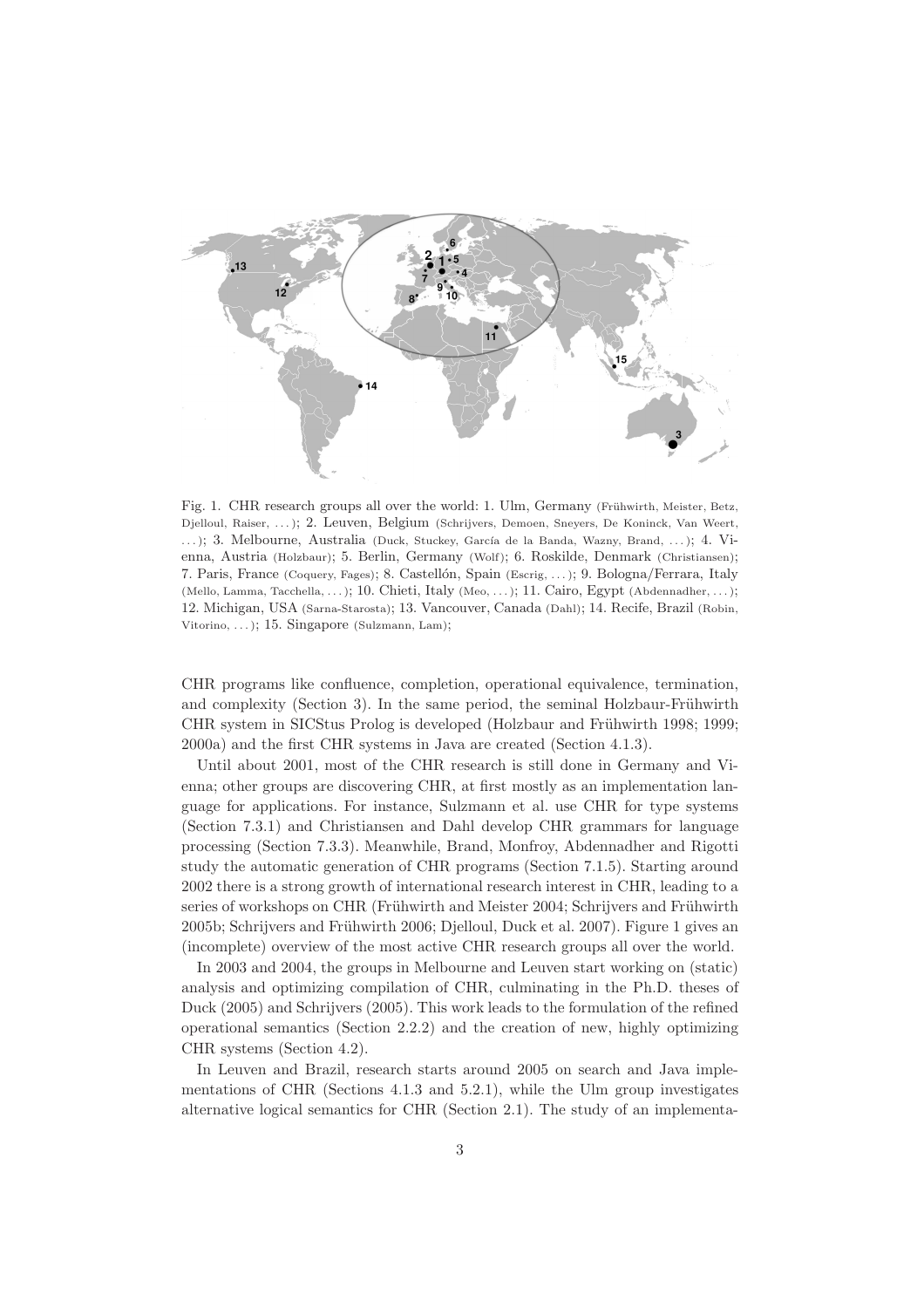tion of the union-find algorithm in CHR leads to a focus on compiler optimizations (Section 4.2.2) and the use of CHR for general-purpose programming (Section 7.2).

Recent trends in CHR-related research include the relation between CHR and other formalisms (Section 6), extensions and variants of CHR (Section 5), and a renewed interest in theoretical properties like confluence, termination, and complexity (Section 3). In the context of the NICTA project "G12", the Melbourne group is currently developing Cadmium, an ACD term rewriting language which extends CHR (Section 6). The Ulm group is currently researching global constraints in the context of the DFG project "GLOBCON"; this work is related to automatic rule generation (Section 7.1.5) and program transformation (Section 4.2.3).

## 1.2 Constraint Handling Rules

To make this survey somewhat self-contained, we briefly introduce the syntax and informal semantics of Constraint Handling Rules. For a gentler introduction to CHR, we refer the reader to Frühwirth (1998), Frühwirth and Abdennadher (2003), Schrijvers (2005), Duck (2005), or Frühwirth (2009).

CHR is embedded in a host language  $H$  that provides data types and a number of predefined constraints. These constraints are called host language constraints or built-in constraints. The traditional host language of CHR is Prolog. Its only host language constraint is equality of Herbrand terms; its data types are Prolog variables and terms. We denote the host language in which CHR is embedded between round brackets: i.e.  $\text{CHR}(\mathcal{H})$  denotes CHR embedded in host language  $\mathcal{H}$ . Most systems are CHR(Prolog) systems, but there are also several implementations of CHR(Java) and CHR(Haskell), and recently a CHR(C) system was developed. A thorough discussion of existing CHR implementations is given in Section 4. We require the host language to provide at least the basic constraints true and fail, and syntactic equality ("==") and inequality ("\==") checks.

# 1.2.1 Syntax

CHR constraint symbols are drawn from the set of predicate symbols, denoted by a functor/arity pair. CHR constraints, also called constraint atoms or constraints for short, are atoms constructed from these symbols and the data types provided by the host language. A CHR program  $P$  consists of a sequence of CHR rules. There are three kinds of rules: (where  $l, m, n, o > 1$ )

| $\bullet$ Simplification rules: |                                                                                      | $h_1,\ldots,h_n \iff g_1,\ldots,g_m \mid b_1,\ldots,b_o.$     |
|---------------------------------|--------------------------------------------------------------------------------------|---------------------------------------------------------------|
| $\bullet$ Propagation rules:    |                                                                                      | $h_1,\ldots,h_n \implies g_1,\ldots,g_m \mid b_1,\ldots,b_o.$ |
| $\bullet$ Simpagation rules:    | $h_1,\ldots,h_l\setminus h_{l+1},\ldots,h_n \iff g_1,\ldots,g_m\mid b_1,\ldots,b_o.$ |                                                               |

The sequence, or conjunction,  $h_1, \ldots, h_n$  are CHR constraints; together they are called the head or head constraints of the rule. A rule with  $n$  head constraints is called an *n*-headed rule and when  $n > 1$ , it is a *multi-headed* rule. All the head constraints of a simplification rule and the head constraints  $h_{l+1}, \ldots, h_n$  of a simpagation rule are called removed head constraints. The other head constraints — all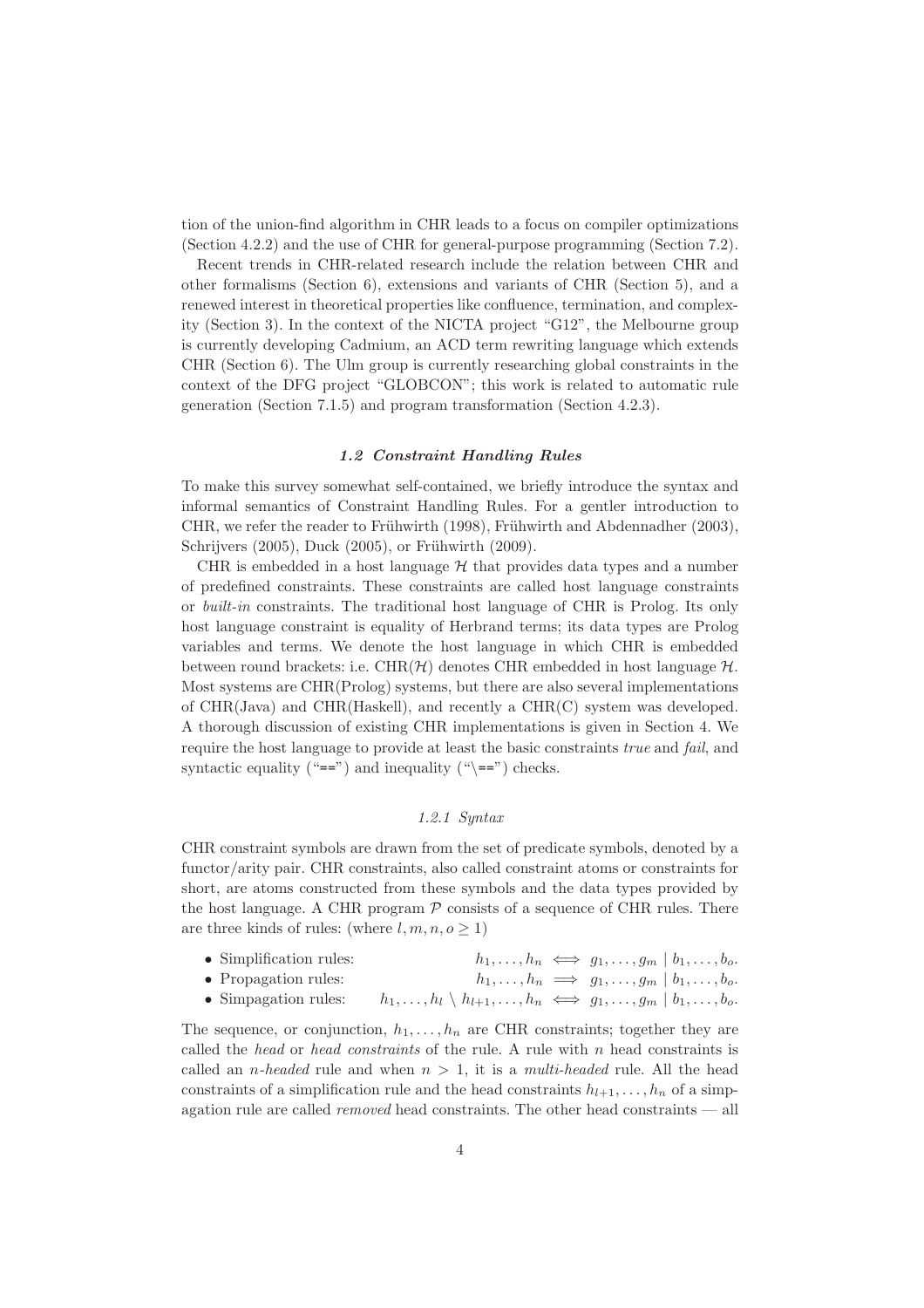| reflexivity  | $\mathbb{Q}$ leq(X,X) $\iff$ true.                                            |
|--------------|-------------------------------------------------------------------------------|
|              | antisymmetry $\mathscr{Q}$ leq(X,Y),<br>$\text{leg}(Y,X) \iff X = Y.$         |
| idempotence  | $\mathbb{Q}$ leq(X,Y) $\leq$ leq(X,Y) $\iff$ true.                            |
| transitivity | $\text{leq}(Y,Z) \implies \text{leq}(X,Z).$<br>$\mathbf{\odot}$ leq $(X,Y)$ , |

Fig. 2. The CHR(Prolog) program LEQ, a solver for the less-than-or-equal constraint.

heads of a propagation rule and  $h_1, \ldots, h_l$  of a simpagation rule — are called kept head constraints. The conjunction  $b_1, \ldots, b_o$  consists of CHR constraints and host language constraints; it is called the body of the rule. The part of the rule between the arrow and the body is called the guard. It is a conjunction of host language constraints. The guard " $g_1, \ldots, g_m$  |" is optional; if omitted, it is considered to be "true | ". A rule is optionally preceded by *name*  $\mathcal Q$  where *name* is a term. No two rules may have the same name, and rules without an explicit name get a unique name implicitly.

For simplicity, both simplification and propagation rules are often treated as special cases of simpagation rules. The following notation is used:

$$
H_k \setminus H_r \iff G \mid B
$$

If  $H_k$  is empty, then the rule is a simplification rule. If  $H_r$  is empty, then the rule is a propagation rule. At least one of  $H_r$  and  $H_k$  must be non-empty.

# 1.2.2 Informal Semantics

A derivation starts from an initial query: a multiset of constraint atoms, given by the user. This multiset of constraints is called the constraint store. The derivation proceeds by applying the rules of the program, which modify the constraint store. When no more rules can be applied, the derivation ends; the final constraint store is called the solution or solved form.

Rules modify the constraint store in the following way. A simplification rule can be considered as a rewrite rule which replaces the left-hand side (the head constraints) with the right-hand side (the body constraints), on the condition that the guard holds. The double arrow indicates that the head is logically equivalent to the body, which justifies the replacement. The intention is that the body is a simpler, or more canonical form of the head.

In propagation rules, the body is a consequence of the head: given the head, the body may be added (if the guard holds). Logically, the body is implied by the head so it is redundant. However, adding redundant constraints may allow simplifications later on. Simpagation rules are a hybrid between simplification rules and propagation rules: the constraints before the backslash are kept, while the constraints after the backslash are removed.

## 1.2.3 Examples

The program leq (Fig. 2) is a classic example CHR program to solve less-than-orequal constraints. The first rule, *reflexivity*, replaces the trivial constraint  $\text{leq}(X,X)$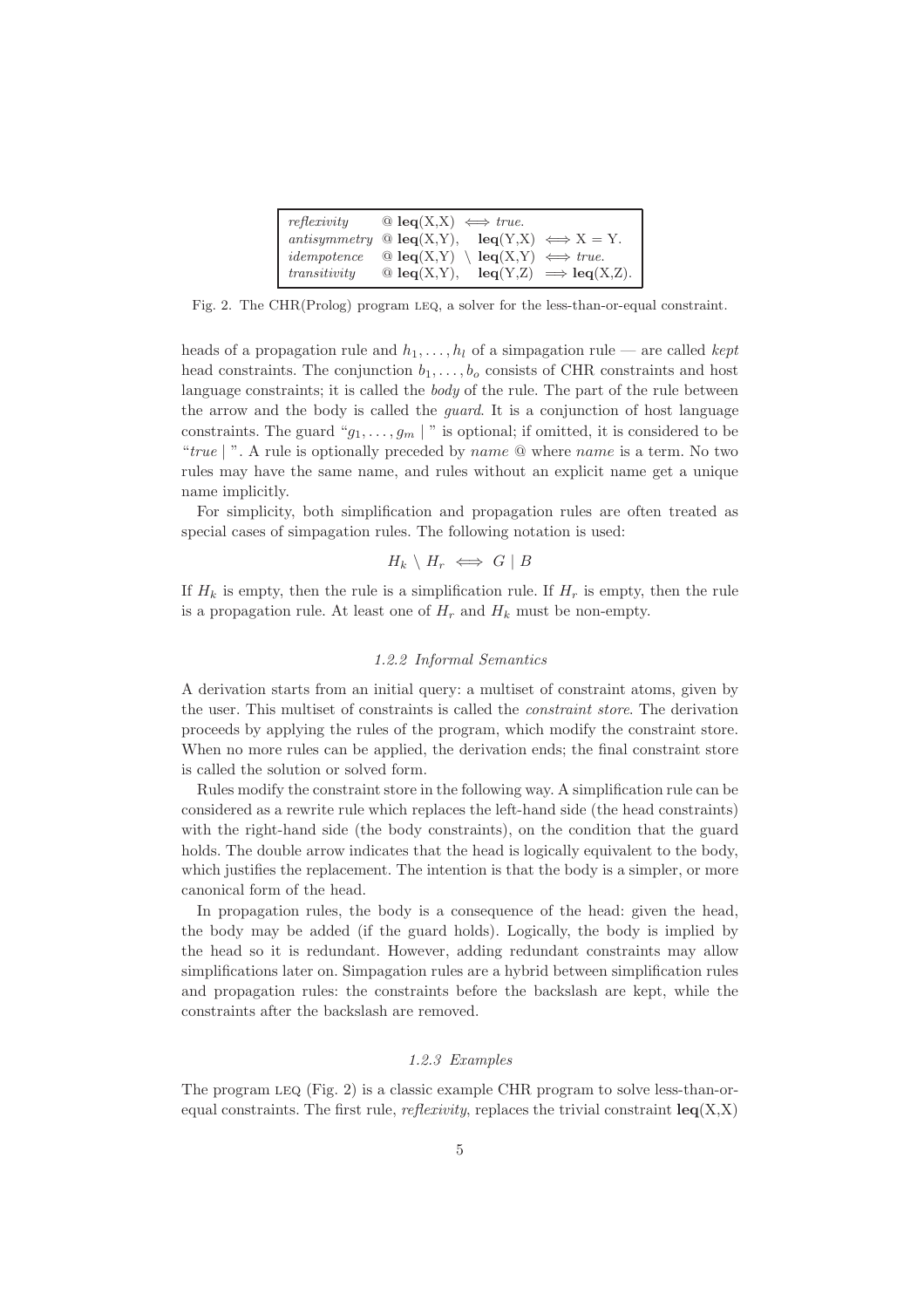| generate    | $\mathcal{Q}$ upto(N) $\iff$ N > 1   prime(N), upto(N-1).                                        |  |
|-------------|--------------------------------------------------------------------------------------------------|--|
| $\int$ done | $\mathcal{Q}$ upto(1) $\iff true.$                                                               |  |
|             | $\mid$ remove_nonprime $\circledcirc$ prime(A) $\rightarrow$ prime(B) $\iff$ B mod A = 0   true. |  |

Fig. 3. The CHR program PRIMES, a prime number sieve.

by true. Operationally, this entails removing this constraint from the constraint store (the multiset of all known CHR constraints). The second rule, antisymmetry, states that  $\text{leg}(X,Y)$  and  $\text{leg}(Y,X)$  are logically equivalent to  $X = Y$ . Operationally this means that constraints matching the left-hand side may be removed from the store, after which the Prolog built-in equality constraint solver is used to unify X and Y. The third rule, *idempotence*, removes redundant copies of the same  $\text{leg}/2$ constraint. It is necessary to do this explicitly since CHR has multiset semantics. The last rule, transitivity, is a propagation rule that computes the transitive closure of the leq/2 relation. An example derivation could be as follows:

|                                           | $leq(A,B),$ $leq(B,C),$ $leq(C,A)$                                   |
|-------------------------------------------|----------------------------------------------------------------------|
| (transitivity)                            | $\rightarrow$ leq(A,B), leq(B,C), leq(C,A), leq(B,A)                 |
|                                           | $(antisymmetry) \rightarrow \text{leg}(B,C), \text{leg}(C,A), A = B$ |
| (Prolog)                                  | $\rightarrow$ leq(A,C), leq(C,A), A = B                              |
| $(antisymmetry) \rightarrow A = C, A = B$ |                                                                      |

Figure 3 lists another simple CHR(Prolog) program called primes, a CHR variant of the Sieve of Eratosthenes. Dating back to at least 1992 (Frühwirth 1992), this is one of the very first examples where CHR is used as a general-purpose programming language. Given a query of the form " $\text{upto}(n)$ ", where n is a positive integer, it computes all prime numbers up to  $n$ . The first rule (*generate*) does the following: if  $n > 1$ , it 'simplifies' **upto** $(n)$  to **upto** $(n-1)$  and adds a **prime** $(n)$  constraint. The second rule handles the case for  $n = 1$ , removing the **upto** $(1)$  constraint. Note that removing a constraint is done by simplifying it to the built-in constraint true. The third and most interesting rule (remove\_nonprime) is a simpagation rule. If there are two prime/1 constraints  $prime(A)$  and  $prime(B)$ , such that B is a multiple of A, the latter constraint is removed. The effect of the remove nonprime rule is to remove non-primes. As a result, if the rules are applied exhaustively, the remaining constraints correspond exactly to the prime numbers up to n.

# 2 Semantics

In this section, we give an overview of both the logical (declarative) semantics and the operational semantics of CHR. The logical semantics (Section 2.1) constitute the formal foundations for the CHR programming language, whilst the operational semantics (Section 2.2) determine the behavior of actual implementations.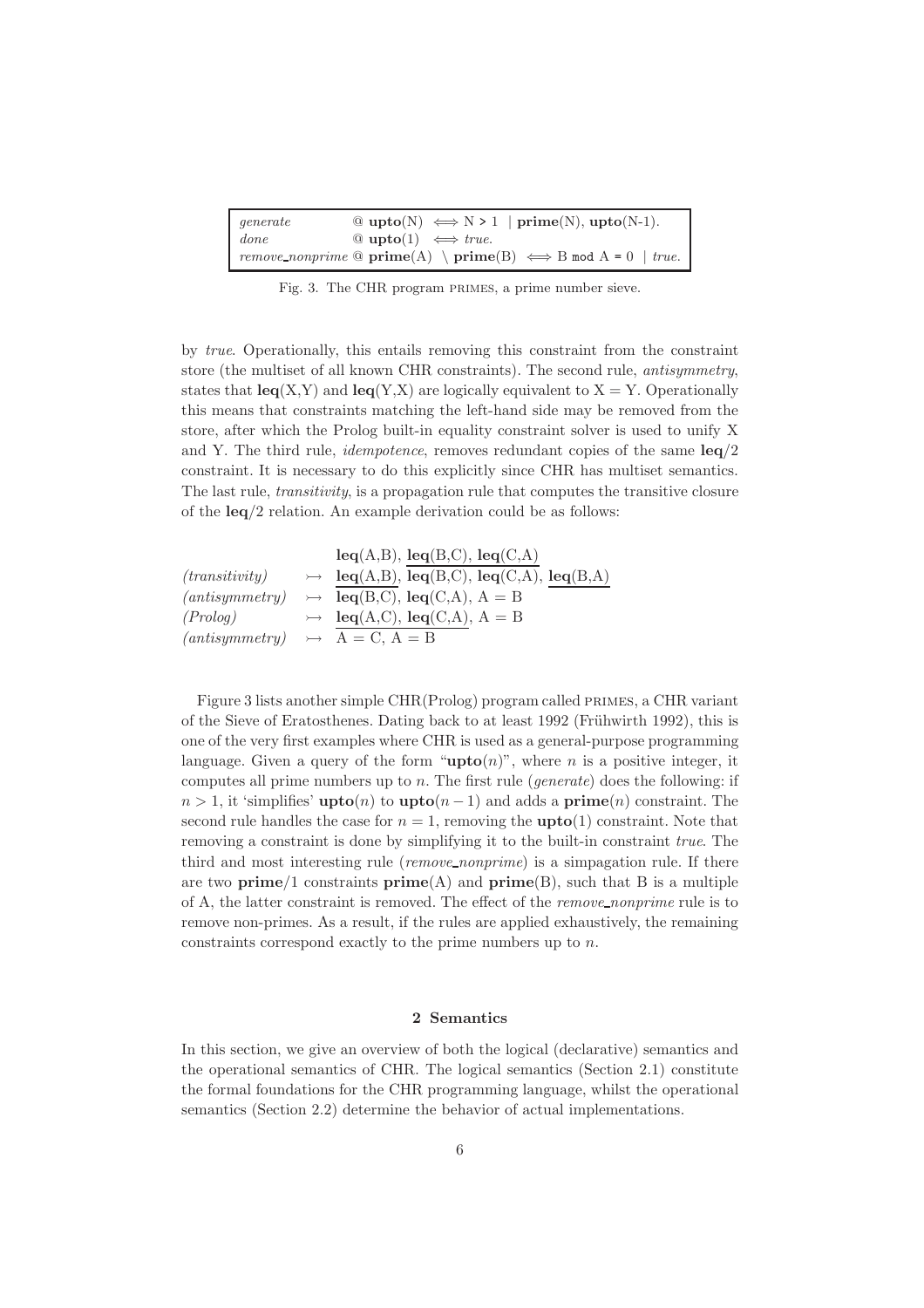#### 2.1 Logical Semantics

#### 2.1.1 Classical Logic Semantics

Let  $\bar{x}$  denote the variables occurring only in the body of the rule. We use  $\bar{\forall}(F)$ to denote universal quantification over all free variables in  $F$ . A simplification rule  $H \iff G | B$  corresponds to a logical equivalence, under the condition that the guard is satisfied:  $\bar{\forall}$ ( $G \rightarrow (H \leftrightarrow \exists \bar{x}B)$ ). A propagation rule  $H \implies G \mid B$ corresponds to a logical implication if the guard is satisfied:  $\bar{\forall} (G \rightarrow (H \rightarrow \exists \bar{x}B)).$ A simpagation rule  $H_k \setminus H_r \iff G \mid B$  corresponds to a conditional equivalence:  $\bar{\forall}$ ( $G \rightarrow (H_k \rightarrow (H_r \leftrightarrow \exists \bar{x}B))$ ). The (classical) logical semantics (Frühwirth 1998) of a CHR program — also called its logical reading, declarative semantics, or declarative interpretation — is given by the built-in constraint theory  $\mathcal{D}_{\mathcal{H}}$  (which defines the built-ins of the host language  $\mathcal{H}$ ) in conjunction with the logical formulas for each rule. As an example, consider the program leq of Fig. 2. The logical formulas corresponding to its rules are the following:

 $\sqrt{ }$  $\int$  $\overline{\mathcal{L}}$  $\forall x, y : x = y \rightarrow (\text{leq}(x, y) \leftrightarrow true)$  (reflexivity)  $\forall x, y, x', y' : x = x' \land y = y' \rightarrow (\text{leq}(x, y) \land \text{leq}(y', x'))$  $(antisymmetry)$  $\forall x, y, x', y' : x = x' \land y = y' \rightarrow (\text{leq}(x, y) \rightarrow (\text{leq}(x', y'))$  $(idempotence)$  $\forall x, y, y', z : y = y' \rightarrow (\text{leq}(x, y) \land \text{leq}(y', z) \rightarrow \text{leq}(x, z))$  (transitivity)

or equivalently:

| $\forall x : \mathbf{leq}(x, x)$                                                         | (reflexivity)  |
|------------------------------------------------------------------------------------------|----------------|
| $\forall x, y : \mathbf{leq}(x, y) \land \mathbf{leq}(y, x) \leftrightarrow x = y$       | (antisymmetry) |
| <i>true</i>                                                                              | (idempotence)  |
| $\forall x, y, z : \text{leq}(x, y) \land \text{leq}(y, z) \rightarrow \text{leq}(x, z)$ | (transitivity) |

Note the strong correspondence between the syntax of the CHR rules, their logical reading, and the natural definition of partial order.

The classical logical reading, however, does not reflect CHR's multiset semantics (the *idempotence* rule is logically equivalent to  $true$ ). Also, the classical logic reading does not always make sense. For example, consider the classical logic reading of the primes program of Fig. 3:

$$
\begin{cases}\n\forall n : n > 1 \rightarrow \textbf{upto}(n) \leftrightarrow \exists n' \textbf{prime}(n) \land n' = n - 1 \land \textbf{upto}(n') \quad (generate) \\
\textbf{upto}(1) \leftrightarrow true \quad (done) \\
\forall a, b : a | b \rightarrow \textbf{prime}(a) \rightarrow (\textbf{prime}(b) \leftrightarrow true) \quad (remove\_nonprime)\n\end{cases}
$$

which is equivalent to:

$$
\begin{cases}\n\forall n > 1 : \textbf{upto}(n) \leftrightarrow \textbf{prime}(n) \land \textbf{upto}(n-1) & (generate) \\
\textbf{upto}(1) & (done) \\
\forall a, b : \textbf{prime}(a) \land a | b \rightarrow \textbf{prime}(b) & (remove\_nonprime)\n\end{cases}
$$

The last formula nonsensically states that a number is prime if it has a prime factor.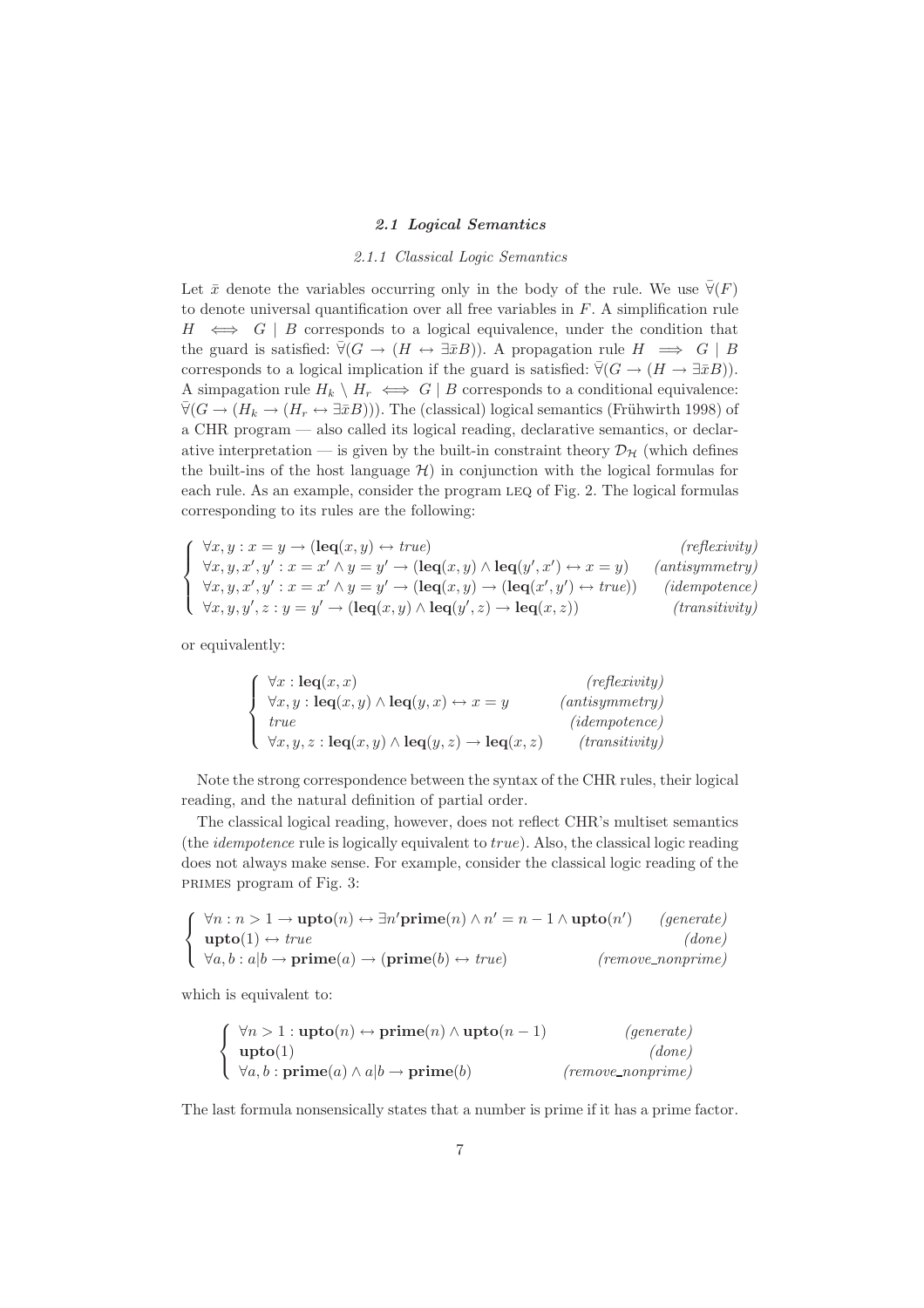#### 2.1.2 Linear Logic Semantics

For general-purpose CHR programs such as primes, or programs that rely on CHR's multiset semantics, the classical logic reading is often inconsistent with the intended meaning (see previous section). To overcome these limitations, Bouissou (2004) and Betz and Frühwirth (2005; 2007) independently proposed an alternative declarative semantics based on (intuitionistic) linear logic. The latter, most comprehensive study provides strong soundness and completeness results, as well as a semantics for the CHR<sup> $\vee$ </sup> extension of CHR (see Section 5.2.1). For CHR programs whose constraints represent a multiset of resources, or whose rules represent unidirectional actions or updates, a linear logic semantics proves much more appropriate. A simple example is the following coin-throwing simulator (which depends on the nondeterminism in the operational semantics):

> $\mathbf{throw}(\mathrm{Coin}) \iff \mathrm{Coin} = \mathbf{head}.$  $\mathbf{throw}(\mathrm{Coin}) \iff \mathrm{Coin} = \mathtt{tail}.$

The classical logic reading of this program entails  $head = tail$ . The linear logic reading of the coin-throwing program boils down to the following formula:

$$
!(\mathbf{throw}(Coin) \multimap (Coin = head) \& (Coin = tail))
$$

In natural language, this formula means "you can always replace  $throughrow(Coin)$  with either (*Coin* = head) or (*Coin* = tail), but not both". This corresponds to the committed-choice and unidirectional rule application of CHR.

#### 2.1.3 Transaction Logic Semantics

The linear logic semantics is already closer to the operational semantics than the CHR classical logical semantics. However, it still does not allow precise reasoning about CHR derivations: while derivations correspond to proofs of logic equivalence of the initial and the final state, it only allows reasoning on the result of an execution, not on the execution itself. The transaction logic semantics (Meister, Djelloul et al. 2007) bridges the remaining gap between the logical and operational semantics of CHR by providing a framework for both inside one formal system.

#### 2.2 Operational Semantics

The behavior of CHR implementations is determined by their operational semantics. As the original theoretical semantics of CHR (Section 2.2.1) proved too nondeterministic for practical programming, more deterministic instances have been specified that offer more execution control (Sections 2.2.2 and 2.2.3).

## 2.2.1 Theoretical Operational Semantics  $\omega_t$

The operational semantics  $\omega_t$  of CHR (Frühwirth 1998), sometimes also called theoretical or high-level operational semantics, is highly nondeterministic. It is formulated as a state transition system.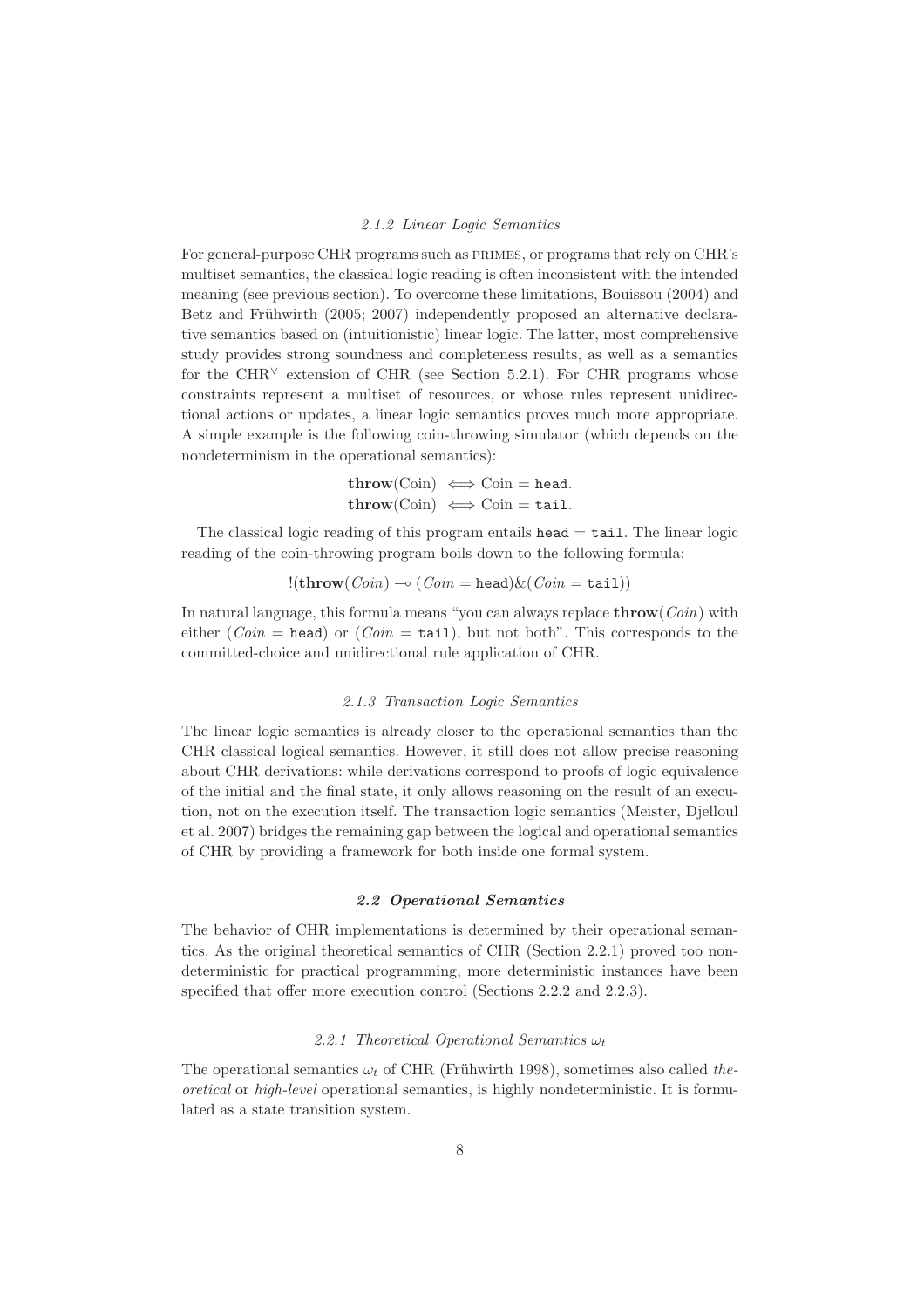## Definition 2.1

An *identified* CHR constraint  $c\#i$  is a CHR constraint c associated with some unique integer i, the *constraint identifier*. This number serves to differentiate between copies of the same constraint. We introduce the functions  $chr(c\#i) = c$  and  $id(c\#i) = i$ , and extend them to sequences and sets of identified CHR constraints in the obvious manner, e.g.,  $id(S) = \{i | c \# i \in S\}.$ 

### Definition 2.2

An execution state  $\sigma$  is a tuple  $\langle \mathbb{G}, \mathbb{S}, \mathbb{B}, \mathbb{T} \rangle_n$ . The goal  $\mathbb{G}$  is a multiset of constraints to be rewritten to solved form. The CHR constraint *store*  $S$  is a set of *identified* CHR constraints that can be matched with rules in the program  $\mathcal P$ . Note that  $chr(\mathcal S)$ is a multiset although  $S$  is a set. The *built-in constraint store*  $\mathbb B$  is the conjunction of all built-in constraints that have been posted to the underlying solver. These constraints are assumed to be solved (implicitly) by the host language  $H$ . The propagation history  $\mathbb T$  is a set of tuples, each recording the identities of the CHR constraints that fired a rule, and the name of the rule itself. The propagation history is used to prevent trivial non-termination for propagation rules: a propagation rule is allowed to fire on a set of constraints only if the constraints have not been used to fire the same rule before.<sup>1</sup> Finally, the counter  $n \in \mathbb{N}$  represents the next integer that can be used to number a CHR constraint. We use  $\sigma, \sigma_0, \sigma_1, \ldots$  to denote execution states and  $\Sigma^{\text{CHR}}$  to denote the set of all execution states.

For a given CHR program  $P$ , the transitions are defined by the binary relation  $\rightarrow_{\mathcal{P}} \subset \Sigma^{\text{CHR}} \times \Sigma^{\text{CHR}}$  shown in Figure 4. Execution proceeds by exhaustively applying the transition rules, starting from an initial state.

The Solve transition solves a built-in constraint from the goal, the Introduce transition inserts a new CHR constraint from the goal into the CHR constraint store, and the Apply transition fires a rule instance. A rule instance instantiates a rule with CHR constraints matching the heads, using a matching substitution (a one-way variable substitution).

Relatively strong soundness and completeness results (Frühwirth 1998) link the logical semantics and the operational semantics. Maher (2002) discusses the notion of propagation completeness and proves an impossibility result for CHR.

Variants of  $\omega_t$  have been introduced to formalize extensions and variants of CHR. For example, the operational semantics of CHR<sup>∨</sup>(Abdennadher 2000), probabilistic CHR (Frühwirth, Di Pierro et al. 2002), and CHR with aggregates (Sneyers, Van Weert et al. 2007) are all based on  $\omega_t$ . We discuss these and other extensions in Section 5.

<sup>1</sup> Early work on CHR, as well as some more recent publications (e.g., Bouissou 2004; Duck, Stuckey et al. 2007; Haemmerlé and Fages 2007), use a token store instead of a propagation history (this explains the convention of denoting the propagation history with T). A token store contains a token for every potential (future) propagation rule application, which is removed when the rule is actually applied. The propagation history formulation is dual, but closer to most implementations. Confusingly, the term token store has also been used for what is commonly referred to as the "propagation history" (e.g., Chin, Sulzmann et al. 2003; Tacchella, Gabbrielli et al. 2007).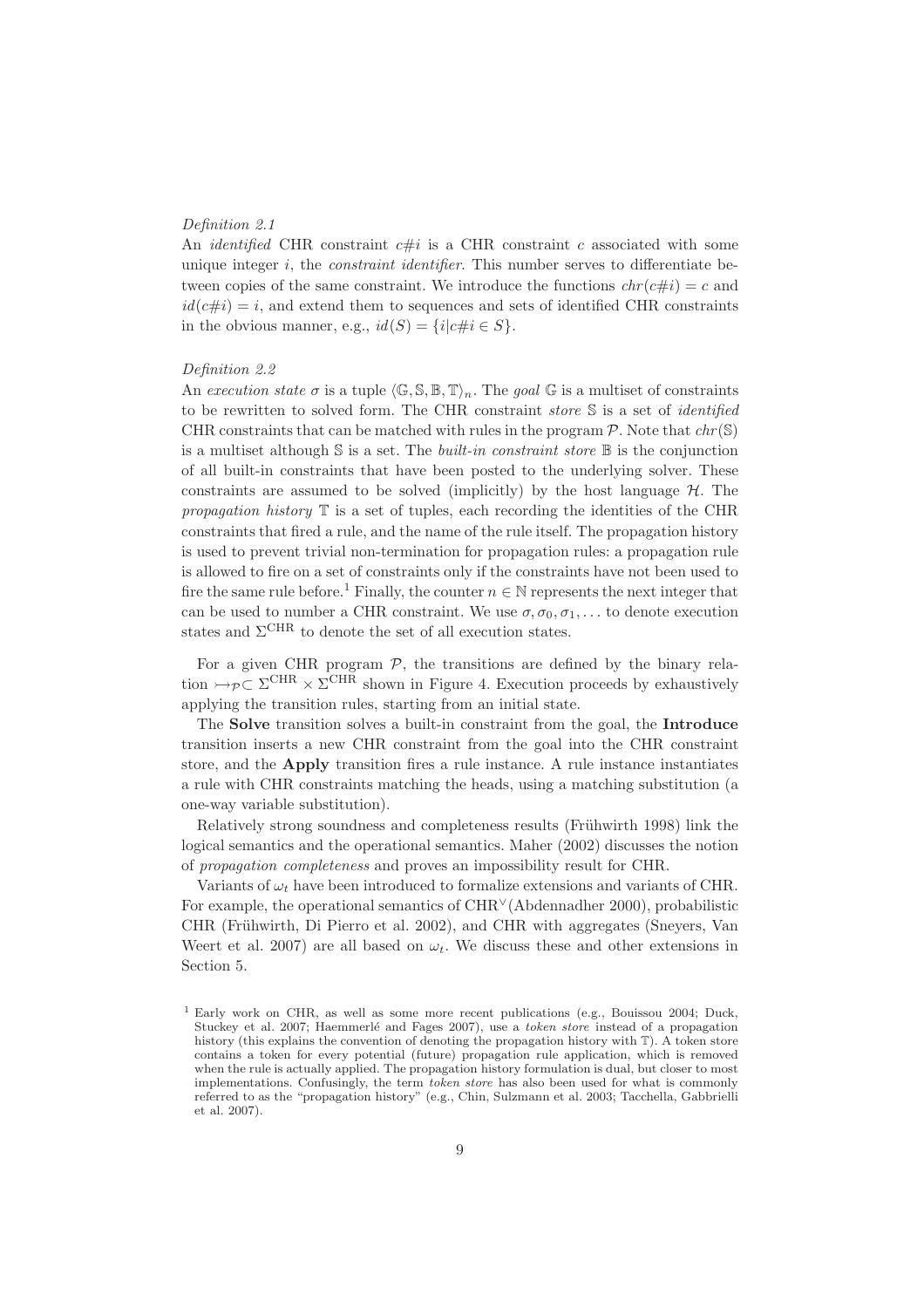- 1. Solve.  $\langle {c} \rbrace \cup \mathbb{G}, \mathbb{S}, \mathbb{B}, \mathbb{T} \rangle_n \rightarrowtail_{\mathcal{P}} \langle \mathbb{G}, \mathbb{S}, c \wedge \mathbb{B}, \mathbb{T} \rangle_n$
- where c is a built-in constraint and  $\mathcal{D}_{\mathcal{H}} \models \bar{\exists}_{\emptyset} \mathbb{B}$ .
- **2.** Introduce.  $\langle {c} \rbrace \cup \mathbb{G}, \mathbb{S}, \mathbb{B}, \mathbb{T} \rangle_n \rightarrow_{\mathcal{P}} \langle \mathbb{G}, {c \# n} \rbrace \cup \mathbb{S}, \mathbb{B}, \mathbb{T} \rangle_{n+1}$
- where c is a CHR constraint and  $\mathcal{D}_{\mathcal{H}} \models \bar{\exists}_{\emptyset} \mathbb{B}$ .
- 3. Apply.  $\langle \mathbb{G}, H_1 \uplus H_2 \uplus \mathbb{S}, \mathbb{B}, \mathbb{T}\rangle_n \rightarrow \sim_{\mathcal{P}} \langle B \uplus \mathbb{G}, H_1 \uplus \mathbb{S}, \theta \wedge \mathbb{B}, \mathbb{T} \cup \{h\}\rangle_n$ where  $P$  contains a (renamed apart) rule of the form  $r \otimes H'_1 \setminus H'_2 \iff G \mid B$ ,  $\theta$  is a matching substitution such that  $chr(H_1) = \theta(H'_1)$  and  $chr(H_2) = \theta(H'_2)$ ,  $h = (r, id(H_1), id(H_2)) \notin \mathbb{T}$ , and  $\mathcal{D}_{\mathcal{H}} \models (\bar{\exists}_{\emptyset} \mathbb{B}) \land (\mathbb{B} \to \bar{\exists}_{\mathbb{B}} (\theta \land G)).$

Fig. 4. The transition rules of the theoretical operational semantics  $\omega_t$ , defining  $\rightarrow \mathcal{P}$ . We use  $\forall$  for multiset union. For constraint conjunctions  $B_1$  and  $B_2$ ,  $\bar{\exists}_{B_2}(B_1)$  denotes  $\exists X_1, \ldots, X_n : B_1$ , with  $\{X_1, \ldots, X_n\} = vars(B_1) \backslash vars(B_2)$ .

We should also mention the work on an and-compositional semantics for CHR (Delzanno, Gabbrielli et al. 2005; Gabbrielli and Meo 2009), which allows one to retrieve the semantics of a conjunctive query given the semantics of the conjuncts. This property is a first step towards incremental and modular analysis and verification tools.

# 2.2.2 Refined Operational Semantics  $\omega_r$

The refined operational semantics  $\omega_r$  (Duck, Stuckey et al. 2004) instantiates the  $\omega_t$  operational semantics by removing much of the nondeterminism. It formally captures the behavior of many CHR implementations (see also Section 4). CHR programs often rely on the execution control offered by the  $\omega_r$  semantics for correctness, or to achieve a good time complexity.

The refined operational semantics uses a stack of constraints: when a new constraint arrives in the constraint store it is pushed on the stack. The constraint on top of the stack is called the active constraint. The active constraint attempts to match rule heads, together with suitable constraints from the constraint store (partner constraints), All occurrences of the active constraint are tried in the order in which they occur in the program. When all occurrences have been tried, the constraint is popped from the stack. When a rule fires, its body is executed immediately from left to right, thereby potentially suspending the active constraint because of newly arriving constraints. When a constraint becomes topmost again, it resumes its search for matching clauses.

Alternative formalizations of the  $\omega_r$  semantics have been made for easier reasoning about certain optimizations or analyses. Examples are the call-based refined operational semantics  $\omega_c$  (Schrijvers, Stuckey et al. 2005) and the semantics for occurrence representations  $\omega_o$  (Sneyers, Schrijvers et al. 2005). Variants of  $\omega_r$  have also been introduced to formalize implementations of proposed extensions to CHR or variants of CHR. To mention just a few of them: the  $\omega_r$  semantics for CHR<sup> $\bar{\rm H}$ </sup> (Van Weert, Sneyers et al. 2006), the  $\omega_r^{\vee}$  semantics for CHR<sup> $\vee$ </sup> which is equivalent to the tree-based  $\omega_{\lambda}$  semantics (De Koninck, Schrijvers et al. 2006b), the set-based  $\omega_{\alpha}$ semantics of CHRd (Sarna-Starosta and Ramakrishnan 2007), and the concurrent refined semantics (Lam and Sulzmann 2007). These extensions and variants are discussed in more detail in Section 5.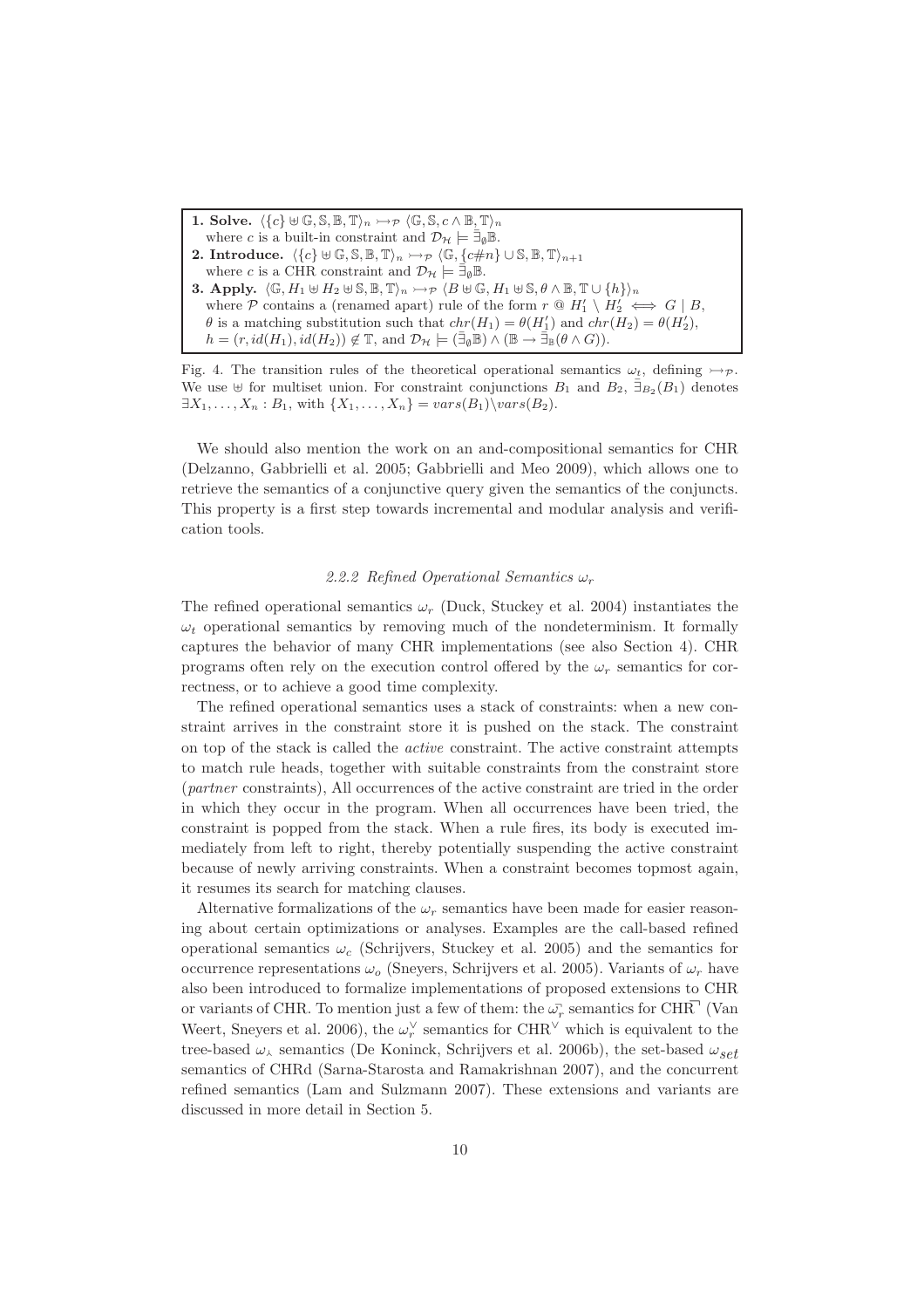# 2.2.3 Priority Semantics  $\omega_p$

While the refined operational semantics reduces most of the nondeterminism of the  $\omega_t$  semantics, it arguably does not offer the CHR programmer an intuitive and predictable way to influence control flow. The  $\omega_r$  semantics in a sense forces the programmer to understand and take into account how CHR implementations work, to achieve the desired execution control. De Koninck, Schrijvers et al. (2007b) introduced the extension CHR<sup>rp</sup>, with a corresponding operational semantics called  $\omega_p$ . The programmer assigns a priority to every rule. The  $\omega_p$  semantics is an instantiation of  $\omega_t$  which ensures that of all applicable rules, the one with the highest priority is applied first. This feature gives the programmer a much more precise and high-level control over program execution compared to the  $\omega_r$  semantics.

## 3 Program Analysis

In this section we discuss important properties of CHR programs: confluence (Section 3.1), termination (Section 3.2), and complexity (Section 3.3), as well as (semi-) automatic analysis of these properties. Program analyses that are mostly used for optimizing compilation are discussed in Section 4.2.2.

# 3.1 Confluence

If for a given CHR program, for all initial states, any  $\omega_t$  derivation from that state results in the same final state, the program is called *confluent*. Confluence has been investigated thoroughly in the context of CHR (Abdennadher, Frühwirth et al. 1999). Two important results are discussed already in (Frühwirth 1998): the existence of a decidable, sufficient and necessary test for confluence of terminating programs, and the result that confluence implies correctness (consistency of the logical reading). Confluence under the refined  $\omega_r$  semantics is investigated in Chapter 6 of (Duck 2005), which also discusses a refined confluence test.

Recently, the topic of confluence received renewed attention because certain problems and limitations of the confluence test have surfaced. Firstly, many programs that are in practice confluent fail this confluence test because non-confluence originates from unreachable states. The more powerful notion of *observable confluence* (Duck, Stuckey et al. 2007) takes reachability into account. Secondly, the standard notion of confluence is only applicable to terminating programs. Raiser and Tacchella (2007) extended the notion of confluence to non-terminating programs.

Haemmerlé and Fages (2007) develop a notion of abstract critical pairs for rewriting systems in general. They illustrate this notion for CHR's theoretical semantics. A particularly interesting result is that some traditional critical pairs can be disregarded because they are redundant.

Related Analyses. Abdennadher and Frühwirth (1998) showed how to do *comple*tion of CHR programs. Completion is a technique to transform a non-confluent program into a confluent one by adding rules. It allows extension, modification and specialization of existing programs.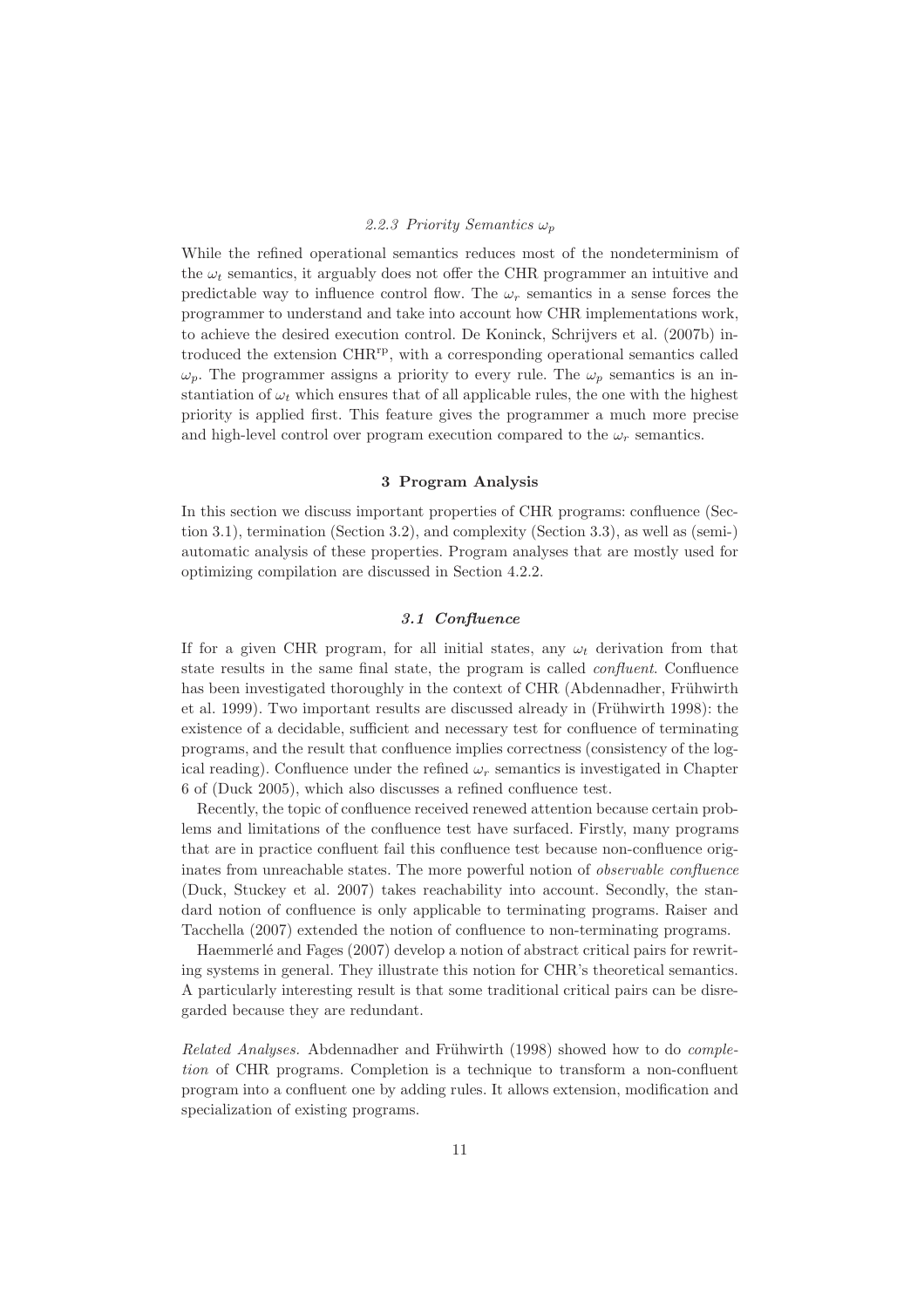A very useful notion is that of operational equivalence of two CHR programs. Two programs are operationally equivalent if for each query, the answer is the same (modulo variable renaming) according to each program. A straightforward extension of confluence, called compatibility of two programs, is shown to be too weak to capture the operational equivalence of CHR programs (Abdennadher and Frühwirth 1999; Abdennadher 2001). Instead, Abdennadher and Frühwirth (1999) give a decidable, sufficient, and necessary syntactic condition for operational equivalence of well-behaved (confluent and terminating) CHR programs. A sufficient syntactic condition is also given for the equivalence of two CHR constraints, defined in two different well-behaved CHR programs. The latter condition is also shown necessary for an interesting class of CHR programs.

Abdennadher and Frühwirth (2004) investigated the merging of two well-behaved CHR solvers. If the two programs are not compatible, well-behavedness can be regained by completion. Furthermore, Abdennadher and Frühwirth (2004) identify a class of solvers whose union is always confluent, and argue why finding a class whose union preserves termination is hard. Finally, Abdennadher and Frühwirth (2004) present a method to remove redundant rules from CHR programs, based on the notion of operational equivalence.

## 3.2 Termination

The first work on termination analysis of CHR programs was presented by Frühwirth  $(2000)$ . Frühwirth demonstrated that termination proof techniques from logic programming and term rewrite systems can be adapted to the CHR context. Termination of CHR programs is proved by defining a ranking function from computation states to a well-founded domain such that the rank of consecutive computation states decreases. A condition on simplification rules guarantees such rank decreases for all consecutive states. This approach, however, cannot prove termination of CHR programs with propagation rules, because it is impossible to show decreases between consecutive states as these rules do not remove constraints from the store.

Recently, two new results on termination analysis of CHR were presented. Pilozzi, Schrijvers et al. (2007) describe a termination preserving transformation of CHR programs to Prolog programs. By reusing termination tools from logic programming and, indirectly, from term rewriting, proofs of termination of the transformed CHR programs are generated automatically, yielding the first fully automatic termination prover for CHR. The transformation, however, does not consider propagation histories. As such, it is applicable only to CHR programs without propagation rules. A transformation of single-headed propagation rules to equivalent simplification rules overcomes this problem partially.

The second contribution is presented by Voets, Pilozzi et al. (2007). Compare to previous approaches, theirsapproach is applicable to a much larger class of CHR programs. By formulating a new termination condition that verifies conditions imposed on the dynamic process of adding constraints to the store, they derive conditions for both simplification and propagation rules.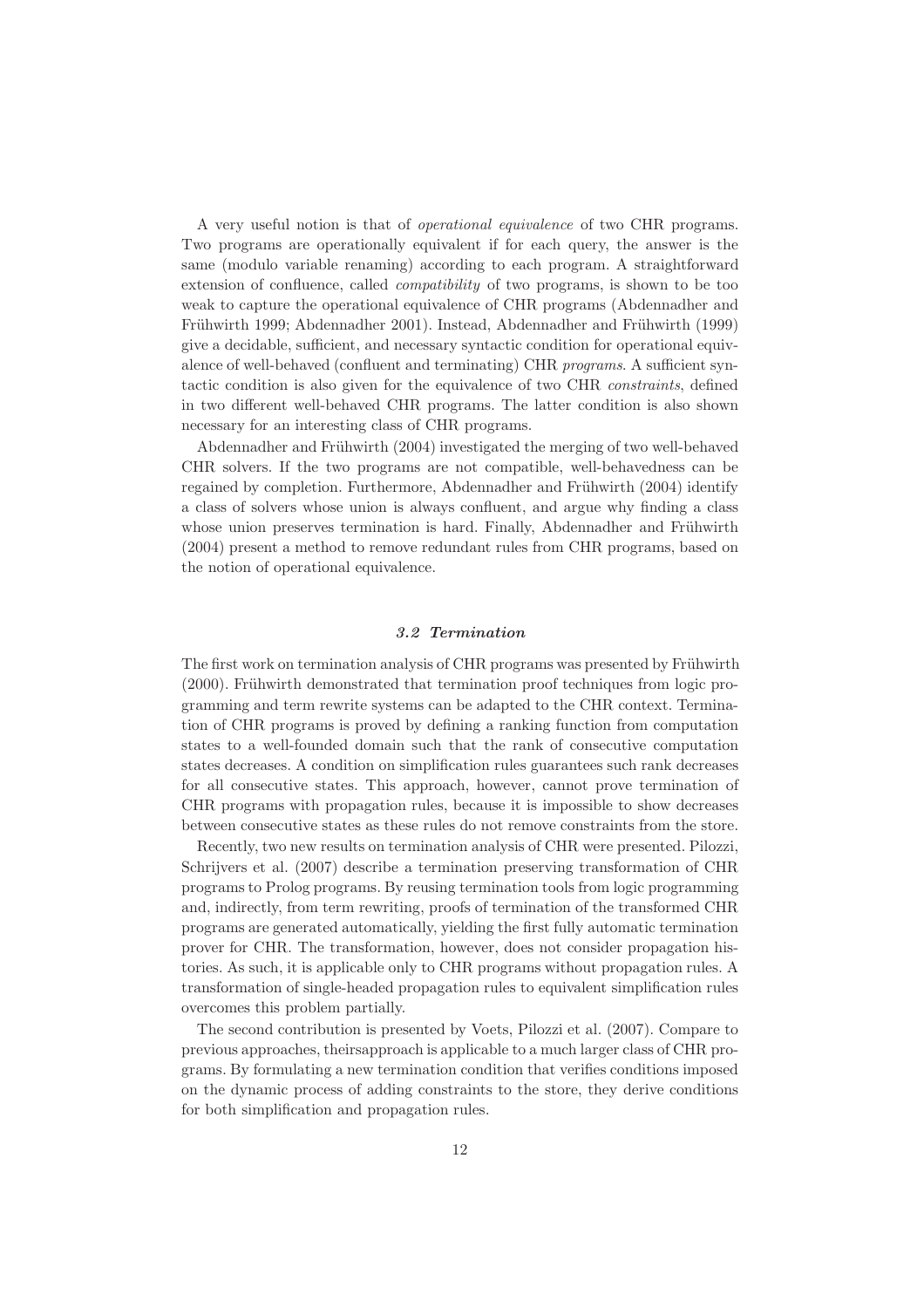## 3.3 Complexity

For various CHR programs — general purpose programs as well as constraint solvers — an accurate, though rather ad hoc, complexity analysis has been made. We list the most notable examples in Section 3.3.1. While ad hoc methods give the most accurate results in practice, they cannot easily be generalized. Therefore, more structured approaches to complexity analysis have been proposed by means of meta-complexity theorems. An overview is given in Section 3.3.2.

# 3.3.1 Ad Hoc Analysis

A CHR implementation of the classical union-find algorithm was proven optimal by Schrijvers and Frühwirth (2006). Sneyers, Schrijvers et al. (2006a) showed the optimal complexity of an implementation of Dijkstra's shortest path algorithm that uses Fibonacci heaps. Frühwirth  $(2005a)$  formulated the complexity of a generalpurpose lexicographical order constraint solver in terms of the number of ask and tell built-in constraints encountered during execution. Finally, Meister, Djelloul et al. (2006) derived the complexity of a solver for existentially quantified equations over finite and infinite trees, using bounds on the derivation length.

## 3.3.2 Meta-Complexity Results

Frühwirth  $(2001; 2002a; 2002b)$  investigated the time complexity of simplification rules for naive implementations of CHR. In this approach, a suitable termination order (called a tight ranking) is used as an upper bound on the derivation length. Combined with a worst-case estimate of the number and cost of rule application attempts, this results in a complexity meta-theorem which gives a rough upper bound of the time complexity. Recent work on optimizing compilation of CHR (cf. Section 4.2.2) allows meta-theorems that give much tighter complexity bounds. We now discuss two distinct approaches.

Ganzinger and McAllester (2002) propose a formalism called Logical Algorithms (LA) and prove a meta-complexity result. De Koninck, Schrijvers et al. (2007a) establish a close correspondence between CHR and LA (see also Section 6.1.3), allowing the LA meta-complexity result to be applied (indirectly) to a large class of CHR programs. De Koninck, Schrijvers et al. (2007a) actually address the metacomplexity of CHR<sup>rp</sup> programs, an extension of CHR discussed in Section 5.1.3. All CHR programs are also CHR<sup>rp</sup> programs. The Logical Algorithms approach was previously used, in a more ad hoc way, by Christiansen (2005) to derive the complexity of CHR grammars (see Section 7.3.3).

Sneyers, Schrijvers et al. (2009) explicitly decouple the two steps in the approach of Frühwirth (2002a; 2002b) by introducing abstract CHR machines. In the first step, the number of rule applications is estimated; this corresponds to the number of CHR machine steps. If a suitable termination order can be found, it can be used to show an upper bound. However for programs that are non-terminating in general, like a RAM machine simulator, or for which no suitable ranking can be found, other techniques have to be used to prove complexity properties. In the second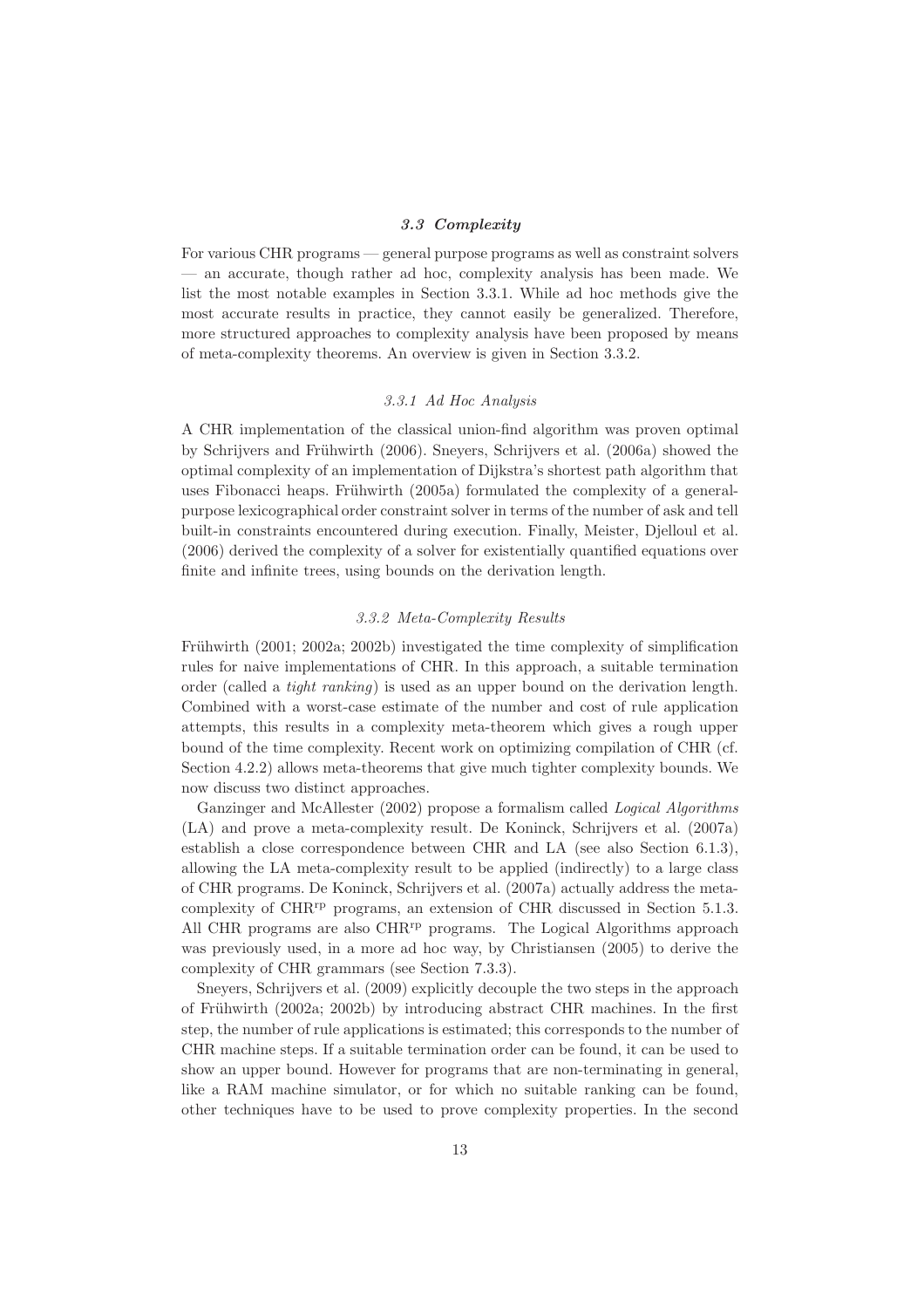step, the complexity of rule application is computed for a given CHR program; this corresponds to simulating a CHR machine on a RAM machine. The first step depends only on the operational semantics of CHR, whereas the second step depends strongly on the performance of the code generated by the CHR compiler.

#### 3.3.3 Complexity-wise Completeness of CHR

Sneyers, Schrijvers et al. (2009) also consider the space complexity of CHR programs. Some compiler optimizations like memory reuse (Sneyers, Schrijvers et al. 2006b) are crucial to achieve tight space complexity bounds (cf. Section 4.2.2). The most interesting result of Sneyers, Schrijvers et al. (2009) is the following "complexity-wise completeness" result for CHR, which implies that "everything can be done efficiently in CHR": For every algorithm (RAM machine program) which uses at least as much time as space, a CHR program exists which can be executed in the K.U.Leuven CHR system with time and space complexity within a constant from the original complexities. Complexity-wise completeness implies Turing completeness but is a much stronger property.

## 4 Systems and Implementation

CHR is first and foremost a programming language. Hence, a large part of CHR research has been devoted to the development of CHR systems and efficient execution of CHR programs. The two most comprehensive works on this subject are the Ph.D. theses of Duck (2005) and Schrijvers (2005). In this section, we provide an overview of their work as well as the many other contributions to the field.

# 4.1 Systems

Since the conception of CHR a large number of CHR systems (compilers, interpreters and ports) have been developed. In particular, in the last ten years the number of systems has exploded. Figure 5 presents a timeline of system development, branches and influences. We discuss these systems, grouped by host language or host paradigm, in more detail.

# 4.1.1 CHR(LP)

Logic Programming is the natural host language paradigm for CHR. Hence, it is not surprising that the CHR(Prolog) implementations are the most established ones. Holzbaur and Frühwirth (2000a) have laid the groundwork with their general compilation scheme for Prolog. This compilation scheme was first implemented in SICStus Prolog by Holzbaur, and later further refined in HAL by Holzbaur, García de la Banda et al. (2005) and in hProlog by Schrijvers and Demoen (2004b). The latter system, called the K.U.Leuven CHR system, was subsequently ported to many other Prolog systems and is currently available in XSB (Schrijvers, Warren et al. 2003; Schrijvers and Warren 2004), SWI-Prolog (Schrijvers, Wielemaker et al. 2005),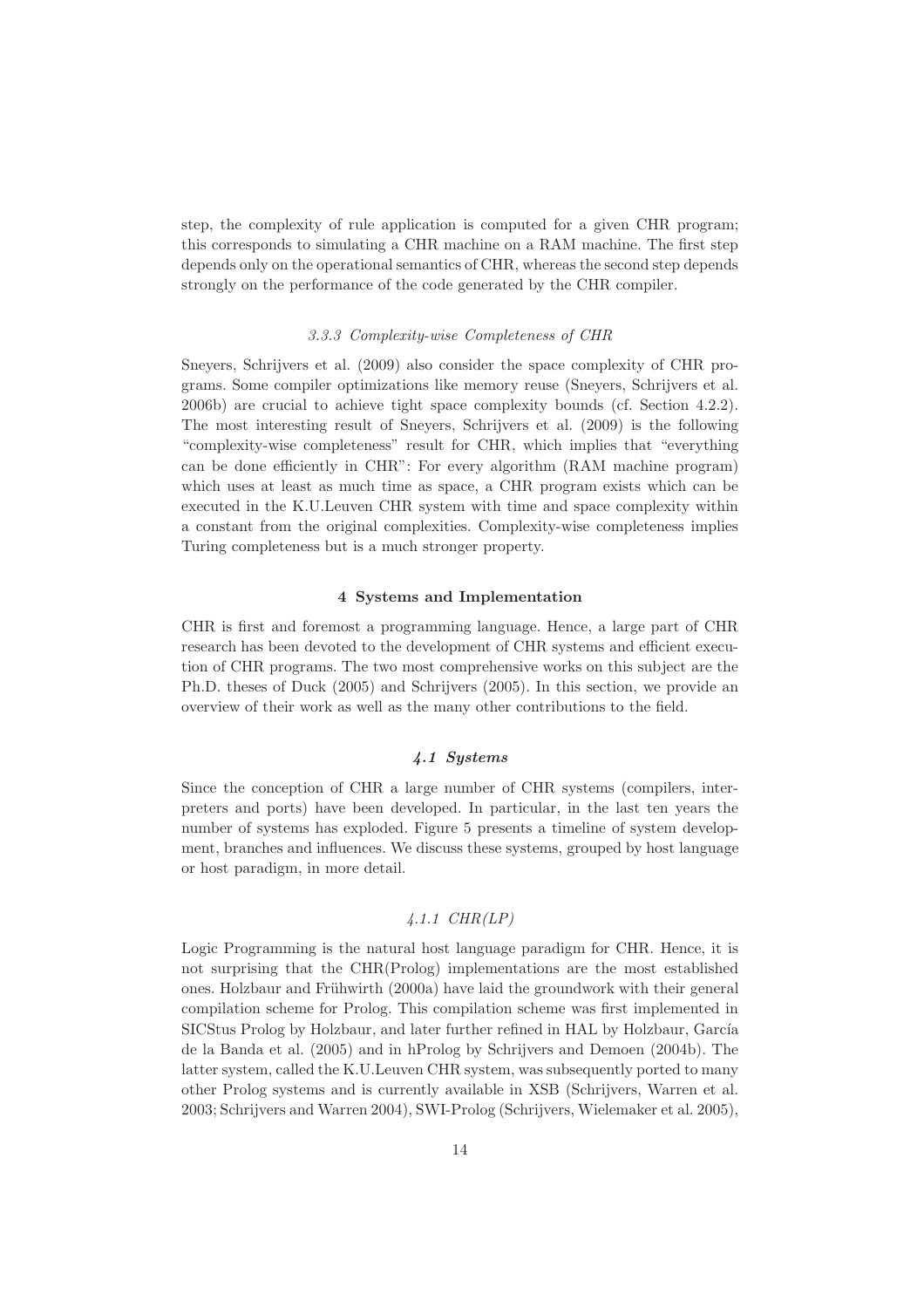

Fig. 5. A timeline of CHR implementations.

YAP, B-Prolog (using Action Rules; Schrijvers, Zhou et al. 2006), SICStus 4 and Ciao Prolog. Another system directly based on the work of Holzbaur and Schrijvers is the CHR library for SiLCC by Bouissou (2004). SiLCC is a programming language based on linear logic and concurrent constraint programming. All of these systems compile CHR programs to host language programs. The only available interpreter for CHR(Prolog) is TOYCHR<sup>2</sup> .

Recently, systems with deviating operational semantics have been developed. The CHRd system by Sarna-Starosta and Ramakrishnan (2007) runs in XSB, SWI-Prolog and hProlog. It features a constraint store with set semantics and is particularly suitable for tabled execution. The  $\rm CHR^{rp}$  system by De Koninck, Stuckey et al. (2008) for SWI-Prolog provides rule priorities.

<sup>2</sup> by Gregory J. Duck, 2003. Download: http://www.cs.mu.oz.au/∼gjd/toychr/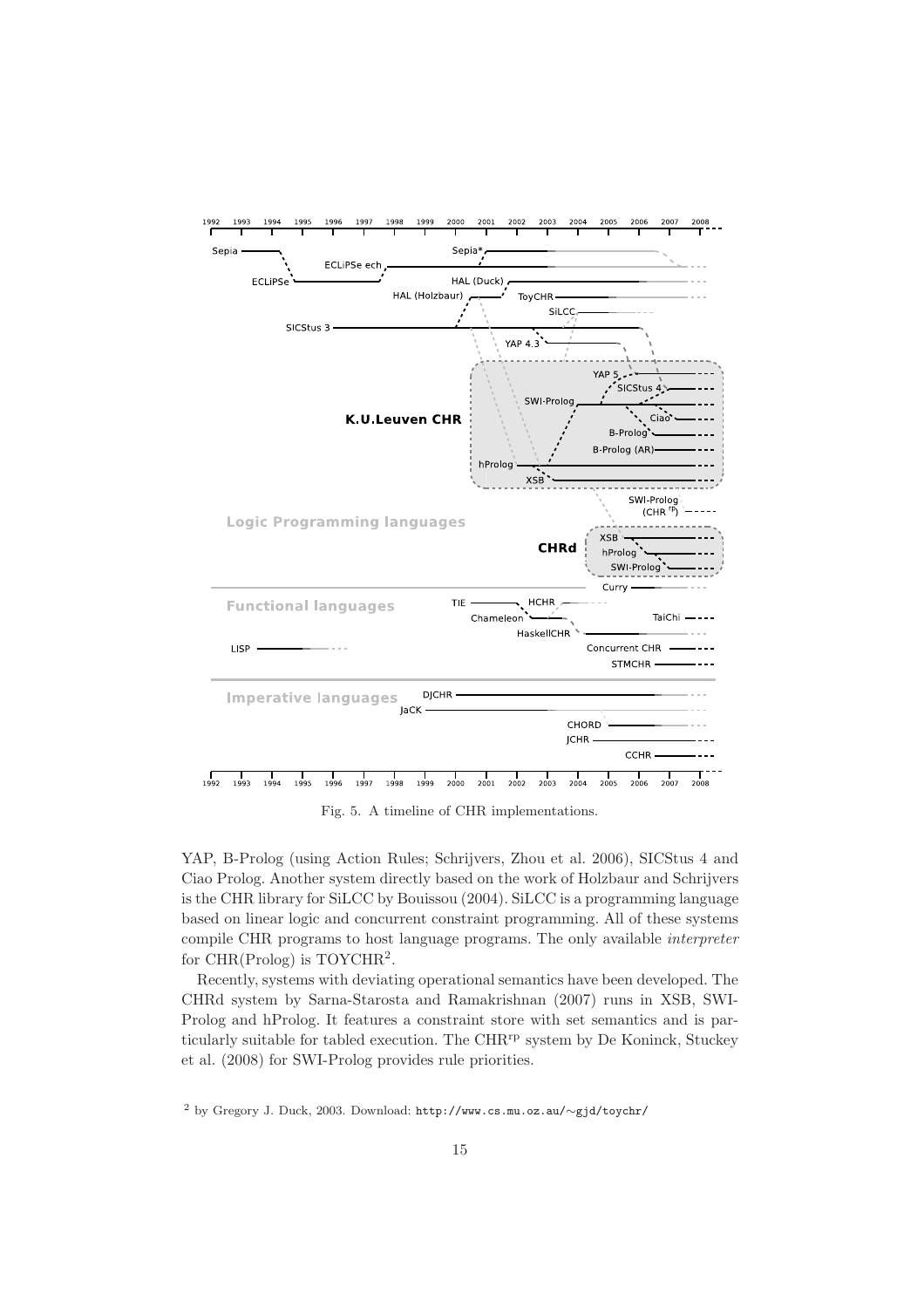# 4.1.2 CHR(FP)

As type checking is one of the most successful applications of CHR in the context of Functional Programming (see Section 7.3.1), several CHR implementations were developed specifically for this purpose. Most notable is the Chameleon system (Stuckey and Sulzmann 2005) which features CHR as the programming language for its extensible type system. Internally, Chameleon uses the HaskellCHR implementation<sup>3</sup>. The earlier HCHR prototype (Chin, Sulzmann et al. 2003) had a rather heavy-weight and impractical approach to logical variables.

The aim of a 2007 Google Summer of Code project was to transfer this CHR based type checking approach to two Haskell compilers (YHC and nhc98). The project led to a new CHR interpreter for Haskell, called TaiChi (Boespflug 2007).

With the advent of software transactional memories (STM) in Haskell, two prototype systems with parallel execution strategies have been developed: STMCHR<sup>4</sup> and Concurrent CHR (Lam and Sulzmann 2007). These systems are currently the only known CHR implementations that exploit the inherent parallelism in CHR programs. Concurrent CHR also serves as the basis for Haskell-Join-Rules (Sulzmann and Lam 2007b) (cf. Section 6.1.2).

We also mention the Haskell library for the PAKCS implementation of the functional logic language Curry (Hanus 2006). The PAKCS system actually compiles Curry code to SICStus Prolog, and its CHR library is essentially a front-end for the SICStus Prolog CHR library. The notable added value of the Curry front-end is the (semi-)typing of the CHR code.

# $4.1.3 \text{ } CHR (Java) \text{ and } CHR (C)$

Finally, CHR systems are available for both Java and C. These multiparadigmatic integrations of CHR and mainstream programming languages offer powerful synergetic advantages to the software developer: they facilitate the development of application-tailored constraint systems that cooperate efficiently with existing host language components. For a detailed discussion on the different conceptual and technical challenges encountered when embedding CHR into an imperative host language, we refer to Van Weert, Wuille et al. (2008).

 $CHR(Java)$ . There are at least four implementations of CHR in Java. The earliest is the Java Constraint Kit (JaCK) by Abdennadher (2001) and others (Abdennadher, Krämer et al. 2002). It consists of three major components:

1. JCHR (Schmauß 1999) — a CHR dialect intended to resemble Java, in order to provide an intuitive programming experience. No operational semantics is specified for this system, and its behavior deviates from other CHR implementations.

<sup>3</sup> by Gregory J. Duck, 2004. Download: http://www.cs.mu.oz.au/∼gjd/haskellchr/

<sup>4</sup> by Michael Stahl, 2007. Download: http://www.cs.kuleuven.be/∼dtai/projects/CHR/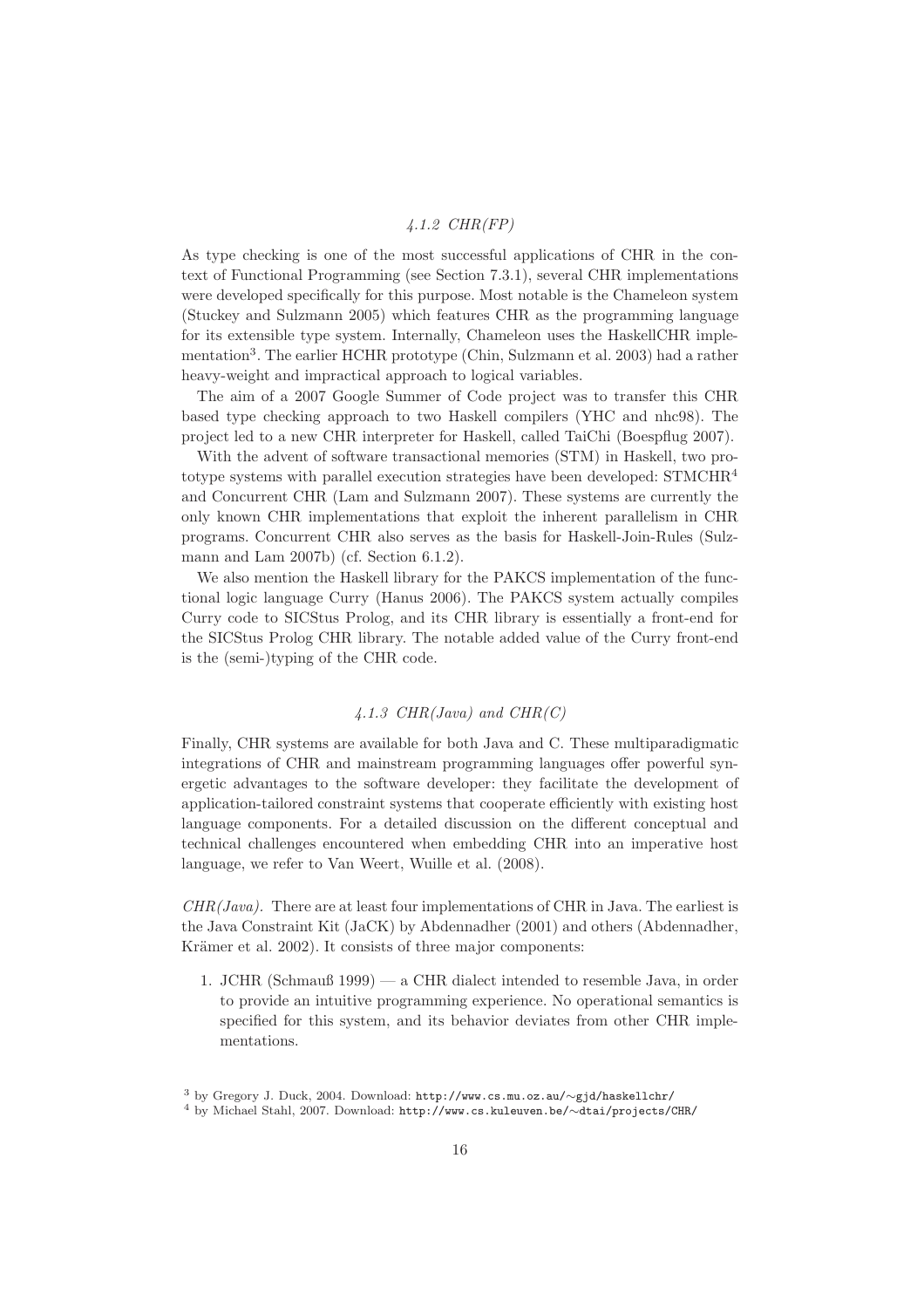- 2. VisualCHR (Abdennadher and Saft  $2001$ ) an interactive tool visualizing the execution of JCHR (cf. Section 4.3).
- 3. JASE (Krämer 2001) a "Java Abstract Search Engine" in which tree-based search strategies can be specified. The JASE library is added to the JaCK framework as an orthogonal component. It provides a number of utility classes that aid the user to implement search algorithms in the Java host language. A typical algorithm consists of the following two operations, executed in a loop: a JCHR handler is run until it reaches a fix-point, after which a new choice is made. If an inconsistency is found, backtracking is used to return to the previous choice point. JASE aids in maintaining the search tree, and can be configured to use either trailing or copying.

DJCHR (Dynamic JCHR; Wolf 2001a) is an implementation of adaptive CHR (see Section 5.1.4). The incremental adaptation algorithm underlying DJCHR maintains justifications for rule applications and constraint additions. Wolf (2005) shows that these justifications, and in particular those of any derived false constraint, also serve as a basis for intelligent search strategies. As in JaCK, the different search algorithms are implemented orthogonally to the CHR program. Wolf's approach confirms that advanced search strategies are often more efficient than a low-level, built-in implementation of chronological backtracking (as in Prolog).

The K.U.Leuven JCHR system (Van Weert, Schrijvers et al. 2005) addresses the main issue of JaCK, its poor performance. The focus of K.U.Leuven JCHR is on both performance and integration with the host language. K.U.Leuven JCHR handlers integrate neatly with existing Java code, and it is currently one of the most efficient CHR systems available. The current implementation does not feature search capabilities.

Finally, the CHORD system (Constraint Handling Object-oriented Rules with Disjunctive bodies)<sup>5</sup>, developed as part of the ORCAS project (Robin and Vitorino 2006), is a Java implementation of  $CHR<sup>V</sup>$  (Menezes, Vitorino et al. 2005).

 $CHR(C)$ . CCHR (Wuille, Schrijvers et al. 2007) implements CHR for C. It is an extremely efficient CHR system conforming to the  $\omega_r$  refined operational semantics. It uses a syntax that is intuitive to both CHR adepts and imperative programmers.

## 4.2 Compilation

Considerable research has been conducted on the efficient compilation of CHR. Section 4.2.1 provides an overview of the compilation schemes used by the different CHR systems; Sections 4.2.2 and 4.2.3 survey existing analyses and optimizations.

# 4.2.1 Compilation Schemes

The first CHR compilation scheme, for  $ECL^{i}PS^{e}$  Prolog, was described by Frühwirth and Brisset (1995). Holzbaur and Frühwirth (1999; 2000a) have adapted this scheme

<sup>5</sup> by Jairson Vitorino and Marcos Aurelio, 2005, http://chord.sourceforge.net/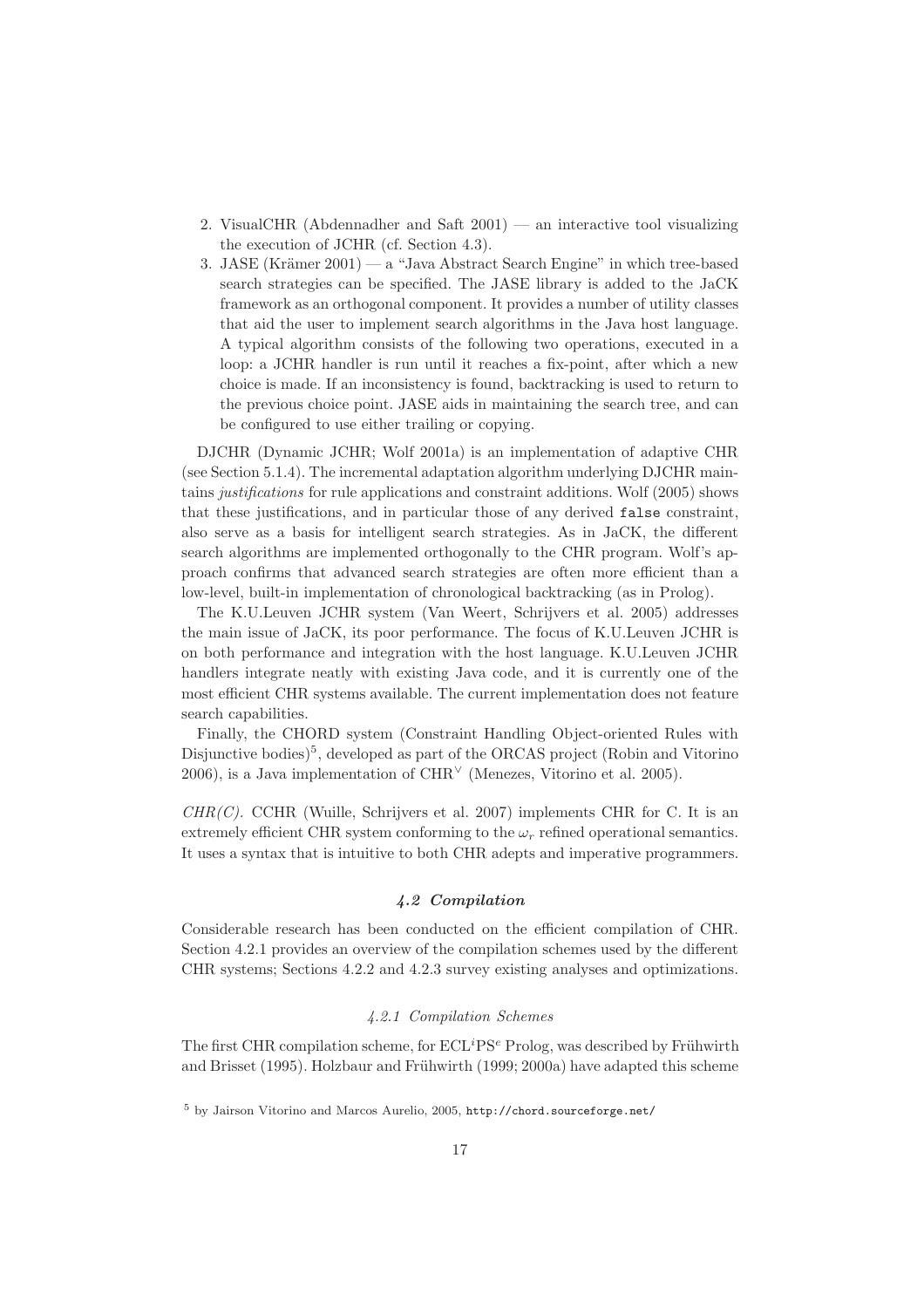from  $\mathrm{ECL}^i\mathrm{PS}^e$ 's fairly specific suspension mechanism to the more primitive and flexible attributed variables feature found in SICStus Prolog. The latter form has been adopted by HALCHR, K.U.Leuven CHR, and was formalized in the refined operational semantics (Duck, Stuckey et al. 2004). A good overview of the compilation scheme can be found in the Ph.D. theses of Duck (2005) and Schrijvers (2005), and in (Van Weert, Wuille et al. 2008).

In its essence, the scheme maps each constraint to a procedure. Imposing the constraint then corresponds to calling the procedure. This procedure puts the new constraint in the constraint store datastructure, and attempts to fire rules involving the new constraint. For the latter purpose, the scheme contains an occurrence procedure for each occurrence of the constraint symbol in a rule. The main constraint procedure calls these occurrence procedures in the textual order of the rules. The reactivation of a constraint is realized through calling the occurrence procedures anew. Each procedure looks up the required additional constraints in the constraint store datastructure and checks both the guard and propagation history. If all tests succeed, the rule is committed to: an entry is added to the propagation history, the appropriate matching constraints are removed from the constraint store and the body of the rule is executed.

The Prolog compilation scheme is specifically designed for the built-in constraint theory of Herbrand equations. Duck, Stuckey et al. (2003) show how it can be extended to cover arbitrary constraint theories and solvers.

Schrijvers, Zhou et al. (2006) experimented with an action rules compilation scheme in BProlog. However, capturing the intricate reactivation behavior of CHR's refined operational semantics turned out to be hard because the action rules' behavior differs considerably on that account.

Lam and Sulzmann (2007) showed that software transactional memories (STM), as supported by the Glasgow Haskell Compiler, are a good match for the concurrent implementation of CHR. Sulzmann and Lam (2007a) also explored the use of Haskell's laziness and concurrency abstractions for implementing the search of partner constraints.

CHR(Java). Both JaCK (Schmauß 1999) and CHORD take a different approach compared to most other CHR compilers. Their front-end transforms the CHR source files to Java code that initializes the data structures of a generic runtime. CHR programs are then essentially interpreted. No major optimizations are performed.

DJCHR uses a compilation scheme similar to the basic CHR(Prolog) scheme, but extended with truth maintenance facilities required for adaptive constraint handling (Wolf 2001a). Justifications for constraints and rule applications are implemented efficiently using bit vectors. The runtime also implements adaptive unification and entailment algorithms. Following the approach of Holzbaur and Frühwirth (1999; 2000a), fast partner constraint retrieval is achieved using a form of attributed variables (Wolf 2001b).

K.U.Leuven JCHR and CCHR. The compilation schemes used by the K.U.Leuven JCHR and CCHR systems (Van Weert, Schrijvers et al. 2005; Wuille, Schrijvers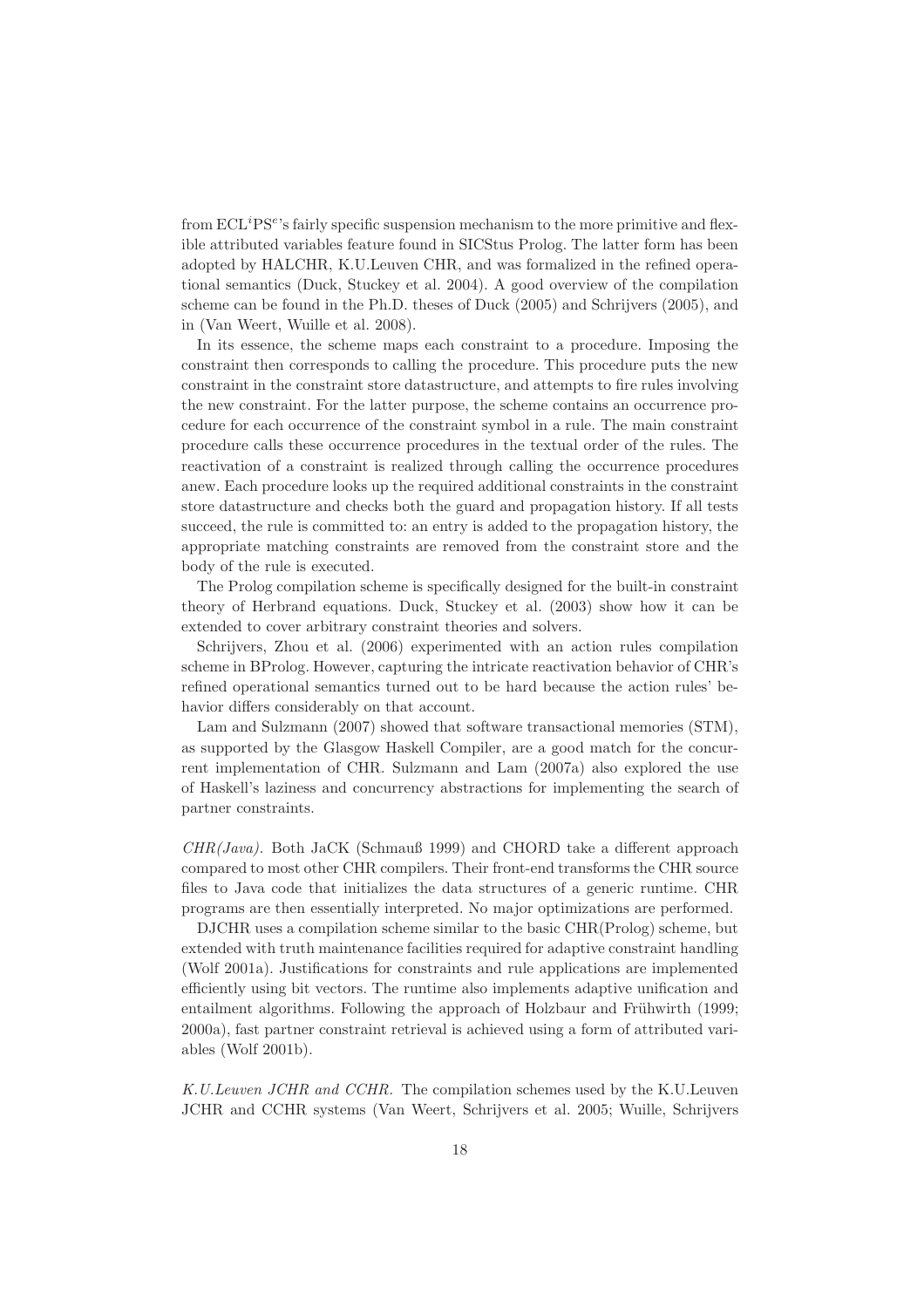et al. 2007) are based on the basic compilation scheme for CHR(Prolog), modified to fit an imperative language (Van Weert, Wuille et al. 2008). Searching for partner constraints is done through explicit iteration. Also, the data structures required for the implementation of the constraint store are implemented more naturally and efficiently in an imperative host language than in an LP language. An important issue is that the host language typically cannot handle recursive calls efficiently. The common CHR(Prolog) scheme was therefore adjusted significantly to avoid frequent call stack overflows. The compilation scheme used by the K.U.Leuven JCHR system is described in detail in (Van Weert 2008).

The CCHR compiler performs some limited optimizations, like memory reuse, basic join ordering (see Section 4.2.2), as well as imperative-language specific optimizations. The K.U.Leuven JCHR compiler implements most of the optimizations mentioned in Section 4.2.2. For more details, see (Van Weert, Wuille et al. 2008).

 $CHR^{rp}$ . A compilation scheme for  $CHR^{rp}$  that is strongly based on the one for regular CHR in Prolog, is presented in (De Koninck, Stuckey et al. 2008). It is formalized in the refined priority semantics  $\omega_{rp}$ , which combines the refined operational semantics  $\omega_r$  of regular CHR, with the priority semantics  $\omega_p$  of CHR<sup>rp</sup>.

The main differences are the following. The initial goal, as well as rule bodies, are executed in batch mode, i.e., no rule can fire as long as there are unprocessed goal or body constraints (i.e., the Apply transition is not allowed if the Introduce transition is applicable, cf. Fig. 4). New constraints are scheduled for activation at all priorities at which they have occurrences, instead of being activated as soon as they are processed. Constraints are activated at a given priority and as such only consider those rules that share this priority. Finally, after each rule firing, it is checked whether a scheduled constraint needs to be activated. To deal with socalled dynamic priority rules, which are rules for which the actual priority is only determined at runtime, a source-to-source transformation is given in (De Koninck, Stuckey et al. 2008), that transforms these rules to the desired form for the  $\omega_{rp}$ semantics.

## 4.2.2 Analysis and Optimizing Compilation

A number of (mostly static) analyses and optimizations have been proposed to increase the performance of CHR systems (Holzbaur, García de la Banda et al. 2005; Schrijvers 2005; Duck 2005; Van Weert, Wuille et al. 2008). Without going into the technical details, we very briefly discuss a list of recent optimizations:

Indexing. The efficient, selective lookup of candidate partner constraints is indispensable for the efficient determination of matching rules. The traditional CHR(Prolog) compilation scheme (see Section 4.2.1) uses attributed variables for a constant time lookup of the constraints containing a known, unbound variable. Holzbaur, García de la Banda et al. (2005) propose the use of a balanced tree for the lookup of constraints via known ground arguments, which allows for logarithmic worst-case time lookup. Schrijvers (2005) further improves this using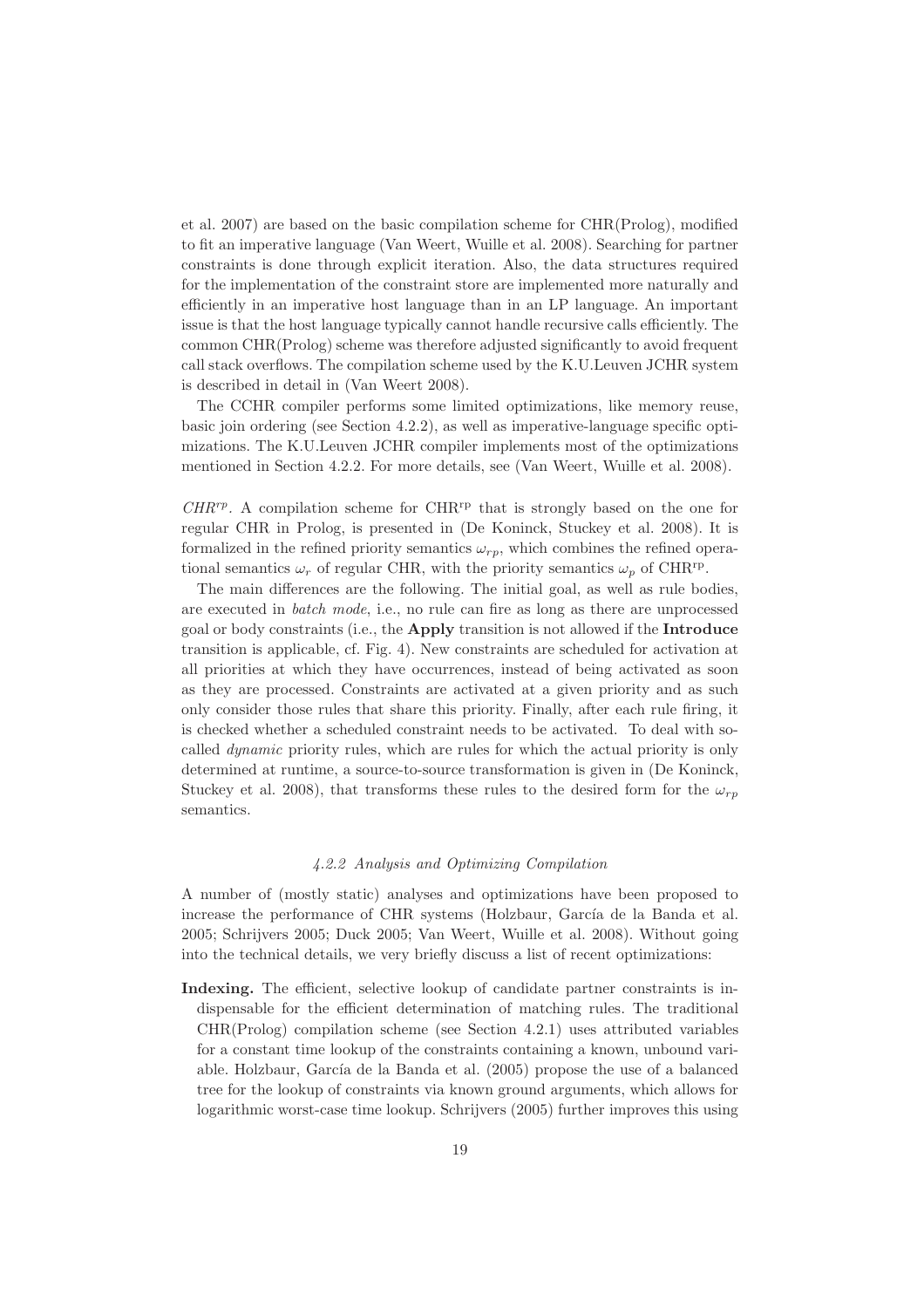hash tables to get amortized constant time constraint store operations. Sneyers, Schrijvers et al. (2006a) finally introduce array-based indexes to obtain correct space and time complexity guarantees (see also (Sneyers, Schrijvers et al. 2009)). Sarna-Starosta and Schrijvers (2007) show how indexing on compound term patterns is reduced to the above indexing techniques via program transformation.

- Abstract interpretation. Schrijvers, Stuckey et al. (2005) present a general and systematic framework for program analysis of CHR for optimized compilation based on abstract interpretation. Two instances are given: late storage analysis (for reducing constraint store updates) and groundness analysis.
- Functional dependencies. Functional dependency analysis (Duck and Schrijvers 2005) is a third instance of the abstract interpretation framework. It aims at tracking the cardinality of constraints (zero, one or more) for specializing constraint store indexes and related operations.
- Guard optimization. The *quard optimization* (Sneyers, Schrijvers et al. 2005) removes redundant conjuncts in rule guards by reasoning on the ramifications of the refined operational semantics. More precisely, non-applicability of rules containing earlier removed occurrences of a constraint, can be used to infer redundant guard conditions.
- Continuation optimization. The continuation optimization (Sneyers, Schrijvers et al. 2005) uses a similar reasoning to skip occurrences that can never lead to rule firings.
- Delay avoidance. Schrijvers and Demoen (2004a) and Holzbaur, García de la Banda et al. (2005) describe techniques for avoiding the unnecessary delay and reactivation of constraints.
- Memory reuse. Two memory optimizations (in-place updates and suspension reuse) were introduced by Sneyers, Schrijvers et al. (2006b). They significantly reduce the memory footprint and the time spent in garbage collection.
- Join ordering. The time complexity of executing a CHR program is often determined by the join ordering — the order in which partner constraints are looked up in order to find matching rules. Holzbaur, García de la Banda et al. (2005) and Duck (2005) discussed ad-hoc heuristics for join ordering. De Koninck and Sneyers (2007) proposed a more rigorous investigation.

## 4.2.3 Code Specialization and Transformation

Most of the optimizations in the previous section are not expressible as source-tosource transformations. Like compiler optimization, program transformation can also be used to improve performance. The first proposal for CHR source-to-source transformation, by Frühwirth  $(2005c)$ , adds redundant, specialized rules to a CHR program; these rules capture the effect of the original program for a particular goal. In more recent work, Tacchella, Gabbrielli et al. (2007) adapt the conventional notion of unfolding to CHR.

While the above study program transformation from a more theoretical point of view, Sarna-Starosta and Schrijvers (2007) show that various program transformation techniques improve indexing performance.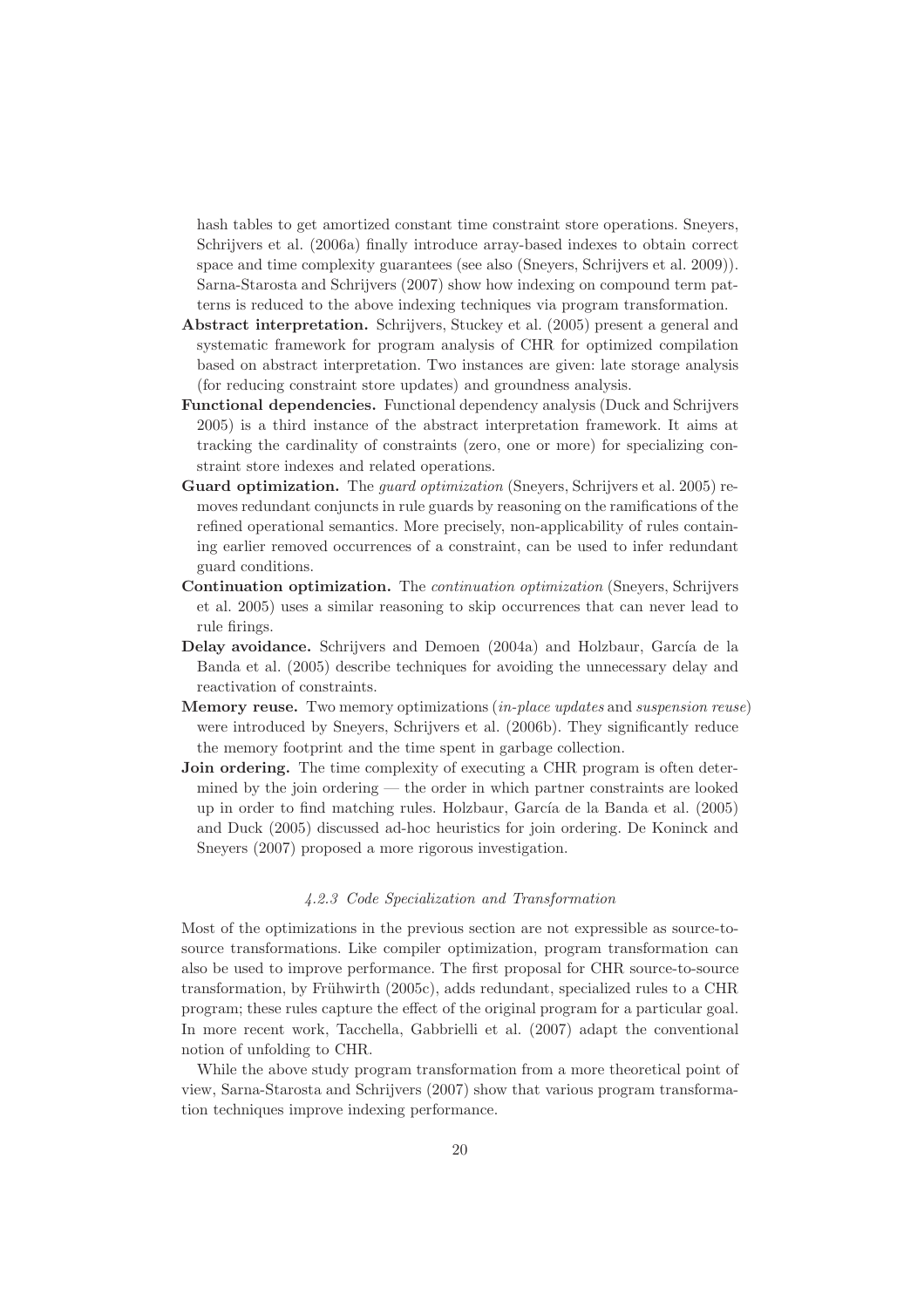Frühwirth and Holzbaur (2003) propose to express CHR source-to-source transformations in CHR itself, and they show how to implement various language extensions (such as probabilistic CHR) by transformation to plain CHR. Van Weert, Sneyers et al. (2008) implemented an extension of CHR with aggregates (see Section 5.2.2) using a similar approach, with a more expressive transformation language.

# 4.3 Programming Environments

Over the past decade there has been an exponential increase in the number of CHR systems (Section 4.1), and CHR compilation techniques have matured considerably (Section 4.2). The support for advanced software development tools, such as debuggers, refactoring tools, and automated analysis tools, lags somewhat behind, and remains an important challenge for the CHR community.

VisualCHR (Abdennadher and Saft 2001), part of JaCK (see Section 4.1.3), is an interactive tool visualizing the execution of CHR rules. It can be used to debug and to improve the efficiency of constraint solvers.

Both Holzbaur's CHR implementation and the K.U.Leuven CHR system feature a trace-based debugger that is integrated in the Prolog four port tracer. A generic trace analysis tool, with an instantiation for CHR, is presented in (Ducassé 1999).

Checked type annotations are useful both for documentation and debugging purposes. CHR systems with a typed host language commonly perform type checking, or even type inference. The K.U.Leuven CHR system also allows optional type declarations, with both dynamic and static type checking. Coquery and Fages (2005) present a generic type system for  $\mathrm{CHR}(\mathcal{H})$  (cf. also Section 7.3.1).

Ringwelski and Schlenker (2000a) propose the automatic inference of imported and exported symbols of CHR solvers, and the composition of solvers by matching up their interfaces (Ringwelski and Schlenker 2000b).

Schumann (2002) presents a literate programming system for CHR. The system allows for generating from the same literate program source both an algorithm specification typeset in LAT<sub>EX</sub> using mathematical notation, and the corresponding executable CHR source code.

Based on the theoretical results of Abdennadher, Frühwirth et al. (1999) (see Section 3.1), Bouissou (2004) implemented a confluence analyzer in CHR. Duck (2005) presents and evaluates a confluence checker based on the refined operational semantics. We do not know of any practical implementations of the other analyses of Section 3.1.

#### 5 Extensions and Variants

Over the years, weaknesses and limitations of CHR have been identified, for instance regarding execution control, expressivity, modularity, incrementality, and search. In this section we consider extensions and variants of CHR that were proposed to tackle these issues.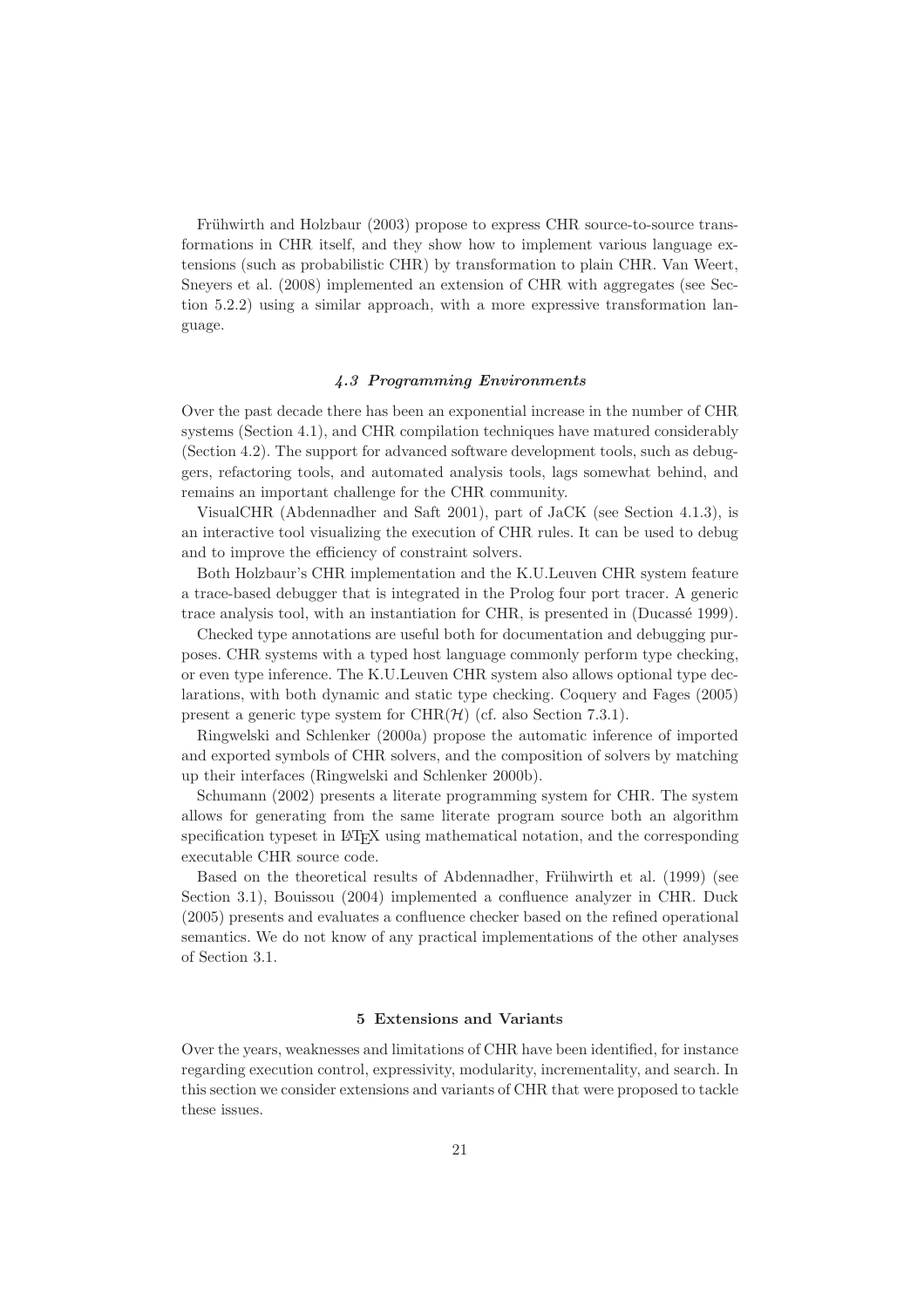### 5.1 Deviating Operational Semantics

We first discuss variants of CHR with an operational semantics that deviates from the commonly used refined operational semantics discussed in Section 2.2.2.

#### 5.1.1 Probabilistic CHR

Probabilistic CHR (PCHR; Frühwirth, Di Pierro et al. 2002) extends CHR with probabilistic choice between the applicable rules in any state (though only for a given active constraint). It supports the implementation of algorithms like simulated annealing, which is often used for constrained optimization. It also gives rise to new concepts like probabilistic confluence and probabilistic termination. In PCHR, the probabilities are either a fixed number or an arithmetic expression involving variables that appear in the head. The latter are called parametrised probabilities. The actual probability that a rule is executed in a given state is found by dividing the rule probability by the sum of the probabilities of all fireable rule instances. Frühwirth, Di Pierro et al. (2002) give an implementation of PCHR by means of a source-to-source transformation using the framework proposed by Frühwirth and Holzbaur (2003).

As a simple example, the following PCHR program simulates tossing a coin:

toss(Coin) <=>0.5: Coin=head. toss(Coin) <=>0.5: Coin=tail.

Given a toss/1 constraint, one of the rules will be applied, with equal probability.

# 5.1.2 CHRd

The CHRd system (CHR with distributed constraint store) of Sarna-Starosta and Ramakrishnan (2007) alleviates the limitations of conventional CHR systems for efficient tabled evaluation encountered by Schrijvers and Warren (2004). For this purpose it implements a set-based operational semantics, i.e. the constraint store is a set rather than a multiset. Moreover, CHRd's constraint store has no global access point; constraints can only be retrieved through their logical variables. This rules out (the efficient execution of) of ground CHR programs.

# 5.1.3 CHRrp

 $CHR<sup>rp</sup>$  (De Koninck, Schrijvers et al. 2007b) is CHR extended with user-definable rule priorities. A rule's priority is either a number or an arithmetic expression involving variables that appear in the rule heads. The latter allows different instances of a rule to be executed at different priorities. The following CHR<sup>rp</sup>-related topics are dealt with in other sections: its operational semantics in Section 2.2.3; its compilation schema in Section 4.2.1; and its implementation for SWI-Prolog in Section 4.1.1.

An example that illustrates the power of dynamic priorities is the following CHRrp implementation of Dijkstra's algorithm: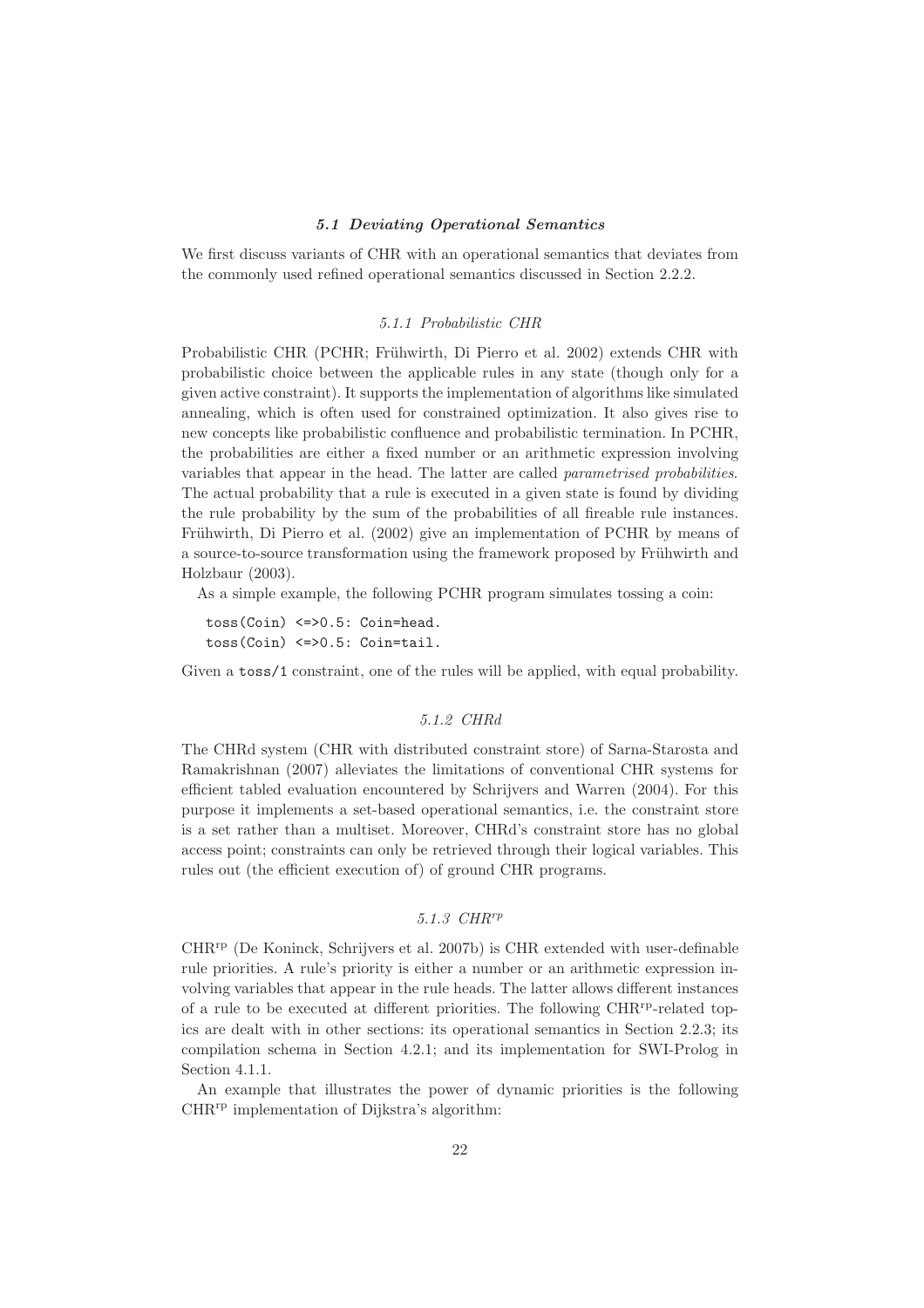1 ::  $source(V) == > dist(V,0)$ . 1 :: dist(V,D1) \ dist(V,D2) <=> D1 =< D2 | true.  $D+2$  :: dist(V,D), edge(V,C,W) ==> dist(W,D+C).

The priority of the last rule makes sure that new distance labels are propagated in the right order: first the nodes closest to the source node.

## 5.1.4 Adaptive CHR

Constraint solving in a continuously changing, dynamic environment often requires immediate adaptation of the solutions, i.e. when constraints are added or removed. By nature, CHR solvers already support efficient adaptation when constraints are added. Wolf (1999; 2000) introduces an extended incremental adaptation algorithm which is capable of adapting CHR derivations after constraint deletions as well. This algorithm is further improved by Wolf (2000a) with the elimination of local variables using early projection. An efficient implementation exists in Java (Wolf 2001a; 2001b; cf. Section 4.1.3).

Interesting applications of adaptive CHR include adaptive solving of soft constraints, discussed in Section 7.1, and the realization of intelligent search strategies, discussed in Sections 4.1.3 and 5.2.1.

#### 5.2 Language Extensions

We now discuss some additional language features that have been added to the CHR language.

#### 5.2.1 Disjunction and Search

Most constraint solvers require search next to constraint simplification and propagation. However pure CHR does not offer any support for search. Abdennadher and Schütz (1998) propose a solution to this problem: an extension of CHR with disjunctions in rule bodies (see also Abdennadher 2000; 2001). The resulting language is denoted  $CHR<sup>V</sup>$  (pronounced "CHR-or"), and is capable of expressing several declarative evaluation strategies, including bottom-up evaluation, top-down evaluation, model generation and abduction (see Section 7.3.2 for abduction). Any (pure) Prolog program can be rephrased as an equivalent CHR<sup>∨</sup> program (Abdennadher 2000; 2001). An interesting aspect of  $CHR<sup>√</sup>$  is that the extension comes for free in CHR(Prolog) implementations by means of the built-in Prolog disjunction and search mechanism.

As a typical example of programming in  $CHR<sup>∨</sup>$ , consider the following rule:

labeling, X::Domain <=> member(X,Domain), labeling.

Note the implicit disjunction in the call to the Prolog predicate member/2.

Various ways have been proposed to make the search in  $\text{CHR}^{\vee}$  programs more flexible and efficient. Menezes, Vitorino et al. (2005) present a  $CHR<sup>∨</sup>$  implementation for Java in which the search tree is made explicit and manipulated at runtime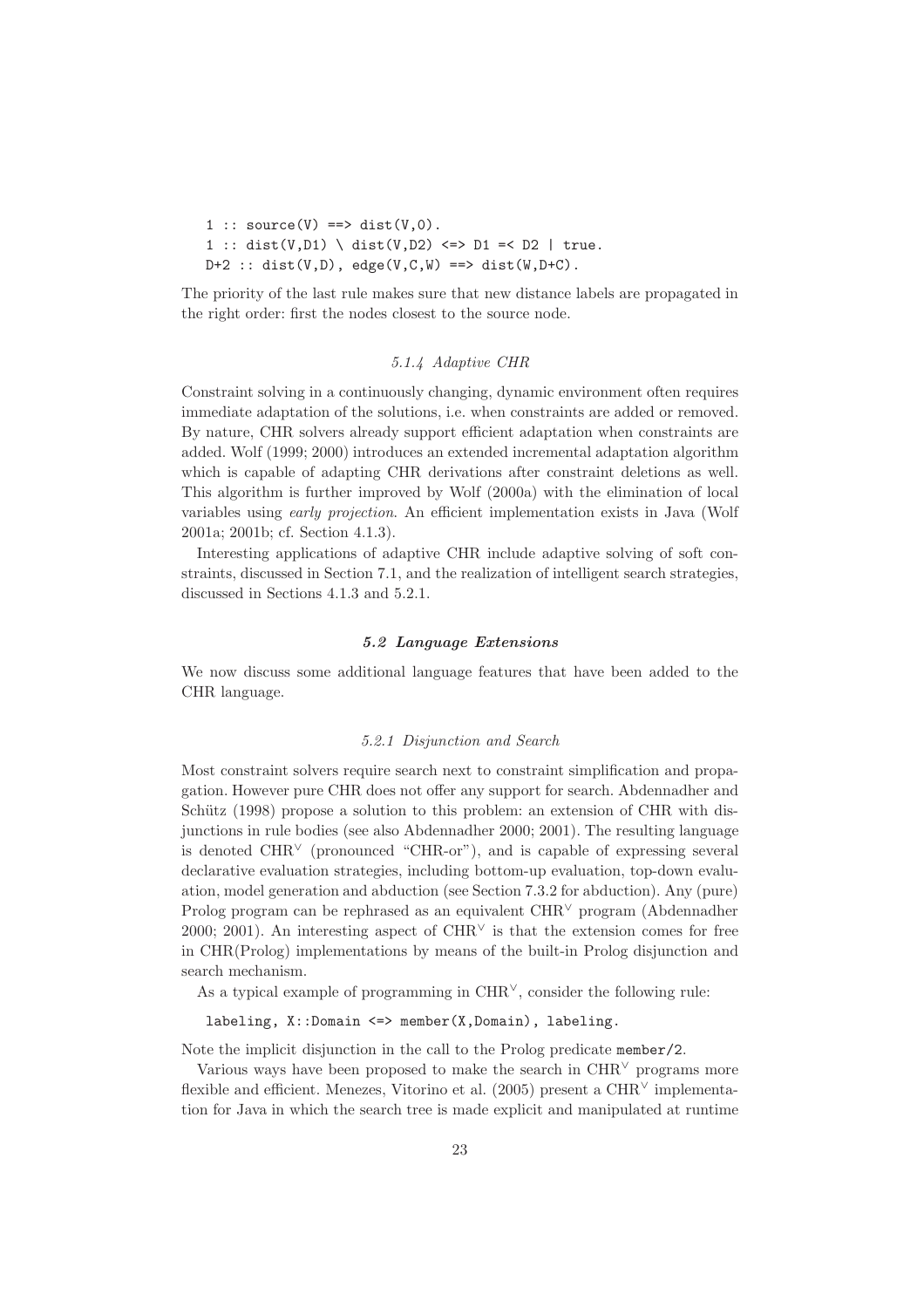to improve efficiency. The nodes in the search tree can be reordered to avoid redundant work. De Koninck, Schrijvers et al. (2006b) extend both the theoretical and refined operational semantics of CHR towards CHR∨. The theoretical version leaves the search strategy undetermined, whereas the refined version allows the specification of various search strategies. In the same work, an implementation for different strategies in CHR(Prolog) is realized by means of a source-to-source transformation.

For CHR(Java) systems, unlike for CHR(LP) systems, the host language does not provide search capabilities. The flexible specification of intelligent search strategies has therefore received considerable attention in several CHR(Java) systems (Krämer 2001; Wolf 2005). As described in Section 4.1.3, in these systems, the search strategies are implemented and specified in the host language itself, orthogonally to the actual CHR program. Wolf, Robin et al. (2007) propose an implementation of CHR<sup>∨</sup> using the ideas of (Wolf 2005), in order to allow a more declarative formulation of search in the bodies of CHR rules, while preserving efficiency and flexibility. A refined operational semantics of the proposed execution strategy is presented as well. Along these lines is the approach proposed by Robin, Vitorino et al. (2007), where disjunctions in CHR<sup>∨</sup> are transformed into special purpose constraints that can be handled by an external search component such as JASE (Krämer 2001).

#### 5.2.2 Negation and Aggregates

CHR programmers often want to test for the absence of constraints. CHR was therefore extended with negation as absence by Van Weert, Sneyers et al. (2006). Negation as absence was later generalized to a much more powerful language feature, called aggregates (Sneyers, Van Weert et al. 2007). Aggregates accumulate information over unbounded portions of the constraint store. Predefined aggregates include sum, count, findall, and min. The proposed extension also features nested aggregate expressions over guarded conjunctions of constraints, and applicationtailored user-defined aggregates. Aggregates lead to increased expressivity and more concise programs. An implementation based on source-to-source transformations (Van Weert, Sneyers et al. 2008) is available. The implementation uses efficient incremental aggregate computation, and empirical results show that the desired runtime complexity is attainable with an acceptable constant time overhead.

As an example of nested aggregate expressions, consider the following rule:

eulerian, forall(node(N),( count(edge(N,\_),X), count(edge(\_,N),X) )) <=> writeln(graph\_is\_eulerian).

The above rule is applicable if for every constraint  $\text{node}(N)$ , the number of outgoing edges in N equals the number of incoming edges (i.e. if the first number is X, the other number must also be X).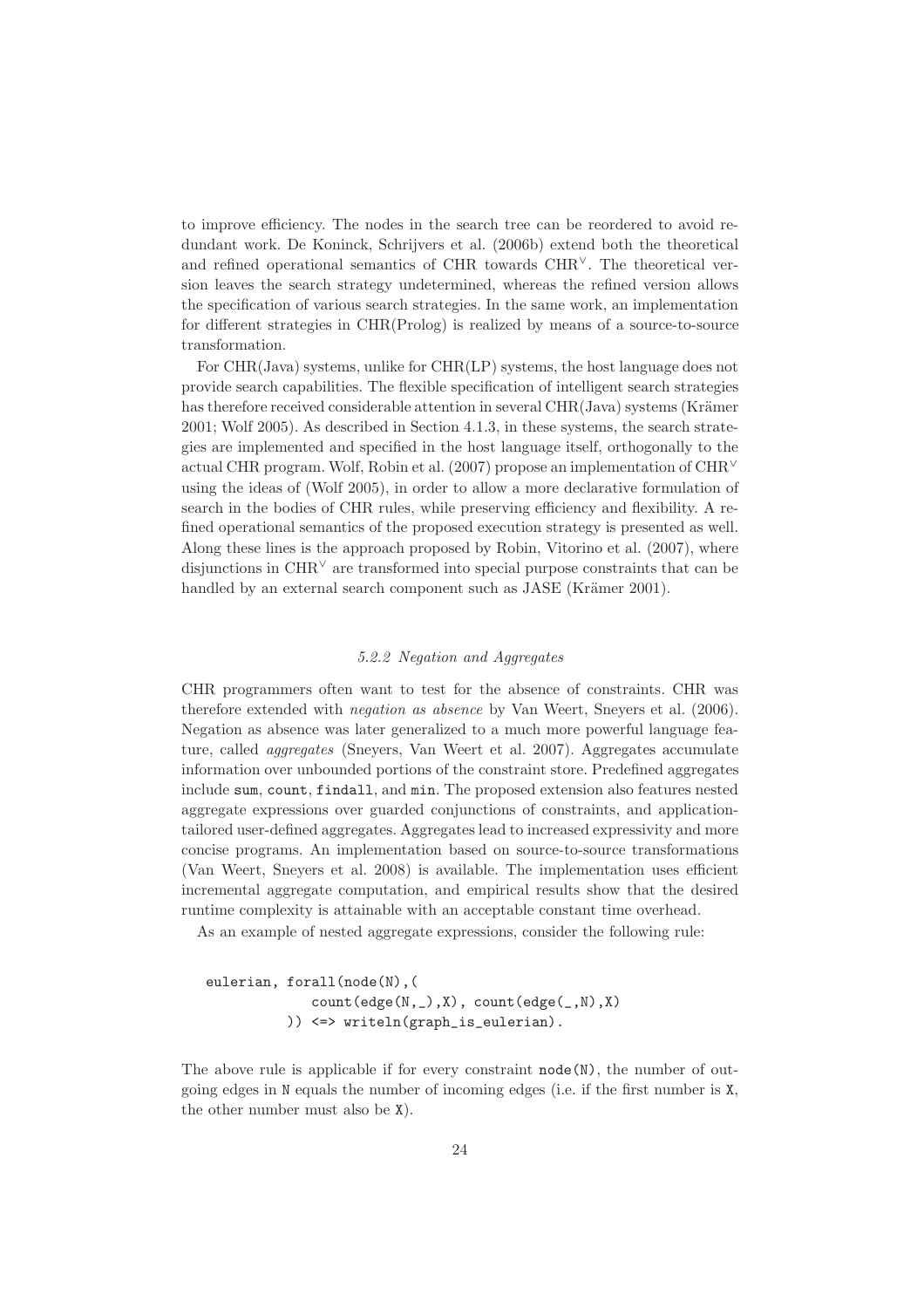#### 5.3 Solver Hierarchies

While the theory of the CHR language generally considers arbitrary built-in solvers, traditional CHR implementations restrict themselves to the Herbrand equality constraint solver, with very little, if any, support for other constraint solvers.

Duck, Stuckey et al. (2003) show how to build CHR solvers on top of arbitrary built-in constraint solvers by means of ask constraints. The ask constraints signal the CHR solver when something has changed in the built-in store with respect to variables of interest. Then the relevant CHR constraints may be reactivated.

Schrijvers, Demoen et al. (2006) provide an automated means for deriving ask versions of CHR constraints. In this way full hierarchies of constraint solvers can be written in CHR, where one CHR solver serves as the built-in solver for another CHR solver.

# 6 Relation to Other Formalisms

The relation of CHR to other formalisms has recently received quite a lot of attention. In this section we give a brief overview.

As a general remark, we should mention that most of the formalisms related to CHR are limited to ground terms and lack the equivalent of propagation rules. In that sense, they are subsumed by CHR. Also, CHR can be seen as an instance or a generalization of concurrent constraint programming, constraint logic programming, constraint databases, and deductive databases.

Logical formalisms. In Section 2.1, we discussed the logical semantics of CHR. CHR can be given a classical logic semantics (Frühwirth 1998), a linear logic semantics (Betz and Frühwirth 2005; 2007), and a transaction logic semantics (Meister, Djelloul et al. 2007). Also, it should be noted that  $CHR<sup>∨</sup>$  subsumes Prolog. Frame-Logic (F-Logic) is an object-oriented extension of classical predicate logic. Käser and Meister (2006) explore the relation between CHR and F-Logic by implementing (a fragment of) F-Logic in CHR.

Term rewriting. CHR can be considered as associative and commutative (AC) term rewriting of flat conjunctions. The term rewriting literature inspired many results for CHR, for example on confluence (see Section 3.1) and termination (see Section 3.2). Recently, Duck, Stuckey et al. (2006) proposed the formalism of ACD term rewriting, which subsumes both AC term rewriting and CHR.

# 6.1 Set-Based Formalisms

Numerous formalisms have been proposed that are based on (multi-)set rewriting.

## 6.1.1 Production Rules / Business Rules

Production rules, or business rules as they are now often called, is a rule-based paradigm closely related to CHR. Classic matching algorithms, such as RETE and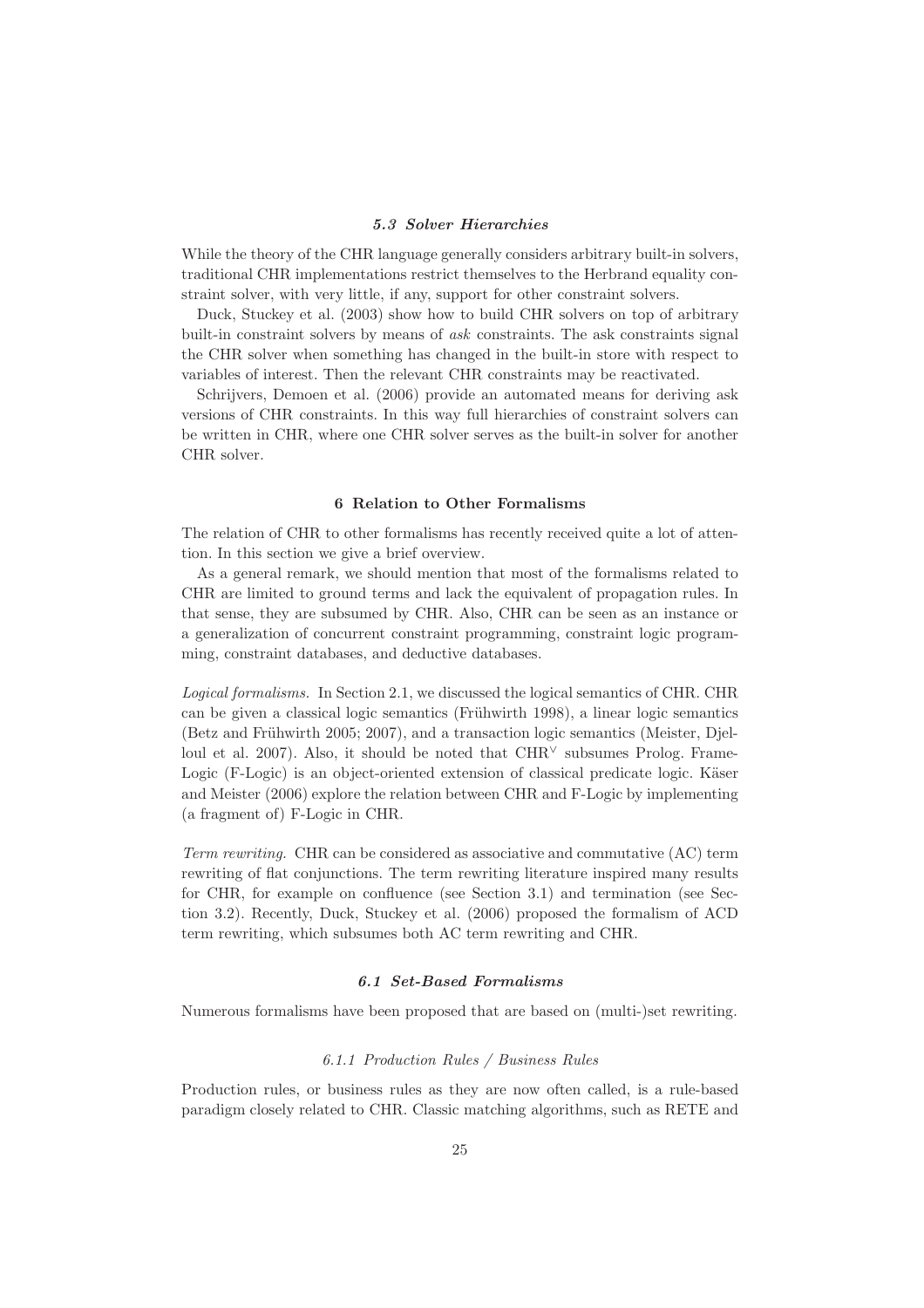LEAPS, have influenced early work on CHR compilation. Production rules have also inspired the research towards extending CHR with aggregates (see Section 5.2.2).

#### 6.1.2 Join-Calculus

The join-calculus is a calculus for concurrent programming, with both stand-alone implementations and extensions of general purpose languages, such as JoCaml (OCaml), Join Java and Polyphonic C#.

Sulzmann and Lam (2007b) propose a Haskell language extension for supporting join-calculus-style concurrent programming, based on CHR. Join-calculus rules, called chords, are essentially guardless simplification rules with linear match patterns. In a linear pattern, different head conjuncts are not allowed to share variables. Hence, CHR offers considerably increased expressivity over the join-calculus: propagation rules, general guards and non-linear patterns.

# 6.1.3 Logical Algorithms

As already mentioned in Section 3.3.2, CHR is strongly related to the Logical Algorithms (LA) formalism by Ganzinger and McAllester (2002). De Koninck, Schrijvers et al.  $(2007a)$  have showed how LA programs can easily be translated into  $CHR^{rp}$ programs. The opposite only holds for a subset of CHRrp since the LA language lacks the ability to plug in any built-in constraint theory, and also only supports ground constraints (called assertions in LA terminology). The correspondence between both languages makes it possible to apply the meta-complexity result for LA to a subset of CHRrp as explained in Section 3.3.2. It is also interesting that the first actual implementation of LA is that of De Koninck, Schrijvers et al. (2007a), which compiles the language into (regular) CHR rules.

## 6.1.4 Equivalent Transformation Rules

The Equivalent Transformation (ET) computation model is a rewriting system which consists of the application of conditional multi-headed multi-body ET rules (ETR). Although CHR and ETR are similar in syntax, they have different theoretical bases: CHR is based on logical equivalence of logical formulas, whereas ETR is based on the set equivalence of descriptions. Shigeta, Akama et al. (2006) investigate the relation between CHR and ETR.

# 6.2 Graph-Based Formalisms

Recently, CHR has also been related to a number of graph-based formalisms:

#### 6.2.1 Graph Transformation Systems

Raiser (2007) describes an elegant embedding of Graph Transformation Systems (GTS) in CHR. The confluence properties (see Section 3.1) for CHR and GTS are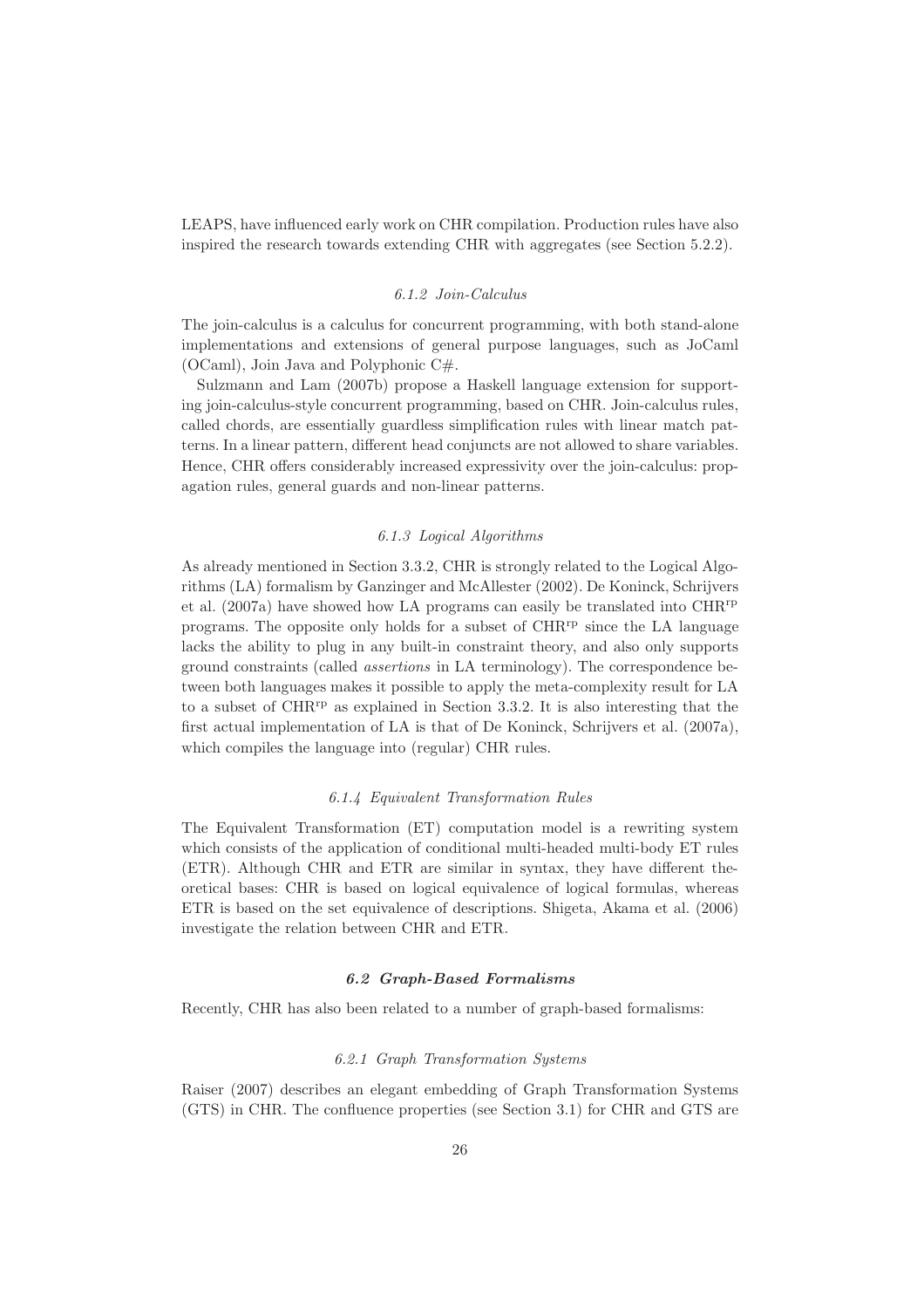similar; in particular, a sufficient criterion for confluence of a GTS is the confluence of the corresponding CHR program. Using a slightly weaker notion of confluence of CHR (in the spirit of observable confluence; Duck, Stuckey et al. 2007), standard CHR confluence checkers can be reused to decide GTS confluence.

# 6.2.2 Petri Nets

Petri nets are a well-known formalism for the modeling and analysis of concurrent processes. Betz (2007) provides a first study of the relation between CHR and Petri nets. He provides a sound and complete translation of place/transition nets  $(P/T \text{ nets})$  — a standard variant of Petri nets — into a small segment of CHR. P/T nets are, unlike CHR (cf. Section 3.3), not Turing complete. A translation of a significant subsegment of CHR into colored Petri nets is presented as well by Betz (2007). This work is a promising first step towards cross-fertilization between both formalisms. Results from Petri nets could for instance be applied to analyze concurrency properties of CHR programs.

# 6.2.3 LMNtal

LMNtal (Ueda et al. 2006) is a language based on hierarchical graph rewriting which intends to unify constraint-based concurrency and CHR. It uses logical variables to represent connectivity and so-called membranes to represent hierarchy. Flat LMNtal rules (rules without membranes) can be seen as simplification rules in CHR.

# 7 Applications

The main application domain considered in the previous CHR survey (Frühwirth 1998) is the development of constraint solvers. It also discusses two other applications of CHR in some depth. The first one is related to the problem of finding an optimal placement of wireless transmitters (Frühwirth and Brisset 1998; 2000); the second one is an expert system for estimating the maximum fair rent in the city of Munich, called the *Munich Rent Advisor* (Frühwirth and Abdennadher 2001). In this section, we give an overview of more recent applications of CHR.

## 7.1 Constraint Solvers

CHR was originally designed specifically for writing constraint solvers. We discuss some recent examples of constraint solvers written in CHR. The following examples illustrate how CHR can be used to build effective prototypes of non-trivial constraint solvers:

Lexicographic order. Frühwirth (2006a) presented a constraint solver for a lexicographic order constraint in terms of inequality constraints offered by the underlying solver. The approach is general in that it can be used for any constraint domain offering inequality (less-than) constraints between problem variables. Still, the program is very concise and elegant; it consists of just six rules.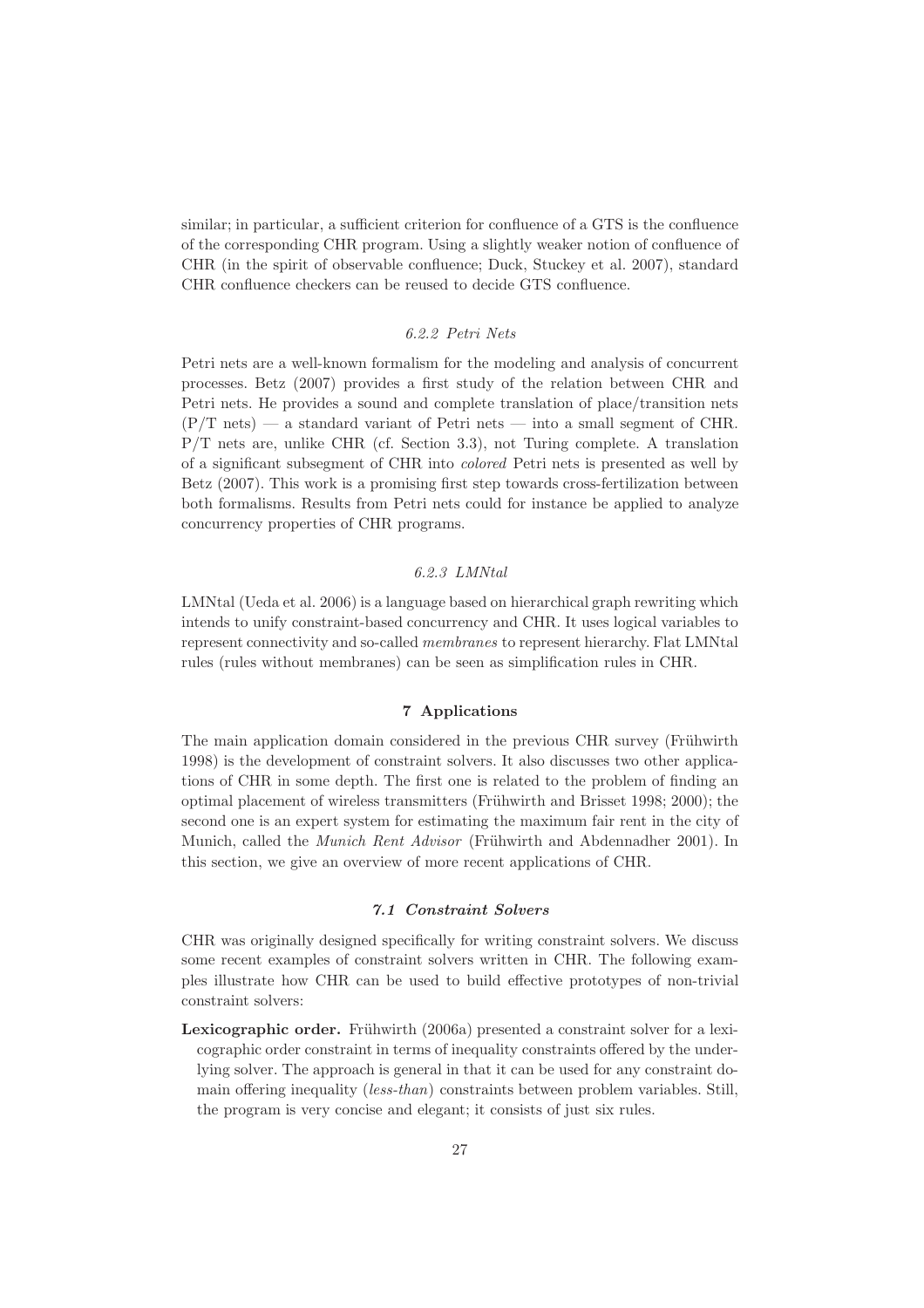- Rational trees. Meister, Djelloul et al. (2006) presented a solver for existentially quantified conjunctions of non-flat equations over rational trees. The solver consists of a transformation to flat equations, after which a classic CHR solver for rational trees can be used. This results in a complexity improvement with respect to previous work. In (Djelloul, Dao et al. 2007), the solver for rational trees is used as part of a more general solver for (quantified) first-order constraints over finite and infinite trees.
- Sequences. Kosmatov (2006a; 2006b) has constructed a constraint solver for sequences, inspired by an earlier solver for lists by Frühwirth. The solver expresses many sequence constraints in terms of two basic constraints, for sequence concatenation and size.
- Non-linear constraints. A general purpose CHR-based CLP system for nonlinear (polynomial) constraints over the real numbers was presented by De Koninck, Schrijvers et al. (2006a). The system, called INCLP(R), is based on interval arithmetic and uses an interval Newton method as well as constraint inversion to achieve respectively box and hull consistency.
- Interactive constraint satisfaction. Alberti, Gavanelli et al. (2005) describe the implementation of a CLP language for expressing Interactive Constraint Satisfaction Problems (ICSP). In the ICSP model incremental constraint propagation is possible even when variable domains are not fully known, performing acquisition of domain elements only when necessary.
- Solvers derived from union-find. Frühwirth (2006b) proposes linear-time algorithms for solving certain boolean equations and linear polynomial equations in two variables. These solvers are derived from the classic union-find algorithm (see Section 7.2).

In the rest of this subsection we discuss, in a bit more detail, some typical application domains in which CHR has been used to implement constraint solvers.

# 7.1.1 Soft Constraints and Scheduling

An important class of constraints are the so-called soft constraints which are used to represent preferences amongst solutions to a problem. Unlike hard (required) constraints which must hold in any solution, soft (preferential) constraints must only be satisfied as far as possible. Bistarelli, Frühwirth et al. (2004) present a series of constraint solvers for (mostly) extensionally defined finite domain soft constraints, based on the framework of c-semirings. In this framework, soft constraints can be combined and projected onto a subset of their variables, by using the two operators of a c-semiring. A node and arc consistency solver is presented, as well as complete solvers based on variable elimination or branch and bound optimization.

Another well-known formalism for describing over-constrained systems is that of constraint hierarchies, where constraints with hierarchical strengths or preferences can be specified, and non-trivial error functions can be used to determine the solutions. Wolf (2000b) proposes an approach for solving dynamically changing constraint hierarchies. Constraint hierarchies over finite domains are transformed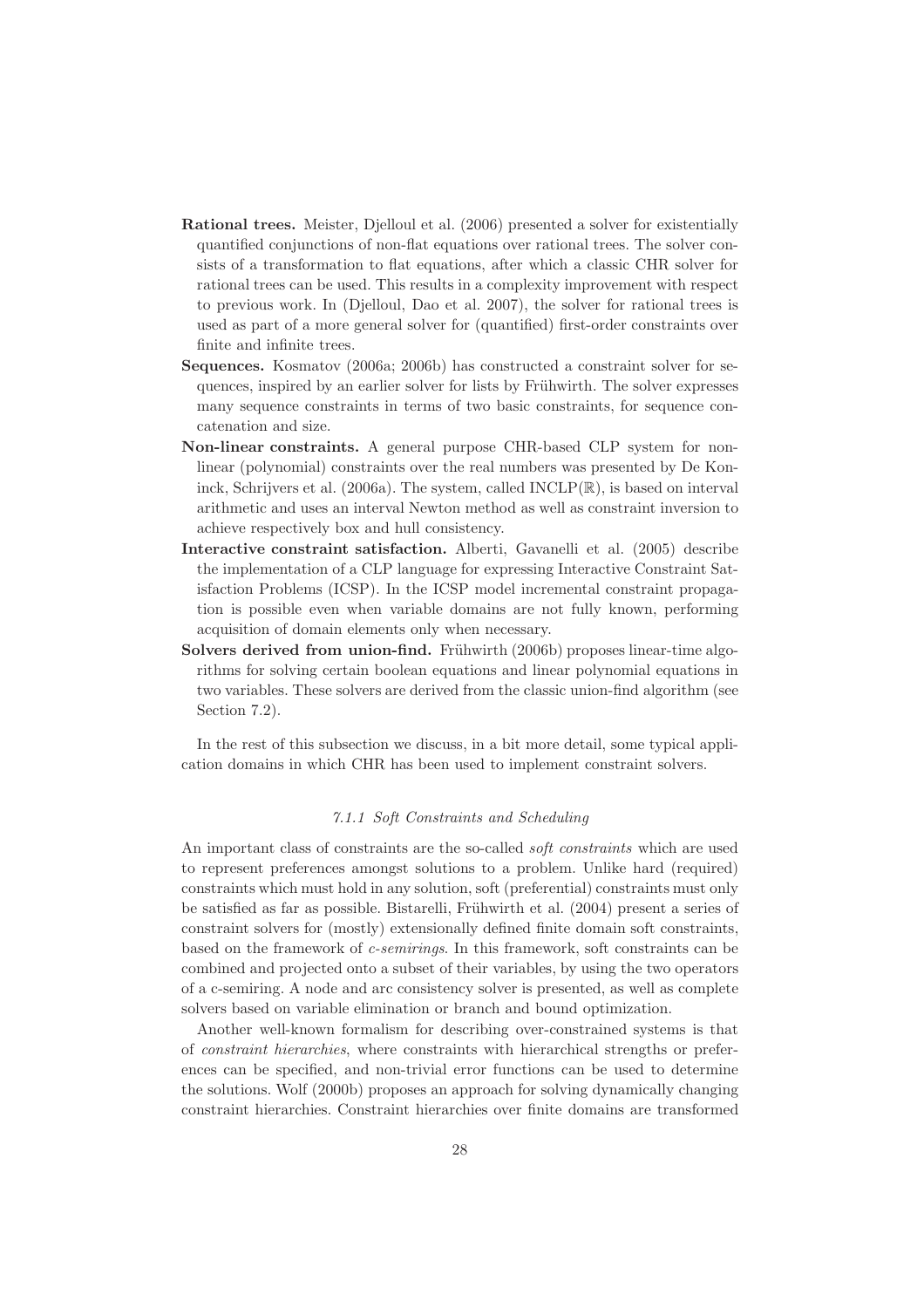into equivalent constraint systems, which are then solved using an adaptive CHR solver (Wolf, Gruenhagen et al. 2000; Wolf 2001a; see Section 5.1.4).

Scheduling. Abdennadher and Marte (2000) have successfully used CHR for scheduling courses at the university of Munich. Their approach is based on a form of soft constraints, implemented in CHR, to deal with teacher's preferences. A related problem, namely that of assigning classrooms to courses given a timetable, is dealt with by Abdennadher, Saft et al. (2000). An overview of both applications is found in (Abdennadher 2001).

# 7.1.2 Spatio-Temporal Reasoning

In the context of autonomous mobile robot navigation, a crucial research topic is automated qualitative reasoning about spatio-temporal information, including orientation, named or compared distances, cardinal directions, topology and time. The use of CHR for spatio-temporal reasoning has received considerable research attention. We mention in particular the contributions of Escrig et al. (Escrig and Toledo 1998a; 1998b; Cabedo and Escrig 2003).

Meyer (2000) has applied CHR for the constraint-based specification and implementation of diagrammatic environments. Grammar-based specifications of diagrammatic objects are translated to directly executable CHR rules. This approach is very powerful and flexible. The use of CHR allows the integration with other constraint domains, and additional CHR rules can easily be added to model more complex diagrammatic systems. Similar results are obtained with CHRG in the context of natural language processing (see Section 7.3.3).

## 7.1.3 Multi-Agent Systems

FLUX (Thielscher 2002; 2005) is a high-level programming system, implemented in CHR and based on fluent calculus, for cognitive agents that reason logically about actions in the context of incomplete information. An interesting application of this system is FLUXPLAYER (Schiffel and Thielscher 2007), which won the 2006 General Game Playing (GGP) competition at AAAI'06. Seitz, Bauer et al. (2002) and Alberti et al. (2004; 2004; 2006) also applied CHR in the context of multi-agent systems.

Lam and Sulzmann (2006) explore the use of CHR as an agent specification language, founded on CHR's linear logic semantics (see Section 2.1.2). They introduce a monadic operational semantics for CHR, where special action constraints have to be processed in sequence. They reason about the termination and confluence properties of the resulting language. They were also the first to propose the use of invariants for CHR confluence testing, an approach that was later formalized by Duck, Stuckey et al.  $(2007)$  — cf. Section 3.1.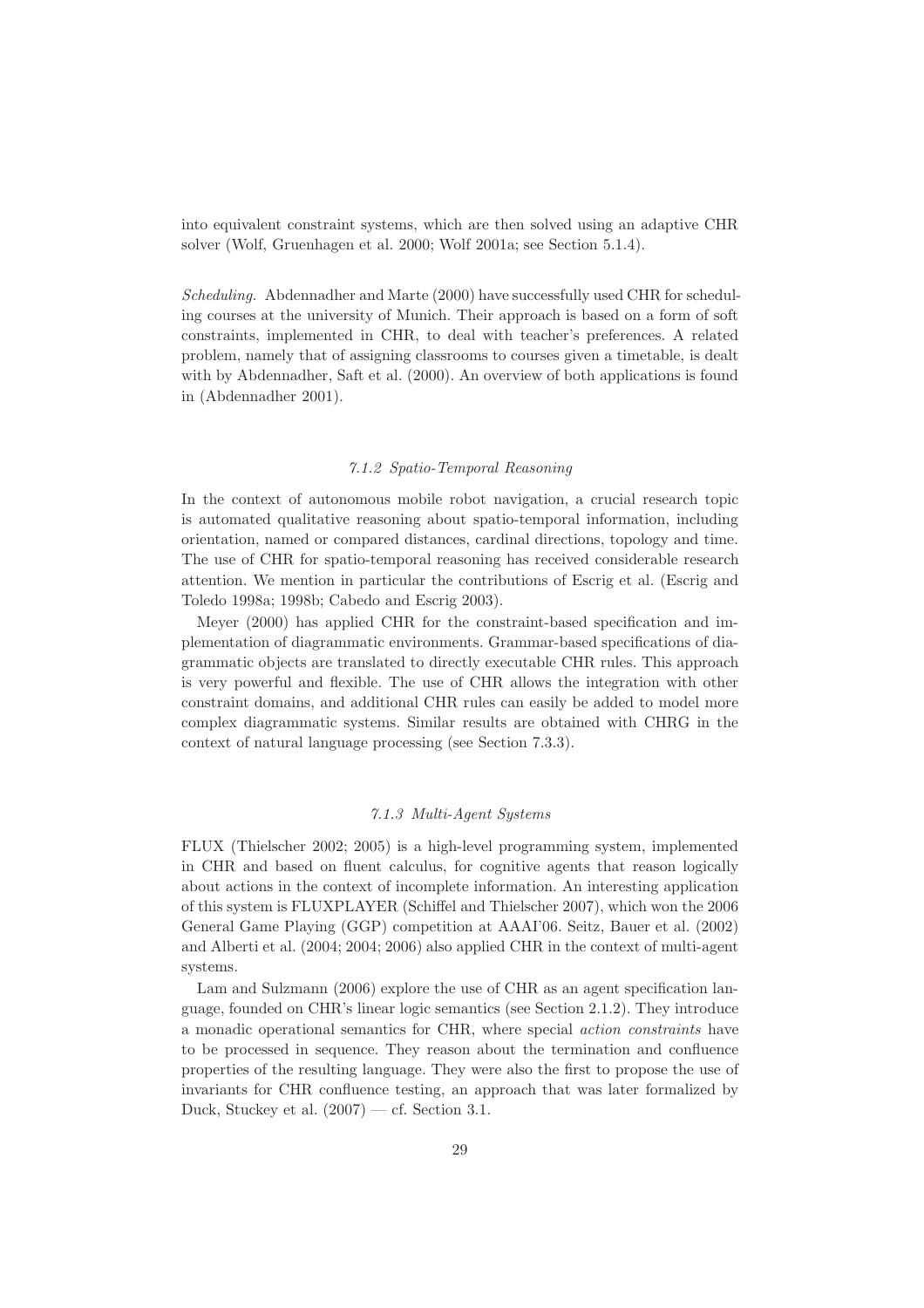#### 7.1.4 Semantic Web and Web 3.0

One of the core problems related to the so-called Semantic Web is the integration and combination of data from diverse information sources. Bressan and Goh (1998) describe an implementation of the COIN (COntext INterchange) mediator that uses CHR for solving integrity constraints. In more recent work, CHR is used for implementing an extension of the coin framework, capable of handling more data source heterogeneity (Firat 2003). Badea, Tilivea et al. (2004) present an improved mediator-based integration system. It allows forward propagation rules involving model predicates, whereas coin only allows integrity constraints on source predicates.

The Web Ontology Language (OWL) is based on Description Logic (DL). Various rule-based formalisms have been considered for combination and integration with OWL or other description logics. Frühwirth (2007) proposes a CHR-based approach to DL and DL rules. Simply encoding the first-order logic theory of the DL in CHR results in a concise, correct, confluent and concurrent CHR program with performance guarantees.

The Cuypers Multimedia Transformation Engine (Geurts, van Ossenbruggen et al. 2001) is a prototype system for automatic generation of Web-based presentations adapted to device-specific capabilities and user preferences. It uses CHR and traditional CLP to solve qualitative and quantitative spatio-temporal constraints.

# 7.1.5 Automatic Generation of Solvers

Many authors have investigated the automatic generation of CHR rules, constituting a constraint solver, from a formal specification. Most authors consider extensionally defined constraints over (small) finite domains as the specification.

A first line of work is that of Apt and Monfroy (2001). From an extensional definition of a finite domain constraint, a set of propagation rules is derived. These rules reduce the domain of one variable based on the domains of the other variables involved in the same constraint. As an extension, Brand and Monfroy (2003) propose to transform the derived rules to obtain stronger propagation rules. This technique is useful to obtain derived versions of constraints, such as the conjunction of two constraints.

A second line of work is that of Abdennadher and Rigotti. In (2004) they derive propagation rules from extensionally defined constraints. There are two main differences with the previous line of work. Firstly, the rules are assembled from given parts, and, secondly, propagation rules are transformed into simplification rules when valid. This algorithm is implemented by the Automatic Rule Miner tool (Abdennadher, Olama et al. 2006). They extend their approach to intensional constraint definitions, where constraints are defined by logic programs (2005), and further to symbolically derive rules from the logic programs, rather than from given parts (2008).

Brand (2002) has proposed a method to eliminate redundant propagation rules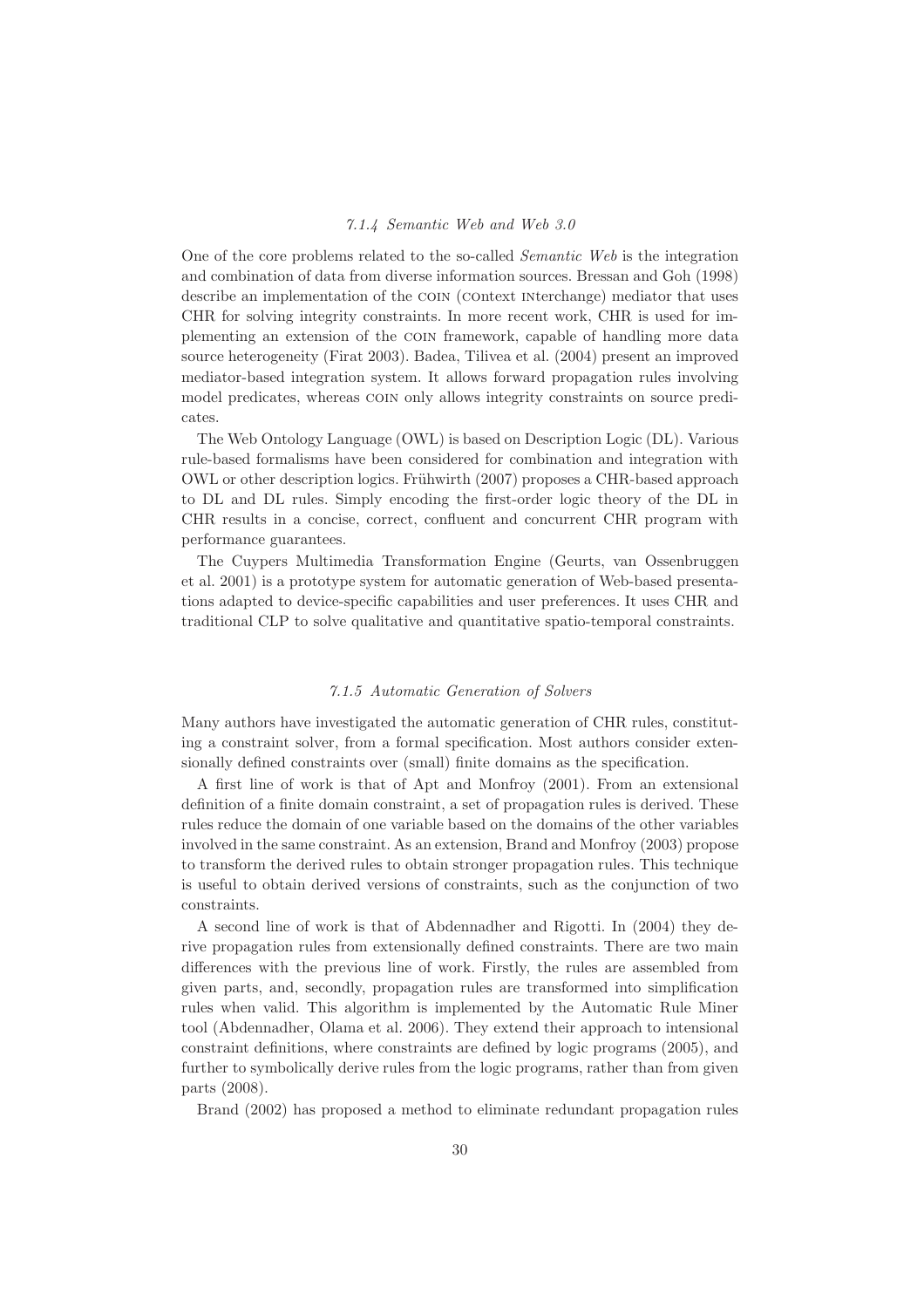and applies it to rules generated by RuleMiner: one of the algorithms that forms the basis of the Automatic Rule Miner tool by Abdennadher et al. (2006).

## 7.2 Union-Find and Other Classic Algorithms

CHR is used increasingly as a general-purpose programming language. Starting a trend of investigating this side of CHR, Schrijvers and Frühwirth (2005a; 2006) implemented and analyzed the classic union-find algorithm in CHR. In particular, they showed how the optimal complexity of this algorithm can be achieved in CHR — a non-trivial achievement since this is believed to be impossible in pure Prolog. This work lead to parallel versions of the union-find algorithm (Frühwirth 2005b) and several derived algorithms (Frühwirth 2006b). Inspired by the specific optimal complexity result for the union-find algorithm, Sneyers, Schrijvers et al. (2009) have generalized this to arbitrary (RAM-machine) algorithms (see Section 3.3.2).

The question of finding elegant and natural implementations of classic algorithms in CHR remains nevertheless an interesting research topic. Examples of recent work in this area are implementations of Dijkstra's shortest path algorithm using Fibonacci heaps (Sneyers, Schrijvers et al. 2006a) and the preflow-push maximal flow algorithm (Meister 2006).

# 7.3 Programming Language Development

Another application area in which CHR has proved to be useful is the development of programming languages. CHR has been applied to implement additional programming language features such as type systems (Section 7.3.1), metaprogramming (Section 7.3.4), and abduction (Section 7.3.2). Also, CHR has been used to implement new programming languages, especially in the context of computational linguistics (Section 7.3.3). Finally, CHR has been used for testing and verification (Section 7.3.5).

## 7.3.1 Type Systems

CHR's aptness for symbolic constraint solving has led to many applications in the context of type system design, type checking and type inference. While the basic Hindley-Milner type system requires no more than a simple Herbrand equality constraint, more advanced type systems require custom constraint solvers.

Alves and Florido (2002) presented the first work on using Prolog and CHR for implementing the type inference framework  $HM(X)$ , i.e. type inference for extensions of the Hindley-Milner type system. This work was followed up by TypeTool (Simões and Florido 2004), a tool for visualizing the type inference process.

The most successful use of CHR in this area is for Haskell type classes. Type classes are a principled approach to ad hoc function overloading based on type-level constraints. By defining these type class constraints in terms of a CHR program (Stuckey and Sulzmann 2005) the essential properties of the type checker (soundness, completeness and termination) can easily be established. Moreover, various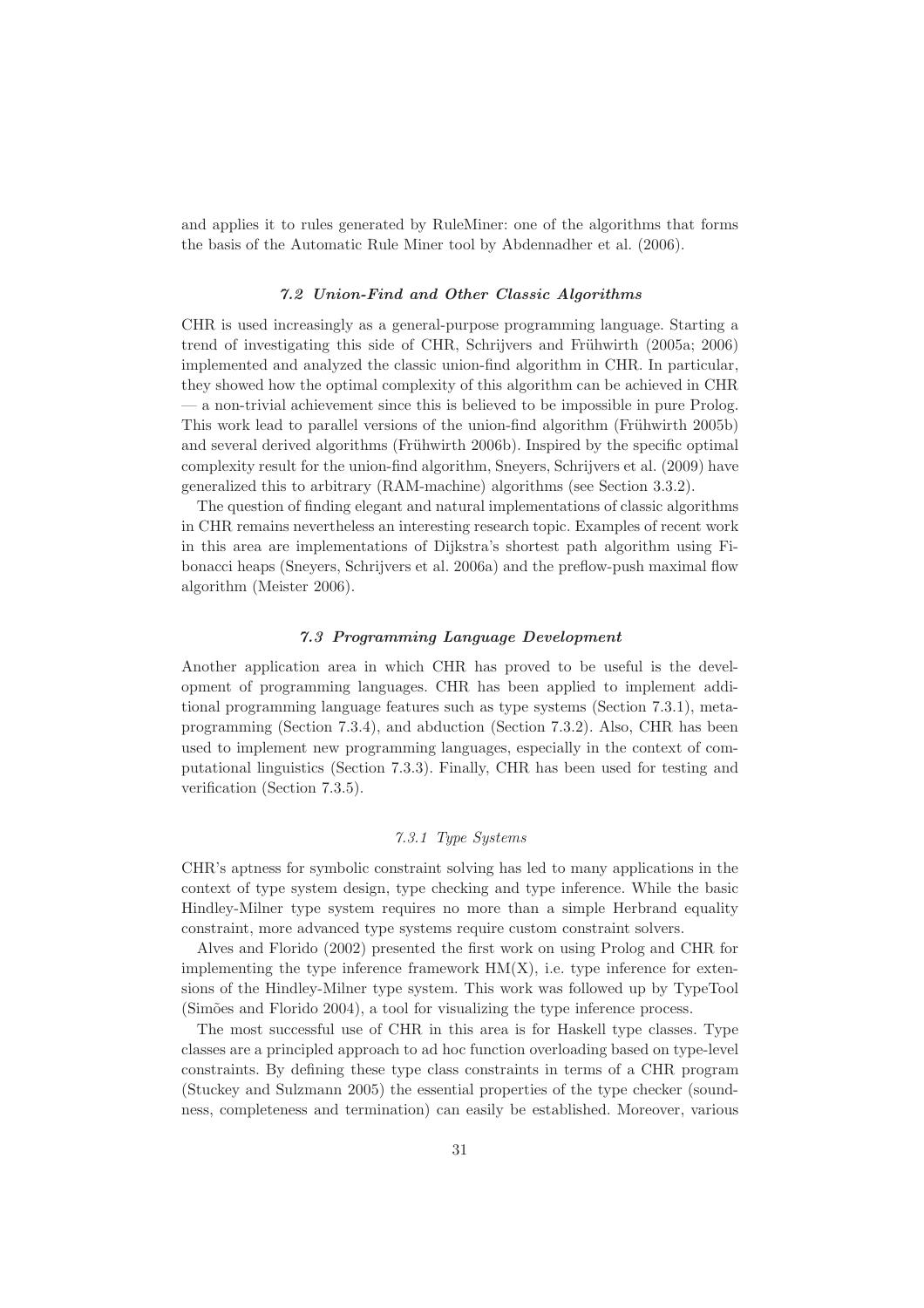extensions, such as multi-parameter type classes (Sulzmann, Schrijvers et al. 2006) and functional dependencies (Sulzmann, Duck et al. 2007) are easily expressed. At several occasions Sulzmann argues for HM(CHR), where the programmer can directly implement custom type system extensions in CHR. Wazny (2006) has made considerable contributions in this setting, in particular to type error diagnosis based on justifications.

Coquery and Fages (2003; 2005) presented TCLP, a CHR-based type checker for Prolog and CHR(Prolog) that deals with parametric polymorphism, subtyping and overloading. Schrijvers and Bruynooghe (2006) reconstruct type definitions for untyped functional and logic programs.

Finally, Chin, Craciun et al. (2006) presented a control-flow-based approach for variant parametric polymorphism in Java.

## 7.3.2 Abduction

Abduction is the inference of a cause to explain a consequence: given B determine A such that  $A \to B$ . It has applications in many areas: diagnosis, recognition, natural language processing, type inference, ...

The earliest paper connecting CHR with abduction is that of Abdennadher and Christiansen (2000). It shows how to model logic programs with abducibles and integrity constraints in  $\text{CHR}^{\vee}$ . The disjunction is used for (naively) enumerating the alternatives of the abducibles, while integrity constraints are implemented as propagation rules. The HYPROLOG system of Christiansen and Dahl (2005a) combines the above approach to abductive reasoning with abductive-based logic programming in one system. Both the abducibles and the assumptions are implemented as CHR constraints. Christiansen (2006) also proposes the use of CHR for the implementation of *global abduction*, an extended form of logical abduction for reasoning about a dynamic world.

Gavanelli, Lamma et al. (2003) propose two variant approaches to implementing abductive logic programming. The first is similar to the above approach, but tries to leverage as much as possible from a more efficient boolean constraint solver, rather than CHR. The second approach propagates abducibles based on integrity constraints.

The system of Alberti, Chesani et al. (2005) extends the abductive reasoning procedure with the dynamic acquisition of new facts. These new facts serve to confirm or disconfirm earlier hypotheses.

Sulzmann, Wazny et al. (2005) show that advanced type system features give rise to implications of constraints, or, in other words, constraint abduction. An extension of their CHR-based type checking algorithm is required to deal with these implications.

#### 7.3.3 Computational Linguistics

CHR allows flexible combinations of top-down and bottom-up computation (Abdennadher and Schütz 1998), and abduction fits naturally in CHR as well (see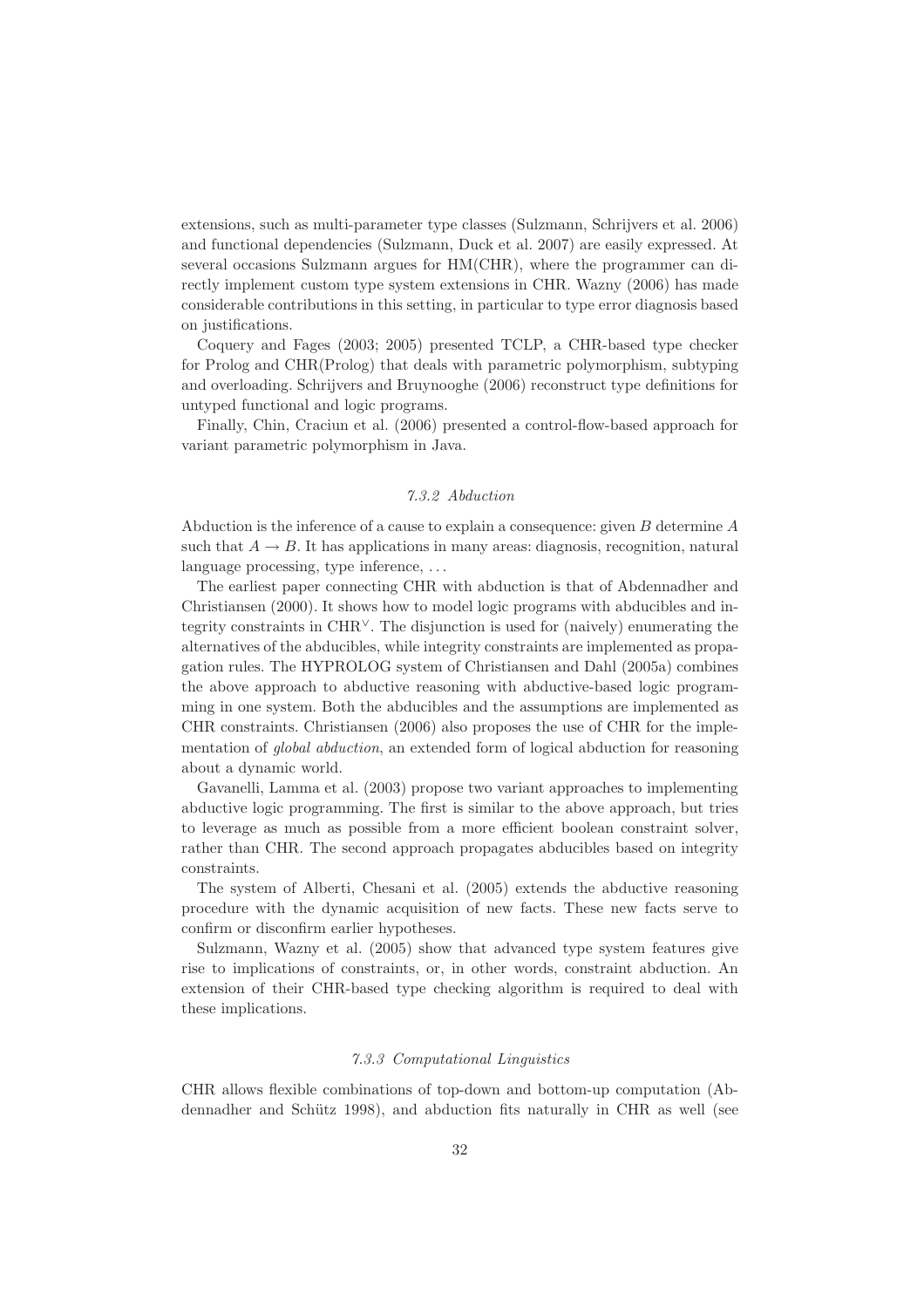Section 7.3.2). It is therefore not surprising that CHR has proven a powerful implementation and specification tool for language processors.

Penn (2000) focuses on another benefit CHR provides to computational linguists, namely the possibility of delaying constraints until their arguments are sufficiently instantiated. As a comprehensive case study he considers a grammar development system for HPSG, a popular constraint-based linguistic theory.

Morawietz and Blache (2002) show that CHR allows a flexible and perspicuous implementation of a series of standard chart parsing algorithms (cf. also Morawietz (2000)), as well as more advanced grammar formalisms such as minimalist grammars and property grammars. Items of a conventional chart parser are modeled as CHR constraints, and new constraints are deduced using constraint propagation. The constraint store represents the chart, from which the parse tree can be determined. Along the same lines is the CHR implementation of a context-sensitive, rule-based grammar formalism by Garat and Wonsever (2002).

A more recent application of CHR in the context of natural language processing is (Christiansen and Have 2007), where a combination of Definite Clause Grammars (DCG) and CHR is used to automatically derive UML class diagrams from use cases written in a restricted natural language.

CHR Grammars. The most successful approach to CHR-based language processing is given by CHR grammars (CHRG), a highly expressive, bottom-up grammar specification language proposed by Christiansen (2005). Contrary to the aforementioned approaches, which mostly use CHR as a general-purpose implementation language, Christiansen recognizes that the CHR language itself can be used as a powerful grammar formalism. CHRG's, built as a relatively transparent layer of syntactic sugar over CHR, are to CHR what DCG's are to Prolog.

CHRG's inherent support for context-sensitive rules readily allows linguistic phenomena such as long-distance reference and coordination to be modeled naturally (Christiansen 2005; Aguilar-Solis and Dahl 2004; Dahl 2004). CHRG grammar rules can also use extra-grammatical hypotheses, modeled as regular CHR constraints. This caters, e.g., for straightforward implementations of assumption grammars and abductive language interpretation with integrity constraints.

Applications of CHRG. Using CHRG, Dahl and Blache (2005) develop directly executable specifications of property grammars. They show this combination of grammar formalisms to be robust, and able to handle various levels of granularity, as well as incomplete and incorrect input. In (Dahl and Gu 2006), an extension of this approach is used to extract concepts and relations from biomedical texts.

Dahl and Voll (2004) generalize the property grammar parsing methodology into a general concept formation system, providing a cognitive sciences view of problem solving. Applications of this formalism include early lung cancer diagnosis (Barranco-Mendoza 2005, Chapter 4), error detection and correction of radiology reports obtained from speech recognition (Voll 2006, Section 5.2.8), and the analysis of biological sequences (Bavarian and Dahl 2006).

Christiansen and Dahl (2003) use an abductive model based on CHRG to di-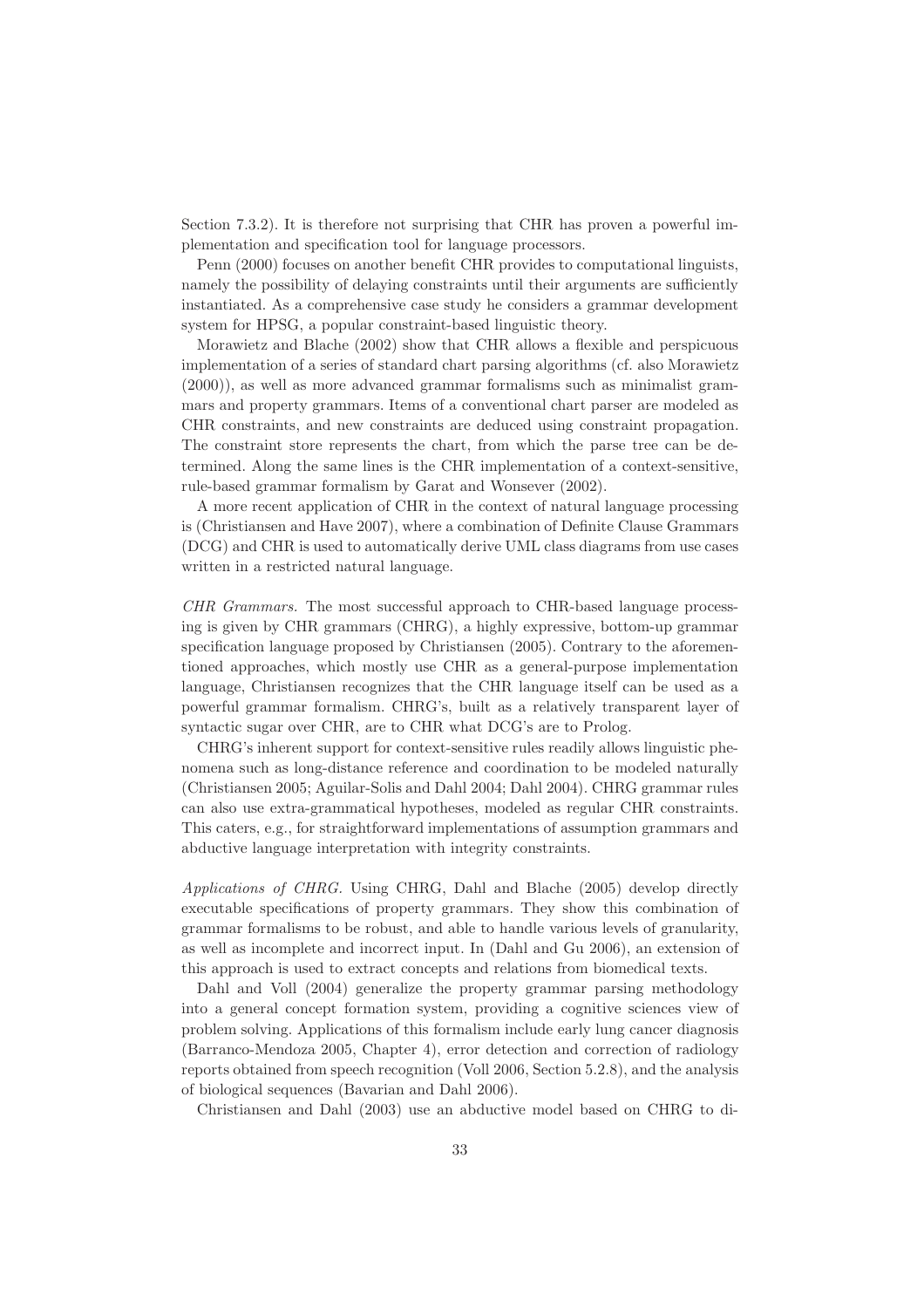agnose and correct grammatical errors. Other applications of CHRG include the characterization of the grammar of ancient Egyptian hieroglyphs (Hecksher, Nielsen et al. 2002), linguistic discourse analysis (Christiansen and Dahl 2005b), and the disambiguation of biological text (Dahl and Gu 2007). An approach similar to CHRG is taken by Bès and Dahl (2003) for the parsing of balanced parentheses in natural language.

# 7.3.4 Meta-Programming

Christiansen and Martinenghi (2000) develops a meta-programming environment, DemoII, that relies on CHR for its powerful features. Firstly, the meta-interpreter is made reversible in order to both evaluate queries and generate programs. Secondly, soundness of negation-as-failure is achieved through incremental evaluation.

#### 7.3.5 Testing and Verification

Another application domain for which CHR has proved useful is software testing and verification. Ribeiro, Zúquete et al. (2000) present a CHR-based tool for detecting security policy inconsistencies. Lötzbeyer and Pretschner (2000) and Pretschner, Slotosch et al. (2004) propose a model-based testing methodology, in which test cases are automatically generated from abstract models using CLP and CHR. They consider the ability to formulate arbitrary test case specifications by means of CHR to be one of the strengths of their approach. Gouraud and Gotlieb (2006) use a similar approach for the automatic generation of test cases for the Java Card Virtual Machine (JCVM). A formal model of the JCVM is automatically translated into CHR, and the generated CHR program is used to generate test cases.

More of an exploration than testing application is the JmmSolve framework (Schrijvers 2004). Its purpose is to explore and test the behavior of declarative memory models for Java, based on the Concurrent Constraint-based Memory Machines proposal of V. Saraswat.

# 7.4 Industrial CHR Users

Although most CHR systems are essentially still research prototypes, there are a few systems that can be considered to be robust enough for industrial application. We give a few examples of companies that are currently using CHR.

The New-Zealand-based company Scientific Software & Systems Ltd. (2008) is one of the main industrial users of CHR. The company uses CHR throughout its flagship product the SecuritEase stock broking system<sup>6</sup>. SecuritEase provides front office (order entry) and back-office (settlement and delivery) functions for stock brokers in Australia and New Zealand. Inside SecuritEase CHR is used for:

1. implementing the logic to recognize advantageous market conditions to automatically place orders in equity markets,

<sup>6</sup> http://www.securitease.com/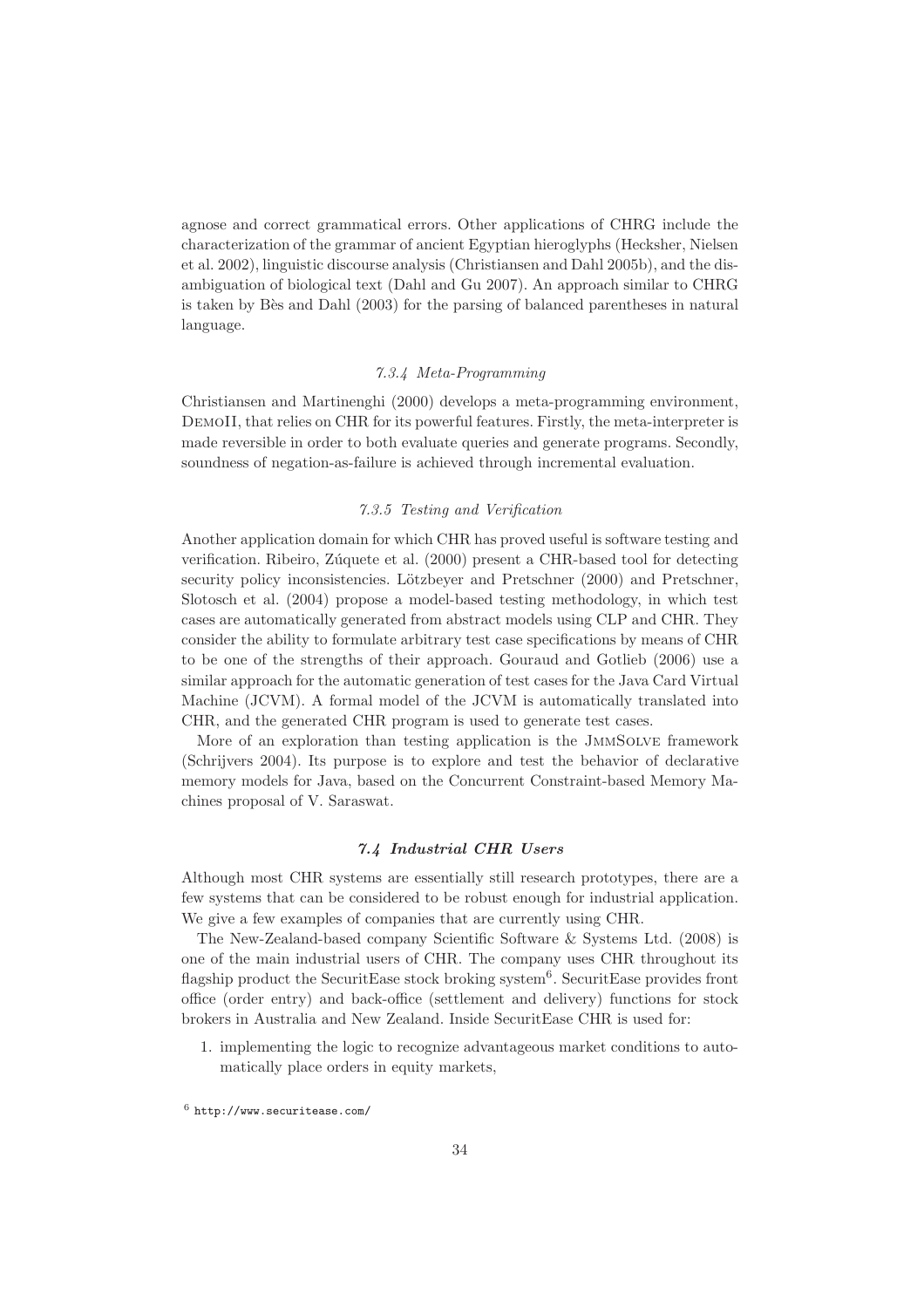- 2. translating high-level queries to SQL,
- 3. describing complex relationships between mutually dependent fields on user input screens, and calculating the consequences of user input actions, and
- 4. realizing a Financial Information eXchange (FIX) server.

The Canadian company Cornerstone Technology Inc.<sup>7</sup> has created an inference engine for solving and optimizing collections of design constraints, using Prolog and CHR. The design constraints work together to determine what design configuration to use, select components from catalogs, compute dimensions for custom components, and arrange the components into assemblies. The engine allows for generating, interactive editing, and validating of injection mould designs. Part of the system is covered by US Patent 7,117,055.

BSSE System and Software Engineering<sup>8</sup>, a German company specializing in the discipline of full automation of software development, uses K.U.Leuven JCHR for the generation of test data for unit tests.

At the MITRE Corporation<sup>9</sup>, CHR is used in the context of optical network design. It is used to implement constraint-based optimization, network configuration analysis, and as a tool coordination framework.

#### 8 Conclusions

In this section, we first try to assess to what extent we have covered the CHR literature in this survey (Section 8.1). Next, in Section 8.2, we look back at the research topics that were mentioned in the previous CHR survey (Frühwirth 1998) as being open issues. Finally, to conclude this survey, we propose four remaining "grand challenges" for CHR researchers.

#### 8.1 Survey Coverage and Bibliographic Meta-Information

This survey cites 182 publications related to CHR. For convenience, we define the total number of CHR-related publications as the number of publications that cite (Fr¨uhwirth 1998), according to Google Scholar (with some manual corrections for errors in the Google Scholar result list). Figure 6 compares the number of publications we cite in this survey with the total number of CHR-related publications since 1998. Globally, we cite roughly half of the CHR-related publications; the remaining half are preliminary versions of cited publications and papers that use CHR or refer to CHR in only a relatively minor way.

Figure 7 shows how CHR authors have collaborated. This graph is derived from the joint authorships of papers cited in this survey.

<sup>7</sup> http://www.cornerstonemold.com/

 $8$  http://www.bsse.biz/

 $9$  http://www.mitre.org/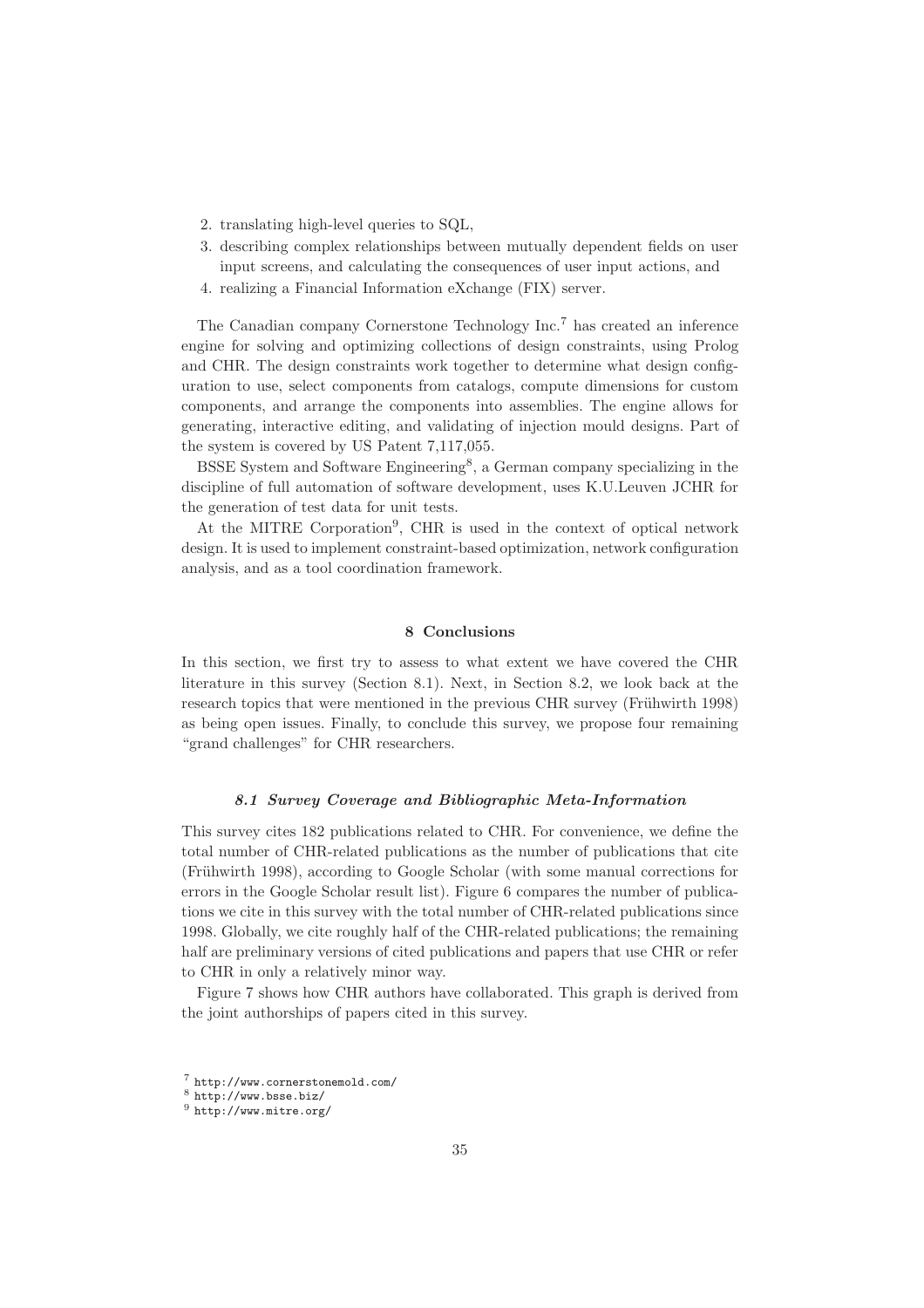

Fig. 6. Estimation of the number of CHR-related publications and the number of CHR-related publications cited in this survey (and their origin).

## 8.2 Retrospection

The first CHR survey (Frühwirth 1998) ended with a list of research topics from the first draft paper on CHR in 1991, noting that most of those topics were still open in 1998. We re-examine that list:

- Termination and confluence. As seen in Sections 3.1 and 3.2, both confluence (Abdennadher, Frühwirth et al. 1999; Duck 2005; Duck, Stuckey et al. 2007; Raiser and Tacchella 2007) and termination (Frühwirth 2000; Pilozzi, Schrijvers et al. 2007; Voets, Pilozzi et al. 2007) have received a great deal of attention in the past ten years. While substantial results have been obtained for confluence, this notion turned out to be rather impractical. The recent proposal of observable confluence seems to be a first step towards a more practical notion of confluence. In the area of termination analysis there appears to be a much wider scope for improvement. Existing work, mostly carrying over results of other programming languages, only works for a limited fraction of programs. Propagation rules and logical variables, part of typical CHR programs, cannot be dealt with. An important breakthrough is still ahead of us.
- Negation and entailment of constraints. Negation as absence (Van Weert, Sneyers et al. 2006) was recently explored (see Section 5.2.2), but this has little relation to the logical negation of constraints. The topic of entailment is closely related to building solver hierarchies (Duck, Stuckey et al. 2003; Schrijvers, Demoen et al. 2006) (see Section 5.3). Both topics are still an important issue today.
- Combination and communication of solvers. This topic is again related to solver hierarchies (see the item above), but also to integration of solvers (Abden-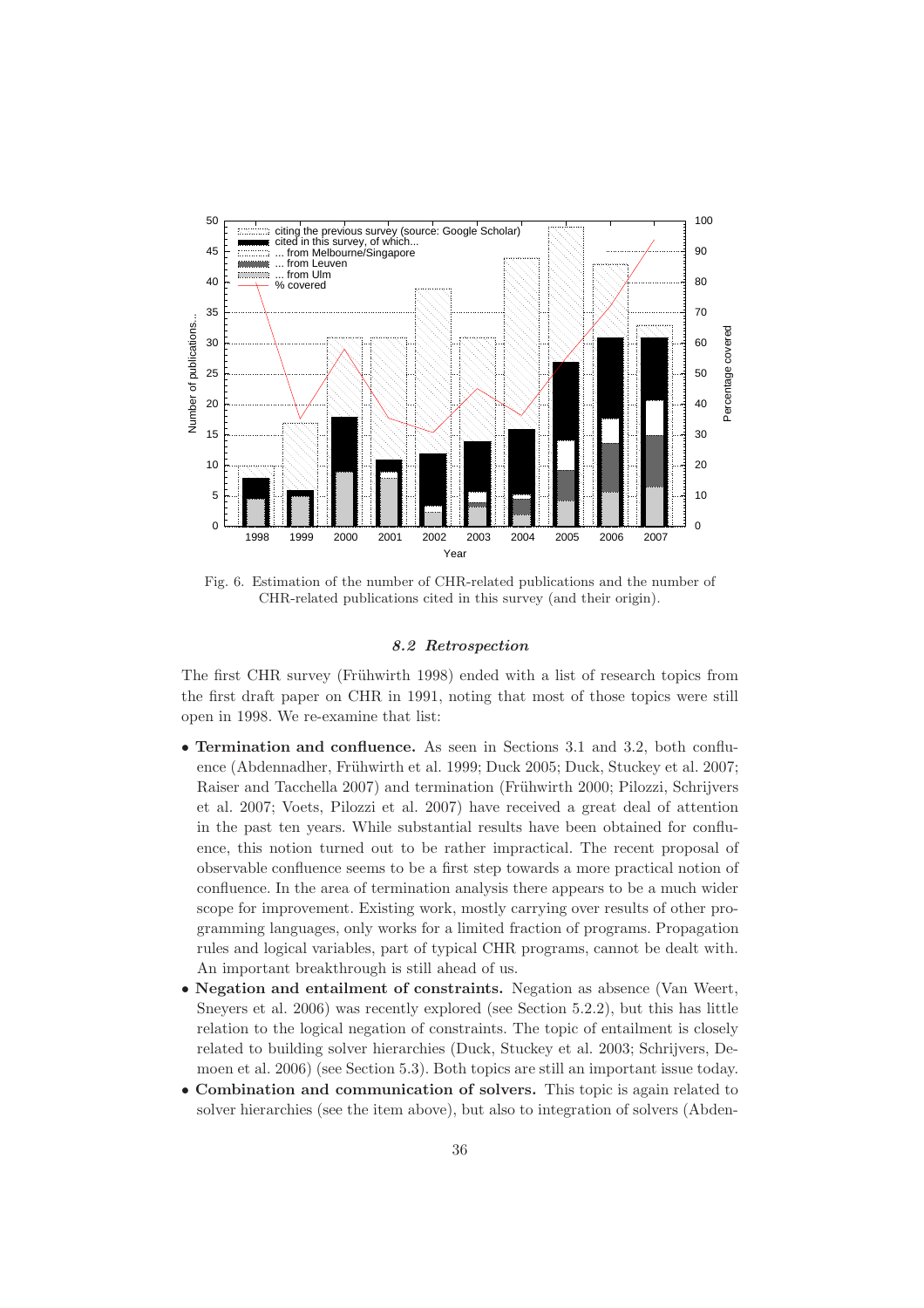

Fig. 7. CHR author collaboration graph. Two authors are connected if they have coauthored a CHR-related paper cited in this survey. The number of co-authored papers is reflected in the edge thickness.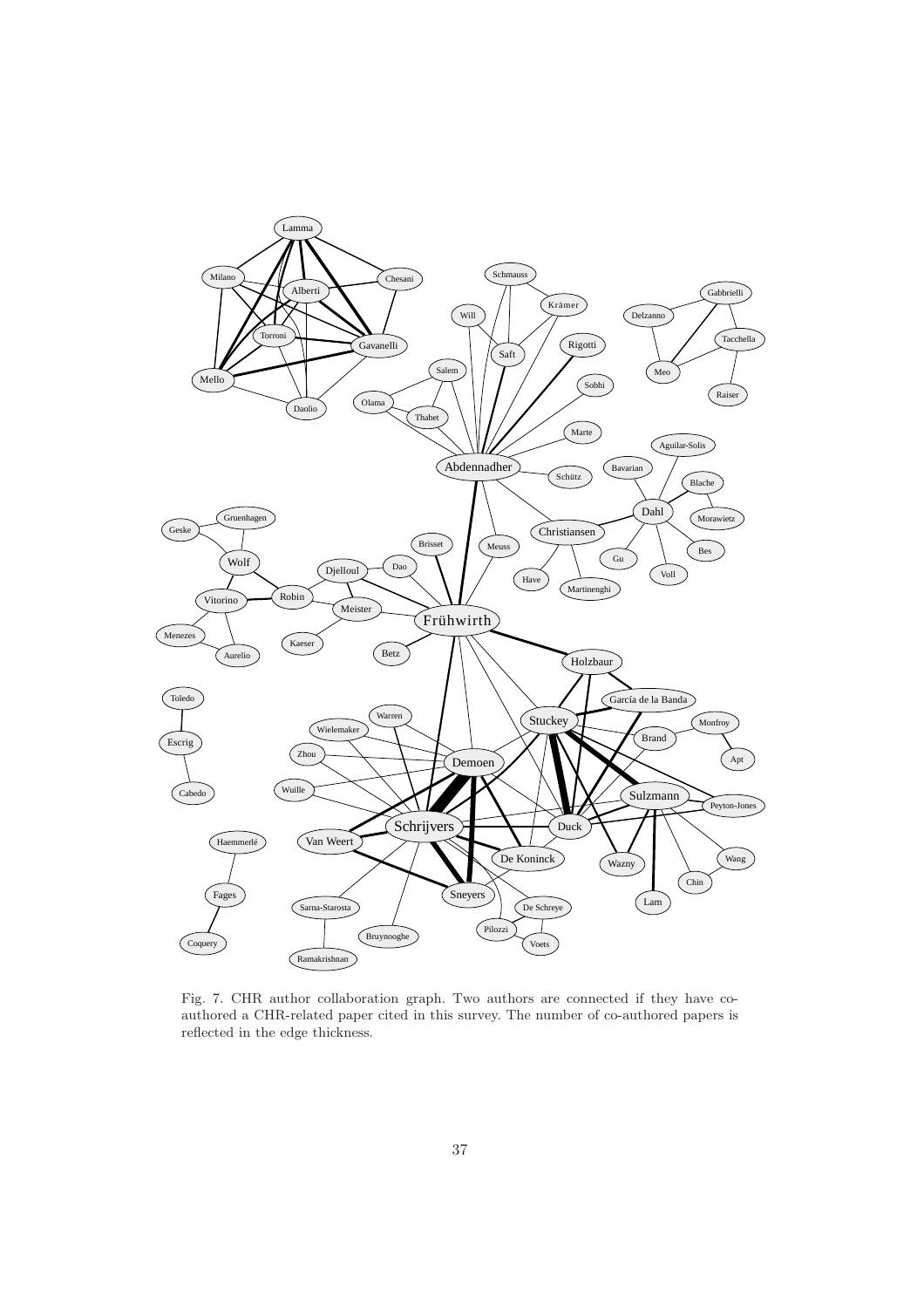nadher and Frühwirth 2004) (see Section 3.1). Another potential approach could be based on a compositional semantics for CHR (Delzanno, Gabbrielli et al. 2005) (see Section 2.2). In any case, this is still an important open research topic.

- Correctness w.r.t. specifications, debugging. Although some progress has been made (Section 4.3), these topics are still mostly open.
- Soft constraints with priorities. As we discussed in Section 7.1, two distinct approaches were proposed for dealing with (prioritized) soft constraints in CHR.
- Dynamic constraints, removable constraints. Wolf, Gruenhagen et al. (2000) designed an incremental adaptation algorithm that supports dynamic and removable constraints. An efficient implementation of adaptive CHR exists for Java (Wolf 2001a). We discussed this in Sections 5.1.4 and 4.1.3 respectively.
- Automatic labeling, variable projection. While progress has been made on several accounts of constraint solver support, these topics have not been addressed yet. The topic of projection, the elimination of existentially quantified variables, is particularly challenging to generalize to arbitrary CHR solvers. Any progress would be highly significant.
- Partial evaluation. Section  $4.2.3$  mentions recent work in this area (Frühwirth 2005c; Tacchella, Gabbrielli et al. 2007; Sarna-Starosta and Schrijvers 2007). For now, it is clear that the multi-headedness of CHR makes a straightforward application of partial evaluation techniques for conventional languages to CHR programs nearly impossible. Further investigation of techniques tailored towards CHR are necessary to make substantial improvements.
- Abstract interpretation. A general framework for abstract interpretation in the context of CHR was proposed (Schrijvers, Stuckey et al. 2005) (see Section 4.2.2). However, only a limited number of analyses have been formulated in the framework so far. Moreover, little information is present in a CHR program on its own. In order to make analysis results more accurate, we require an analysis framework that encompasses both CHR and its host language. Such a framework should prove to be beneficial to the accuracy of the analyses for both languages.

# 8.3 Grand Challenges

Much progress has been made in the last ten years and many of the open problems have been resolved. However, a few difficult questions are still unresolved, and in the meantime many more problems have become apparent.

In our view the following four topics are grand challenges that must be addressed by the CHR research community in the next decade. These four grand challenges are not only of technical interest, they are also vital for the further adoption of the CHR community and user-base.

1. Programming environments and tools. If measured by current standards, which dictate that a language is only as good as its tools, CHR is a poor language indeed. While several strong theoretical results have been obtained in the field of program analysis for CHR, little (if any) effort has been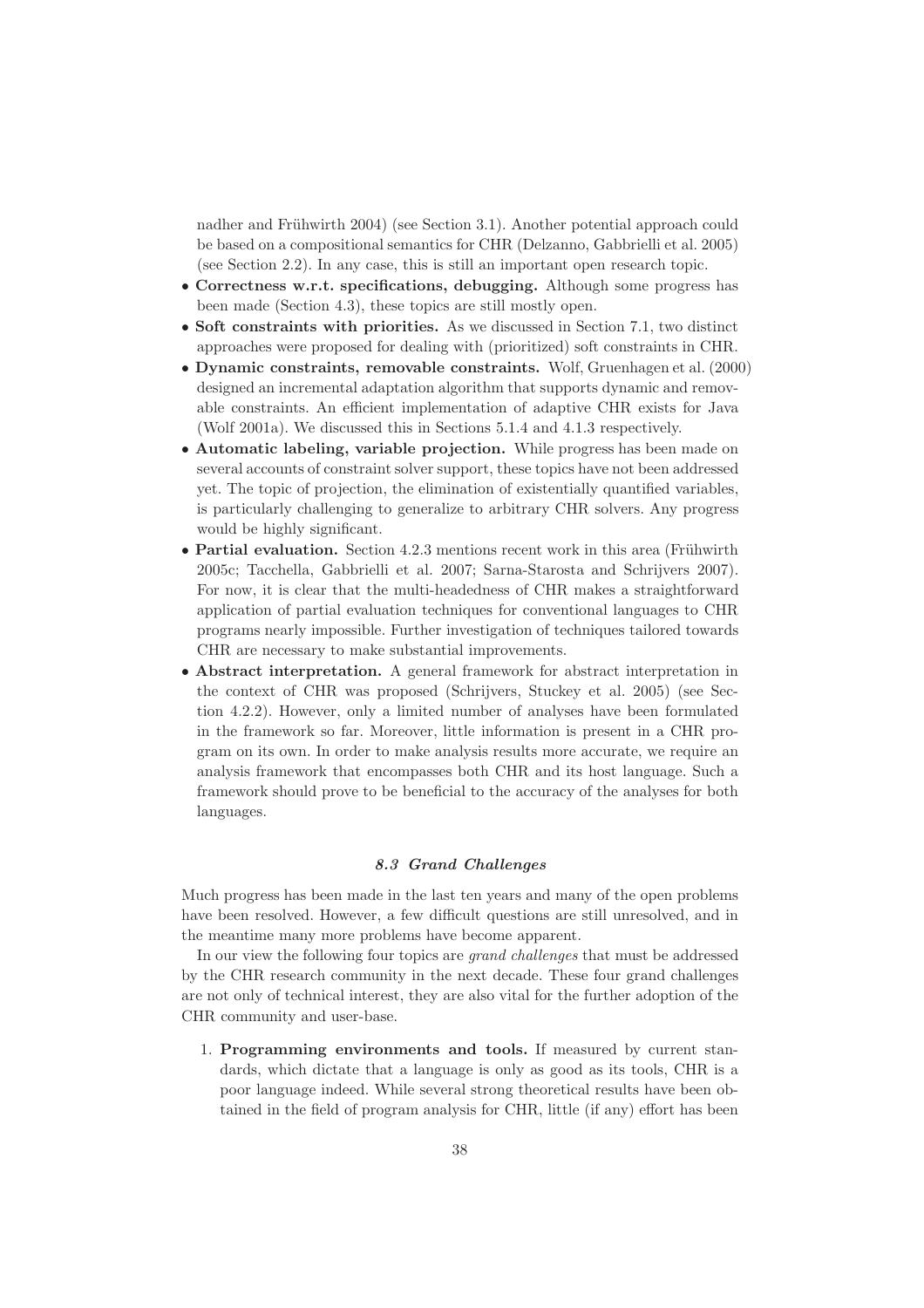made to embody these results into a practical tool for day-to-day programming. For example, programmers have to manually check for confluence, and, in the case of non-confluence, complete their solvers by hand.

- 2. Execution control. Compared to the refined operational semantics, the rule priorities of the CHRrp semantics are a step in the realization of Kowalski's slogan "Algorithm  $=$  Logic  $+$  Control" in the context of CHR. However, there are still many challenges in finding satisfactory ways to allow programmers to fine-tune the execution strategy of their programs.
- 3. Parallelism, concurrency. Recent theoretical work (Frühwirth 2005b; Meister 2006) confirms CHR's inherent aptness for parallel programming. Truly leveraging the full power of current and future multi-core processors through CHR, however, requires practical, efficient, concurrent implementations. Currently, these implementations are still in early stages (cf. Section 4.1.2 for a discussion of some early Haskell-based prototypes). Many important problems are still to be researched in this domain, from language features and semantics, to analysis, implementation, and optimization.
- 4. Scaling to industrial applications. Strong theoretical results have been obtained concerning the performance of CHR (cf. Section 3.3.2), and these have also been reflected in the actual runtimes of CHR programs. However, CHR is still at least one or two orders of magnitude slower than most conventional programming languages and constraint solvers. This becomes particularly apparent for CHR applications that surpass the toy research programs of 10 lines: industrial applications for instance, such as those mentioned in Section 7.4, easily count 100 to 1000 lines. The refined semantics compilation scheme (see Section 4) was not designed or benchmarked with such program sizes in mind. Some potential scalability aspects are:
	- huge constraint stores that have to be persistent and/or distributed;
	- (dynamic) optimizations, also for variants and extensions of CHR;
	- incremental compilation, run-time rule assertion, reflection;
	- higher-order / meta-programming.

These and other aspects must be investigated to achieve further industrial adoption.

#### Acknowledgments

The authors would like to thank Alan Baljeu (Cornerstone), Bart Demoen, Mike Elston (Scientific Software & Systems), Thom Frühwirth, Ralf Gerlich (BSSE), Gerda Janssens, Paolo Pilozzi, Dean Voets, Jonathan Weston-Dawkes (MITRE), and Pieter Wuille for their invaluable contributions to this paper.

Jon Sneyers and Leslie De Koninck are funded by Ph.D. grants of the Institute for the Promotion of Innovation through Science and Technology in Flanders (IWT-Vlaanderen). Peter Van Weert is a Research Assistant of the fund for Scientific Research - Flanders (Belgium) (F.W.O. - Vlaanderen). Tom Schrijvers is a Post-Doctoral Researcher of the fund for Scientific Research - Flanders.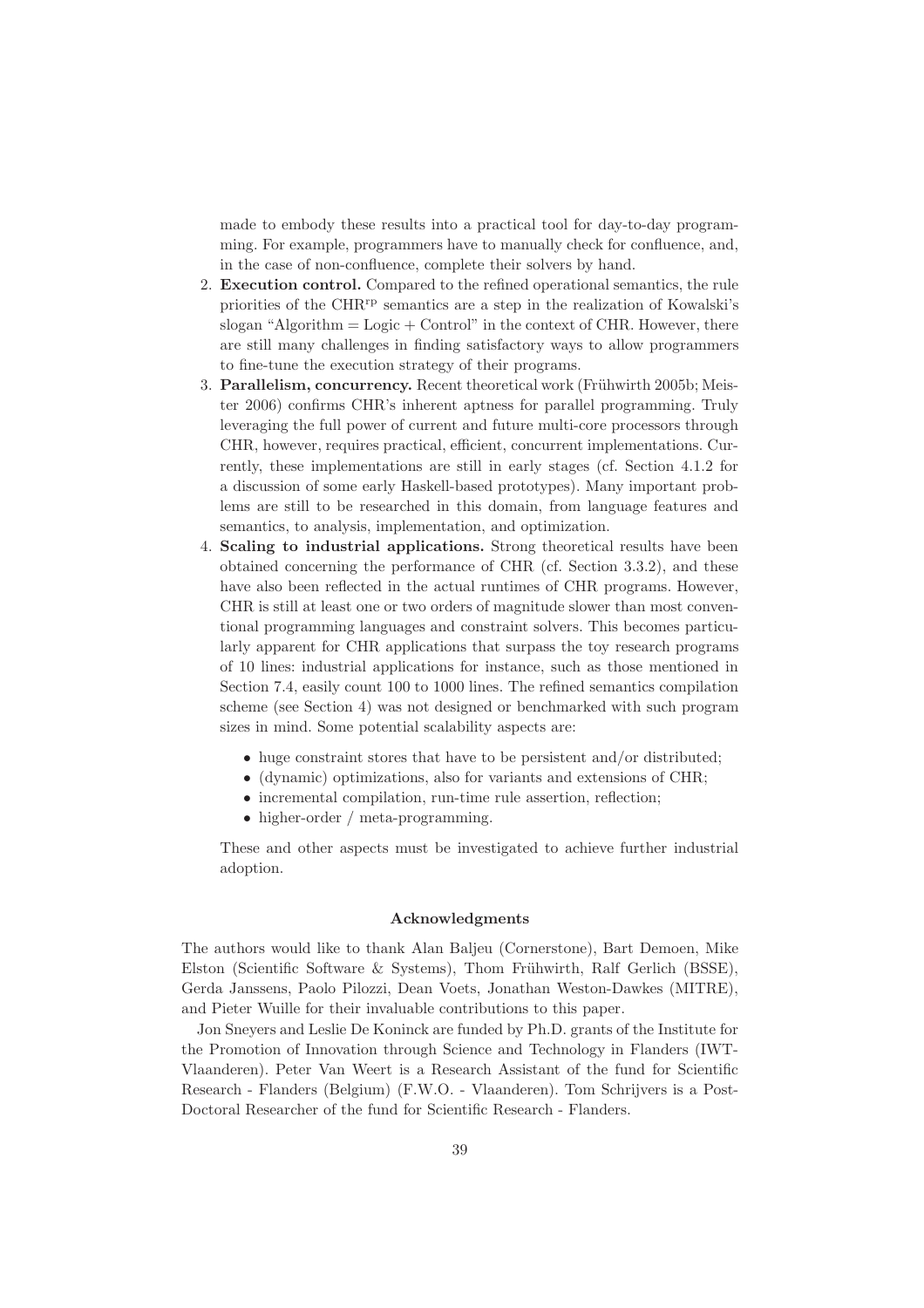#### References

- Abdennadher, S. 2000. A language for experimenting with declarative paradigms. In RCoRP '00(bis): Proc. 2nd Workshop on Rule-Based Constraint Reasoning and Pro $gramming$ , T. Frühwirth et al., Eds.
- Abdennadher, S. 2001. Rule-based constraint programming: Theory and practice. Habilitationsschrift. Institute of Computer Science, LMU, Munich, Germany.
- Abdennadher, S. and Christiansen, H. 2000. An experimental CLP platform for integrity constraints and abduction. In FQAS '00: Proc. 4th Intl. Conf. Flexible Query Answering Systems. Springer, 141–152.
- ABDENNADHER, S. AND FRÜHWIRTH, T. 1998. On completion of Constraint Handling Rules. In CP '98, M. J. Maher and J.-F. Puget, Eds. LNCS, vol. 1520. Springer, 25–39.
- ABDENNADHER, S. AND FRÜHWIRTH, T. 1999. Operational equivalence of CHR programs and constraints. In CP '99, J. Jaffar, Ed. LNCS, vol. 1713. Springer, 43–57.
- ABDENNADHER, S. AND FRÜHWIRTH, T. 2004. Integration and optimization of rule-based constraint solvers. In LOPSTR '03, M. Bruynooghe, Ed. LNCS, vol. 3018. Springer, 198–213.
- ABDENNADHER, S., FRÜHWIRTH, T., AND HOLZBAUR, C., Eds. 2005. Special Issue on Constraint Handling Rules. Theory and Practice of Logic Programming, vol. 5(4–5).
- ABDENNADHER, S., FRÜHWIRTH, T., AND MEUSS, H. 1999. Confluence and semantics of constraint simplification rules. Constraints 4, 2, 133–165.
- ABDENNADHER, S., KRÄMER, E., SAFT, M., AND SCHMAUSS, M. 2002. JACK: A Java Constraint Kit. In WFLP '01: Proc. 10th Intl. Workshop on Functional and (Constraint) Logic Programming, Selected Papers, M. Hanus, Ed. ENTCS, vol. 64. Elsevier, 1–17. See also http://pms.ifi.lmu.de/software/jack/.
- Abdennadher, S. and Marte, M. 2000. University course timetabling using Constraint Handling Rules. In Holzbaur and Frühwirth (2000b), 311–325.
- Abdennadher, S., Olama, A., Salem, N., and Thabet, A. 2006. ARM: Automatic Rule Miner. In LOPSTR '06, Revised Selected Papers. LNCS, vol. 4407. Springer.
- Abdennadher, S. and Rigotti, C. 2004. Automatic generation of rule-based constraint solvers over finite domains. ACM TOCL 5, 2, 177–205.
- ABDENNADHER, S. AND RIGOTTI, C. 2005. Automatic generation of CHR constraint solvers. In Abdennadher, Frühwirth et al. (2005), 403-418.
- Abdennadher, S. and Saft, M. 2001. A visualization tool for Constraint Handling Rules. In WLPE '01, A. Kusalik, Ed.
- Abdennadher, S., Saft, M., and Will, S. 2000. Classroom assignment using constraint logic programming. In PACLP '00: Proc. 2nd Intl. Conf. and Exhibition on Practical Application of Constraint Technologies and Logic Programming.
- ABDENNADHER, S. AND SCHÜTZ, H. 1998. CHR<sup> $\vee$ </sup>, a flexible query language. In FQAS '98: Proc. 3rd Intl. Conf. on Flexible Query Answering Systems, T. Andreasen, H. Christiansen, and H. Larsen, Eds. LNAI, vol. 1495. Springer, 1–14.
- Abdennadher, S. and Sobhi, I. 2008. Generation of rule-based constraint solvers: Combined approach. In LOPSTR '07, Revised Selected Papers, A. King, Ed. LNCS, vol. 4915.
- Aguilar-Solis, D. and Dahl, V. 2004. Coordination revisited a Constraint Handling Rule approach. In *IBERAMIA '04: Proc. 9th Ibero-American Conf. on AI*. LNCS, vol. 3315. 315–324.
- Alberti, M., Chesani, F., Gavanelli, M., and Lamma, E. 2005. The CHR-based implementation of a system for generation and confirmation of hypotheses. In Wolf, Frühwirth et al. (2005), 111-122.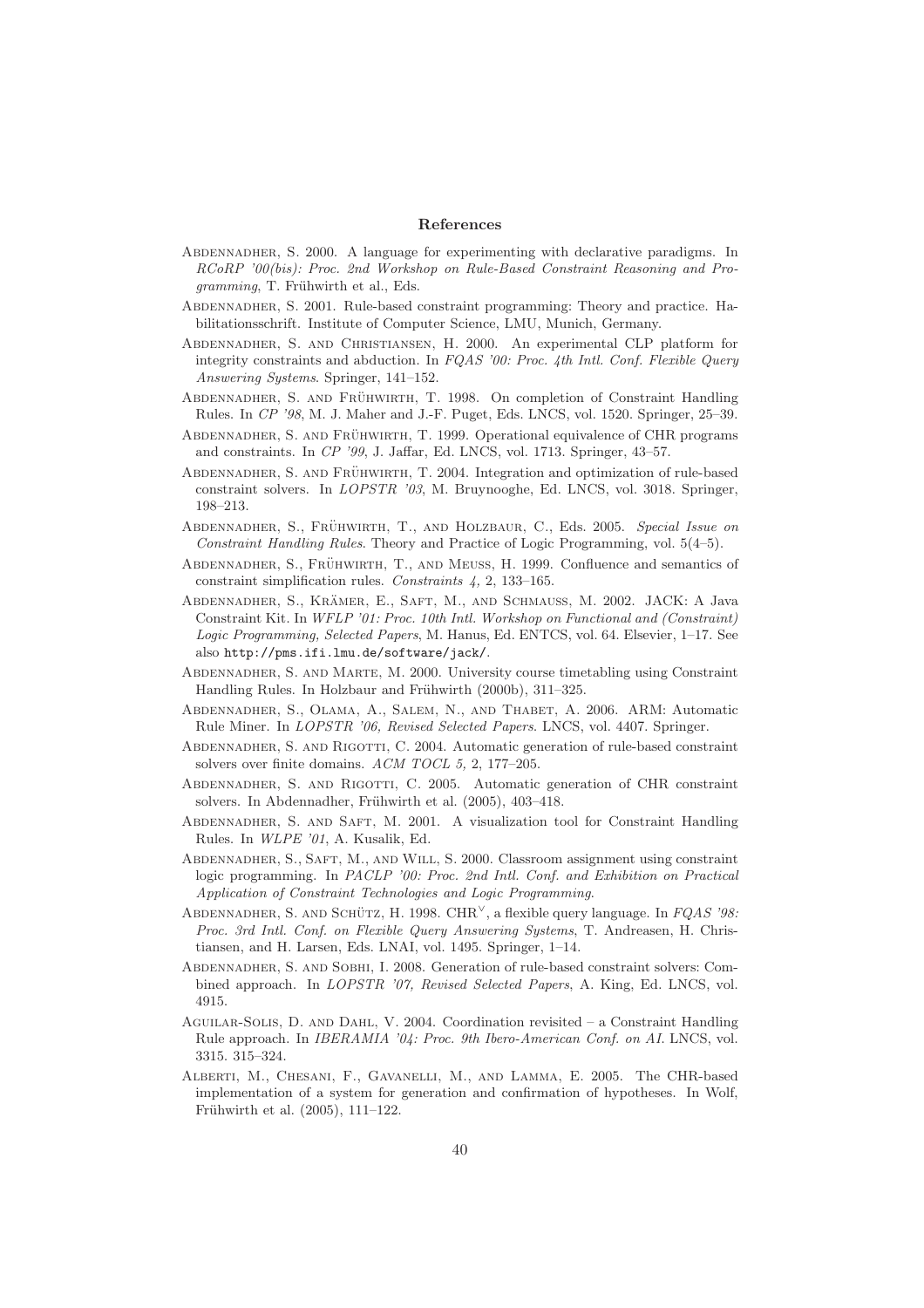- Alberti, M., Daolio, D., Torroni, P., Gavanelli, M., Lamma, E., and Mello, P. 2004. Specification and verification of agent interaction protocols in a logic-based system. In SAC '04: Proc. 19th ACM Symp. Applied Computing, H. Haddad et al., Eds. ACM Press, 72–78.
- Alberti, M., Gavanelli, M., Lamma, E., Chesani, F., Mello, P., and Torroni, P. 2006. Compliance verification of agent interaction: a logic-based software tool. Applied Artificial Intelligence 20, 2–4, 133–157.
- Alberti, M., Gavanelli, M., Lamma, E., Mello, P., and Milano, M. 2005. A CHRbased implementation of known arc-consistency. In Abdennadher, Frühwirth et al. (2005), 419–440.
- Alberti, M., Gavanelli, M., Lamma, E., Mello, P., and Torroni, P. 2004. Specification and verification of agent interaction using social integrity constraints. In LCMAS'03: Logic and Communication in Multi-Agent Systems. ENTCS, vol. 85(2). Elsevier, 94–116.
- Alves, S. and Florido, M. 2002. Type inference using Constraint Handling Rules. In WFLP '01: Proc. 10th Intl. Workshop on Functional and (Constraint) Logic Programming, Selected Papers, M. Hanus, Ed. ENTCS, vol. 64. Elsevier, 56–72.
- APT, K. R. AND MONFROY, E. 2001. Constraint programming viewed as rule-based programming. TPLP 1, 6, 713–750.
- Badea, L., Tilivea, D., and Hotaran, A. 2004. Semantic Web Reasoning for Ontology-Based Integration of Resources. PPSWR '04: Proc. 2nd Intl. Workshop on Principles And Practice Of Semantic Web Reasoning 3208, 61–75.
- Barranco-Mendoza, A. 2005. Stochastic and heuristic modelling for analysis of the growth of pre-invasive lesions and for a multidisciplinary approach to early cancer diagnosis. Ph.D. thesis, Simon Fraser University, Canada.
- Bavarian, M. and Dahl, V. 2006. Constraint based methods for biological sequence analysis. J. UCS 12, 11, 1500–1520.
- BÈS, G. G. AND DAHL, V. 2003. Balanced parentheses in NL texts: a useful cue in the syntax/semantics interface. In Proc. Lorraine-Saarland Workshop on Prospects and Advances in the Syntax/Semantics Interface. Poster Paper.
- BETZ, H. 2007. Relating coloured Petri nets to Constraint Handling Rules. In Djelloul, Duck et al. (2007), 33–47.
- BETZ, H. AND FRÜHWIRTH, T. 2005. A linear-logic semantics for Constraint Handling Rules. In CP '05. LNCS, vol. 3709. Springer, 137–151.
- BETZ, H. AND FRÜHWIRTH, T. 2007. A linear-logic semantics for Constraint Handling Rules with disjunction. In Djelloul, Duck et al. (2007), 17–31.
- BISTARELLI, S., FRÜHWIRTH, T., MARTE, M., AND ROSSI, F. 2004. Soft constraint propagation and solving in Constraint Handling Rules. Computational Intelligence: Special Issue on Preferences in AI and CP 20, 2 (May), 287–307.
- BOESPFLUG, M. 2007. TaiChi:how to check your types with serenity. The Monad.Reader 9, 17–31.
- Bouissou, O. 2004. A CHR library for SiLCC. Diplomathesis. Technical University of Berlin, Germany.
- Brand, S. 2002. A note on redundant rules in rule-based constraint programming. In Joint ERCIM/CologNet Intl. Workshop on Constraint Solving and Constraint Logic Programming, Selected papers. LNCS, vol. 2627. Springer, 279–336.
- BRAND, S. AND MONFROY, E. 2003. Deductive generation of constraint propagation rules. In RULE '03: 4th Intl. Workshop on Rule-Based Programming, G. Vidal, Ed. ENTCS, vol. 86(2). Elsevier, 45–60.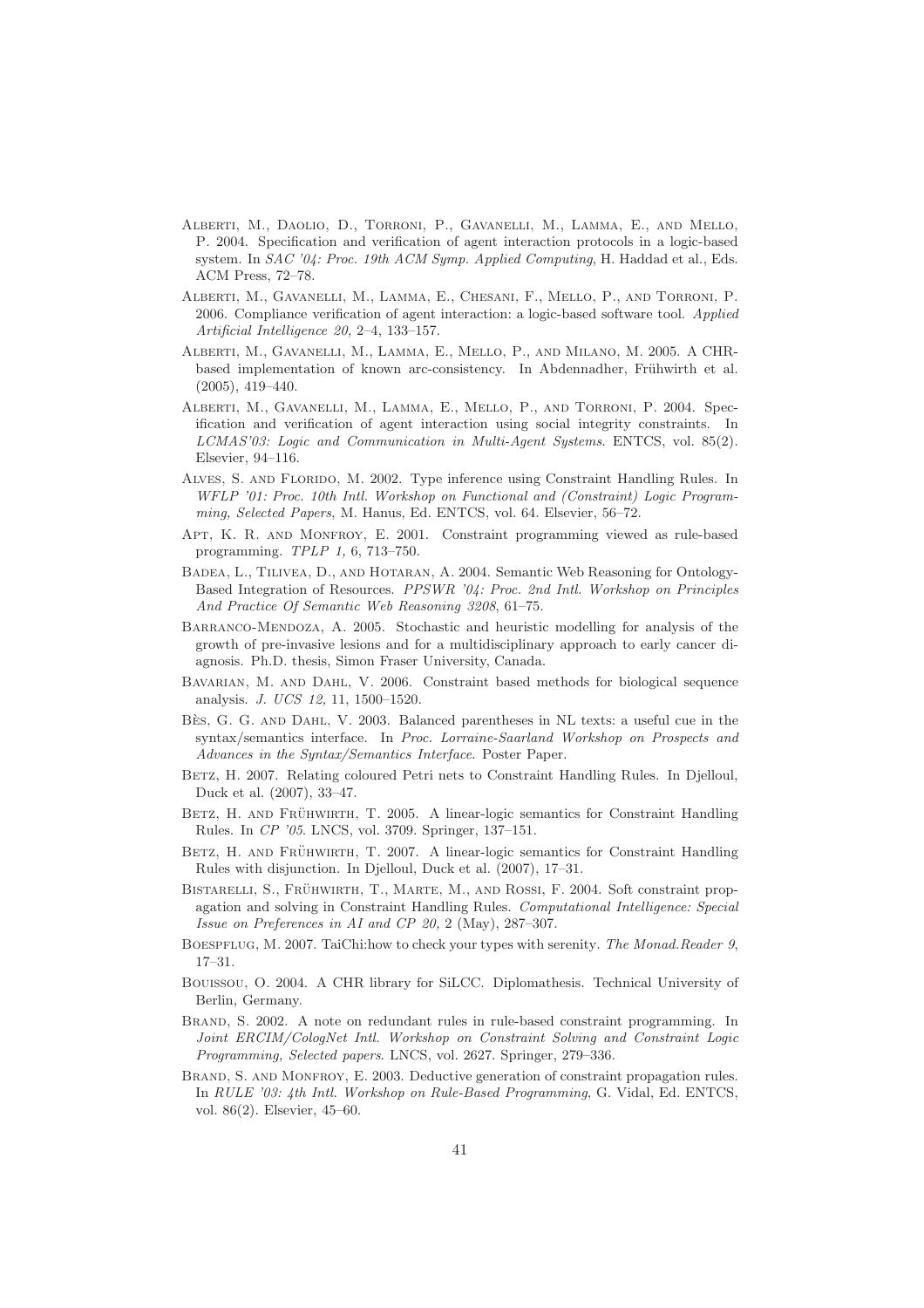- Bressan, S. and Goh, C. H. 1998. Answering queries in context. In FQAS '98: Proc. 3rd Intl. Conf. on Flexible Query Answering Systems, T. Andreasen, H. Christiansen, and H. Larsen, Eds. LNAI, vol. 1495. Springer, 68–82.
- CABEDO, L. M. AND ESCRIG, M. T. 2003. Modeling motion by the integration of topology and time. J. UCS 9, 9, 1096–1122.
- CHIN, W.-N., CRACIUN, F., KHOO, S.-C., AND POPEEA, C. 2006. A flow-based approach for variant parametric types. SIGPLAN Not. 41, 10, 273–290.
- Chin, W.-N., Sulzmann, M., and Wang, M. 2003. A type-safe embedding of Constraint Handling Rules into Haskell. Honors Thesis. School of Computing, National University of Singapore.
- CHRISTIANSEN, H. 2005. CHR grammars. In Abdennadher, Frühwirth et al. (2005), 467–501.
- CHRISTIANSEN, H. 2006. On the implementation of global abduction. In CLIMA '06: 7th Intl. Workshop on Computational Logic in Multi-Agent Systems – Revised, Selected and Invited Papers, K. Inoue, K. Satoh, and F. Toni, Eds. LNCS, vol. 4371. Springer, 226–245.
- Christiansen, H. and Dahl, V. 2003. Logic grammars for diagnosis and repair. Intl. J. Artificial Intelligence Tools 12, 3, 227–248.
- Christiansen, H. and Dahl, V. 2005a. HYPROLOG: A new logic programming language with assumptions and abduction. In Gabbrielli and Gupta (2005), 159–173.
- Christiansen, H. and Dahl, V. 2005b. Meaning in context. In CONTEXT '05: Proc. 4th Intl. and Interdisciplinary Conf. Modeling and Using Context. LNAI, vol. 3554. Springer, 97–111.
- Christiansen, H. and Have, C. T. 2007. From use cases to UML class diagrams using logic grammars and constraints. In RANLP '07: Proc. Intl. Conf. Recent Adv. Nat. Lang. Processing. 128–132.
- Christiansen, H. and Martinenghi, D. 2000. Symbolic constraints for meta-logic programming. In Holzbaur and Frühwirth (2000b), 345–367.
- COQUERY, E. AND FAGES, F. 2003. TCLP: A type checker for  $CLP(\mathcal{X})$ . In WLPE '03, F. Mesnard and A. Serebrenik, Eds. K.U.Leuven, Dept. Comp. Sc., Technical report CW 371. 17–30.
- COQUERY, E. AND FAGES, F. 2005. A type system for CHR. In Schrijvers and Frühwirth (2005b), 19–33.
- DAHL, V. 2004. An abductive treatment of long distance dependencies in CHR. In CSLP '04: Proc. First Intl. Workshop on Constraint Solving and Language Processing. LNCS, vol. 3438. Springer, 17–31. Invited Paper.
- DAHL, V. AND BLACHE, P. 2005. Extracting selected phrases through constraint satisfaction. In Proc. 2nd Intl. Workshop on Constraint Solving and Language Processing.
- DAHL, V. AND GU, B. 2006. Semantic property grammars for knowledge extraction from biomedical text. In Etalle and Truszczynski (2006), 442–443. Poster Paper.
- DAHL, V. AND GU, B. 2007. A CHRG analysis of ambiguity in biological texts. In CSLP '07: Proc. 4th Intl. Workshop on Constraints and Language Processing. Extended Abstract.
- DAHL, V. AND NIEMELÄ, I., Eds. 2007. ICLP '07: Proc. 23rd Intl. Conf. Logic Programming. LNCS, vol. 4670. Springer.
- DAHL, V. AND VOLL, K. 2004. Concept formation rules: An executable cognitive model of knowledge construction. In NLUCS '04: Proc. First Intl. Workshop on Natural Language Understanding and Cognitive Sciences.
- De Koninck, L., Schrijvers, T., and Demoen, B. 2006a. INCLP(R) Interval-based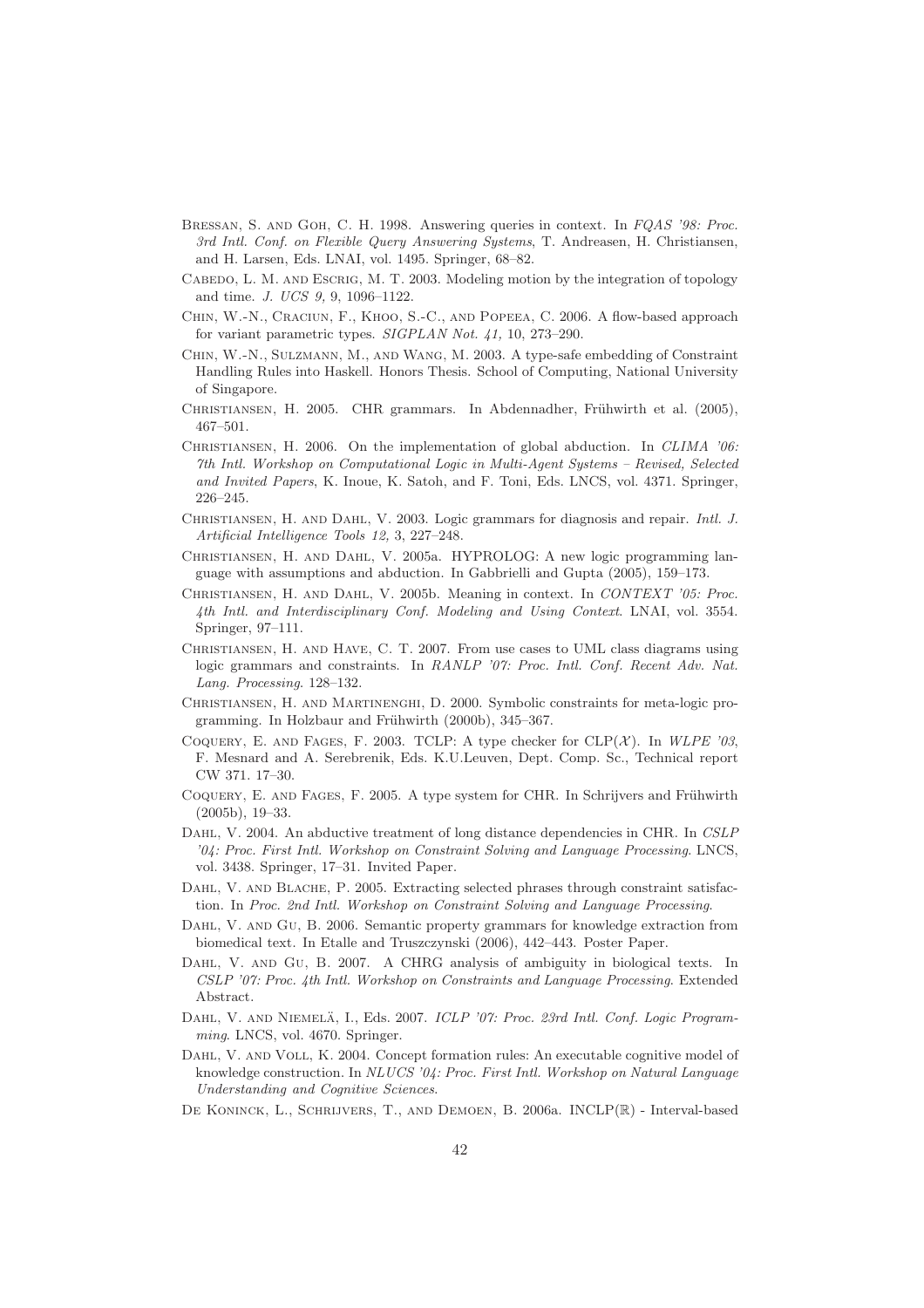nonlinear constraint logic programming over the reals. In Fink, Tompits et al. (2006), 91–100.

- De Koninck, L., Schrijvers, T., and Demoen, B. 2006b. Search strategies in CHR(Prolog). In Schrijvers and Frühwirth (2006), 109–123.
- De Koninck, L., Schrijvers, T., and Demoen, B. 2007a. The correspondence between the Logical Algorithms language and CHR. In Dahl and Niemelä (2007), 209–223.
- De Koninck, L., Schrijvers, T., and Demoen, B. 2007b. User-definable rule priorities for CHR. In PPDP '07, M. Leuschel and A. Podelski, Eds. ACM Press, 25–36.
- De Koninck, L. and Sneyers, J. 2007. Join ordering for Constraint Handling Rules. In Djelloul, Duck et al. (2007), 107–121.
- De Koninck, L., Stuckey, P. J., and Duck, G. J. 2008. Optimizing compilation of CHR with rule priorities. In Proc. 9th Intl. Symp. Functional and Logic Programming, J. Garrigue and M. Hermenegildo, Eds. LNCS, vol. 4989. Springer, 32–47.
- Delzanno, G., Gabbrielli, M., and Meo, M. C. 2005. A compositional semantics for CHR. In PPDP '05, P. Barahona and A. Felty, Eds. ACM Press, 209–217.
- DEMOEN, B. AND LIFSCHITZ, V., Eds. 2004. ICLP '04: Proc. 20th Intl. Conf. Logic Programming. LNCS, vol. 3132. Springer.
- DJELLOUL, K., DAO, T.-B.-H., AND FRÜHWIRTH, T. 2007. Toward a first-order extension of Prolog's unification using CHR: a CHR first-order constraint solver over finite or infinite trees. In SAC '07: Proc. 2007 ACM Symp. Applied computing. ACM Press, 58–64.
- Djelloul, K., Duck, G. J., and Sulzmann, M., Eds. 2007. CHR '07: Proc. 4th Workshop on Constraint Handling Rules.
- DUCASSÉ, M. 1999. Opium: an extendable trace analyzer for Prolog. J. Logic Programming 39, 1–3, 177–223.
- Duck, G. J. 2005. Compilation of Constraint Handling Rules. Ph.D. thesis, University of Melbourne, Victoria, Australia.
- Duck, G. J. and Schrijvers, T. 2005. Accurate functional dependency analysis for Constraint Handling Rules. In Schrijvers and Frühwirth (2005b), 109–124.
- Duck, G. J., Stuckey, P. J., and Brand, S. 2006. ACD term rewriting. In Etalle and Truszczynski (2006), 117–131.
- DUCK, G. J., STUCKEY, P. J., GARCÍA DE LA BANDA, M., AND HOLZBAUR, C. 2003. Extending arbitrary solvers with Constraint Handling Rules. In PPDP '03. ACM Press, 79–90.
- DUCK, G. J., STUCKEY, P. J., GARCÍA DE LA BANDA, M., AND HOLZBAUR, C. 2004. The refined operational semantics of Constraint Handling Rules. In Demoen and Lifschitz (2004), 90–104.
- Duck, G. J., Stuckey, P. J., and Sulzmann, M. 2007. Observable confluence for Constraint Handling Rules. In Dahl and Niemelä (2007), 224–239.
- ESCRIG, M. T. AND TOLEDO, F. 1998a. A framework based on CLP extended with CHRs for reasoning with qualitative orientation and positional information. J. Visual Languages and Computing 9, 1, 81–101.
- Escrig, M. T. and Toledo, F. 1998b. Qualitative Spatial Reasoning: Theory and Practice  $-$  Application to Robot Navigation. IOS Press.
- Etalle, S. and Truszczynski, M., Eds. 2006. ICLP '06: Proc. 22nd Intl. Conf. Logic Programming. LNCS, vol. 4079. Springer.
- FINK, M., TOMPITS, H., AND WOLTRAN, S., Eds. 2006. WLP '06: Proc. 20th Workshop on Logic Programming. T.U.Wien, Austria, INFSYS Research report 1843-06-02.
- Firat, A. 2003. Information integration using contextual knowledge and ontology merging. Ph.D. thesis, MIT Sloan School of Management, Cambridge, Massachusetts, USA.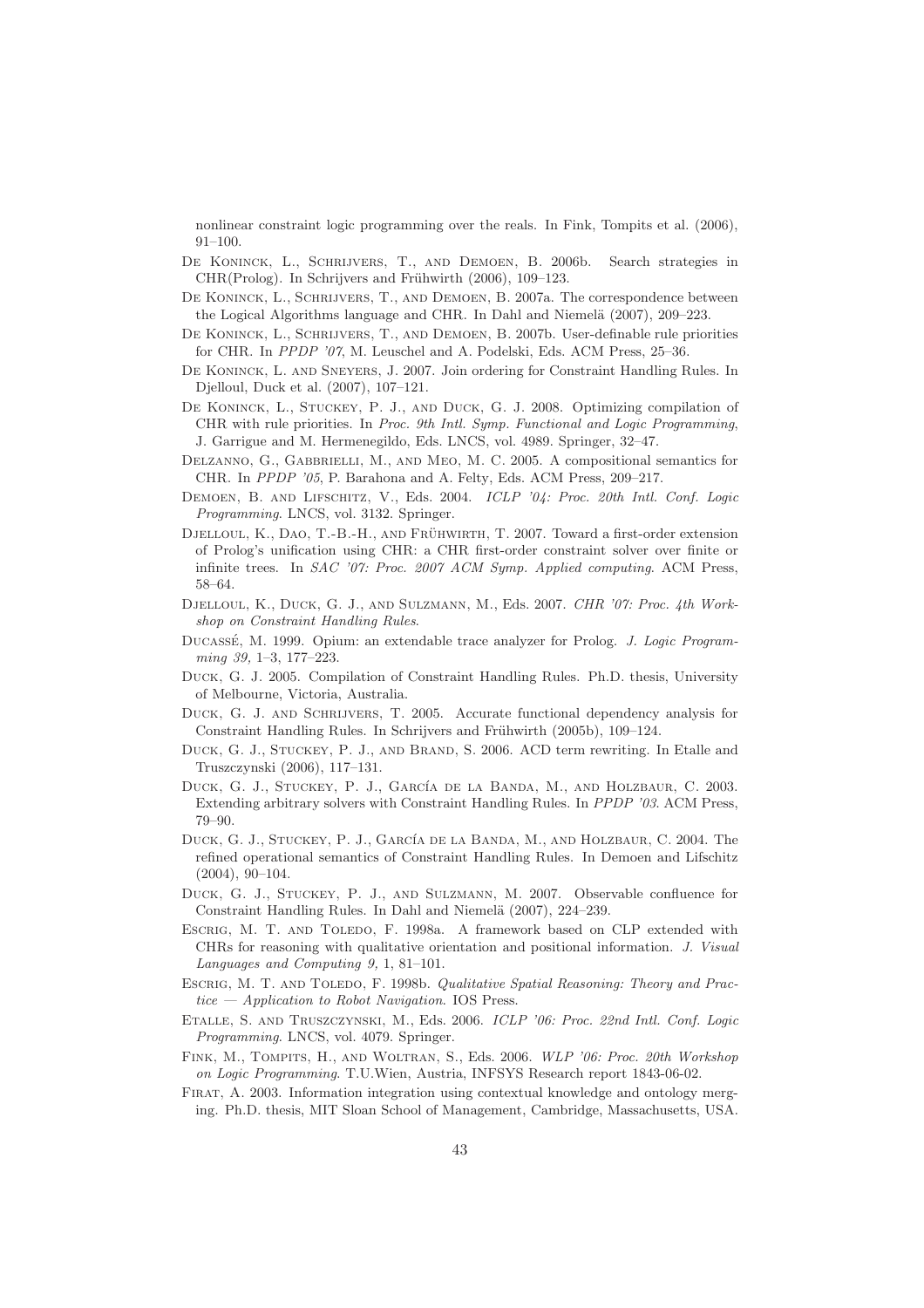- FRÜHWIRTH, T. 1992. Constraint simplification rules. Tech. Rep. ECRC-92-18, European Computer-Industry Research Centre, Munich, Germany. July.
- FRÜHWIRTH, T. 1995. Constraint Handling Rules. In Constraint Programming: Basic and Trends — Selected Papers of the 22nd Spring School in Theoretical Computer Sciences, May 16–20, 1994, A. Podelski, Ed. LNCS, vol. 910. Springer, 90–107.
- FRÜHWIRTH, T. 1998. Theory and practice of Constraint Handling Rules. J. Logic Programming, Special Issue on Constraint Logic Programming 37, 1–3, 95–138.
- FRÜHWIRTH, T. 2000. Proving termination of constraint solver programs. In New Trends in Constraints, Joint ERCIM/Compulog Net Workshop, October 1999, Selected papers, K. Apt, A. Kakas, E. Monfroy, and F. Rossi, Eds. LNCS, vol. 1865. Springer, 298–317.
- FRÜHWIRTH, T. 2001. On the number of rule applications in constraint programs. In Declarative Programming - Selected Papers from AGP 2000, A. Dovier, M. C. Meo, and A. Omicini, Eds. ENTCS, vol. 48. Elsevier, 147–166.
- FRÜHWIRTH, T. 2002a. As time goes by: Automatic complexity analysis of simplification rules. In KR '02: Proc. 8th Intl. Conf. Princ. Knowledge Representation and Reasoning, D. Fensel, F. Giunchiglia, D. McGuinness, and M.-A. Williams, Eds. Morgan Kaufmann, 547–557.
- FRÜHWIRTH, T. 2002b. As time goes by II: More automatic complexity analysis of concurrent rule programs. In *QAPL '01: Proc. First Intl. Workshop on Quantitative Aspects* of Programming Languages, A. D. Pierro and H. Wiklicky, Eds. ENTCS, vol. 59(3). Elsevier.
- FRÜHWIRTH, T. 2005a. Logical rules for a lexicographic order constraint solver. In Schrijvers and Frühwirth (2005b), 79-91.
- FRÜHWIRTH, T. 2005b. Parallelizing union-find in Constraint Handling Rules using confluence. In Gabbrielli and Gupta (2005), 113–127.
- FRÜHWIRTH, T. 2005c. Specialization of concurrent guarded multi-set transformation rules. In LOPSTR '04, S. Etalle, Ed. LNCS, vol. 3573. Springer, 133–148.
- FRÜHWIRTH, T. 2006a. Complete propagation rules for lexicographic order constraints over arbitrary domains. In Recent Advances in Constraints, CSCLP '05: Joint ERCIM/CoLogNET Intl. Workshop on Constraint Solving and CLP, Revised Selected and Invited Papers. LNAI, vol. 3978. Springer.
- FRÜHWIRTH, T. 2006b. Deriving linear-time algorithms from union-find in CHR. In Schrijvers and Frühwirth (2006), 49–60.
- FRÜHWIRTH, T. 2007. Description logic and rules the CHR way. In Djelloul, Duck et al. (2007), 49–61.
- FRÜHWIRTH, T. 2009. Constraint Handling Rules. Cambridge University Press. To appear.
- FRÜHWIRTH, T. ET AL., Eds. 2000. RCoRP '00: Proc. 1st Workshop on Rule-Based Constraint Reasoning and Programming.
- FRÜHWIRTH, T. AND ABDENNADHER, S. 2001. The Munich rent advisor: A success for logic programming on the internet. TPLP 1, 3, 303–319.
- FRÜHWIRTH, T. AND ABDENNADHER, S. 2003. Essentials of Constraint Programming. Springer.
- FRÜHWIRTH, T. AND BRISSET, P. 1995. High-level implementations of Constraint Handling Rules. Tech. Rep. ECRC-95-20, European Computer-Industry Research Centre.
- FRÜHWIRTH, T. AND BRISSET, P. 1998. Optimal placement of base stations in wireless indoor telecommunication. In CP '98, M. J. Maher and J.-F. Puget, Eds. LNCS, vol. 1520. Springer, 476–480.
- FRÜHWIRTH, T. AND BRISSET, P. 2000. Placing base stations in wireless indoor communication networks. IEEE Intelligent Systems and Their Applications 15, 1, 49–53.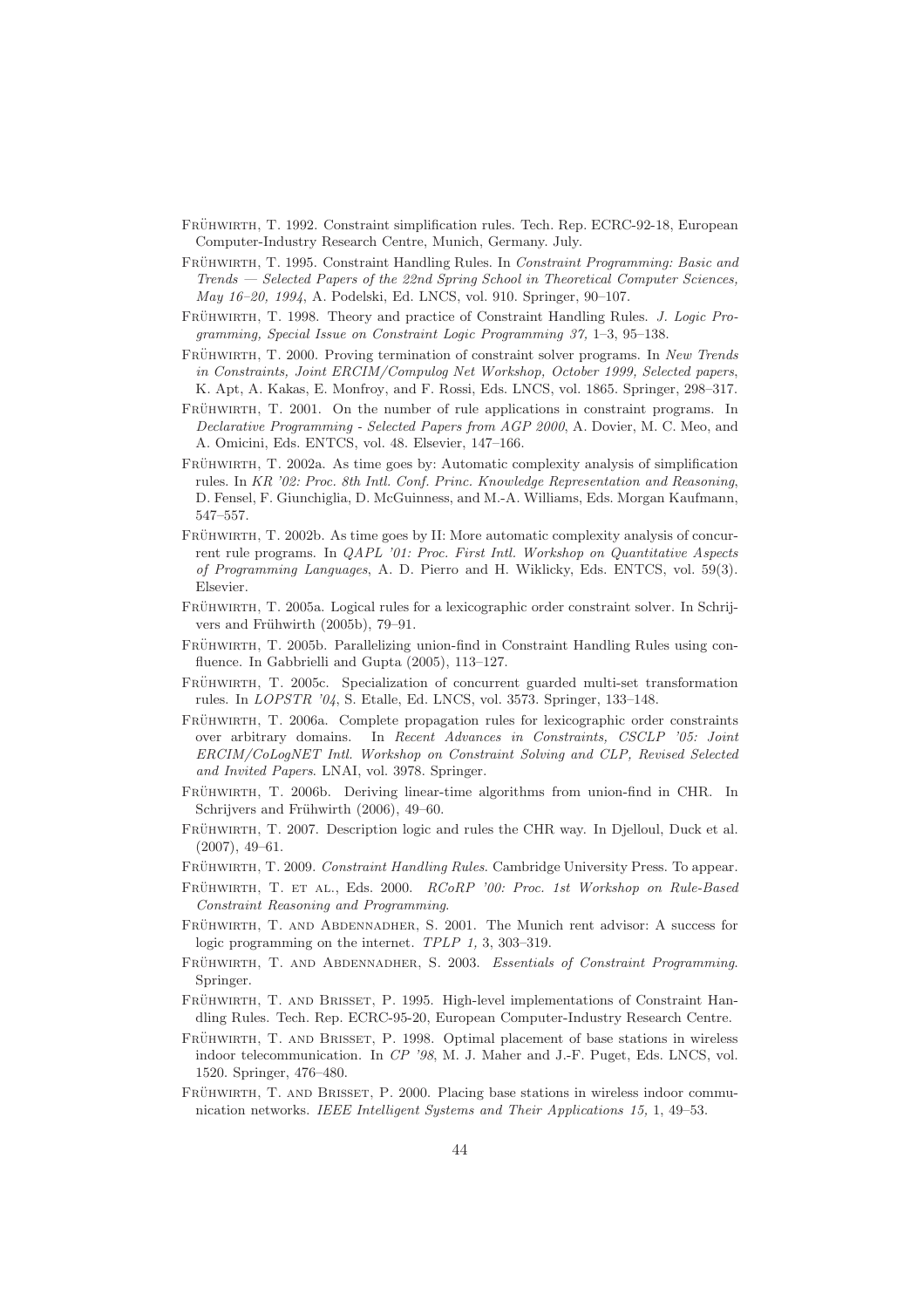- FRÜHWIRTH, T., DI PIERRO, A., AND WIKLICKY, H. 2002. Probabilistic Constraint Handling Rules. In WFLP '02: Proc. 11th Intl. Workshop on Functional and (Constraint) Logic Programming, Selected Papers, M. Comini and M. Falaschi, Eds. ENTCS, vol. 76. Elsevier.
- FRÜHWIRTH, T. AND HOLZBAUR, C. 2003. Source-to-source transformation for a class of expressive rules. In AGP '03: Joint Conf. Declarative Programming APPIA-GULP-PRODE, F. Buccafurri, Ed. 386–397.
- FRÜHWIRTH, T. AND MEISTER, M., Eds. 2004. CHR '04: 1st Workshop on Constraint Handling Rules: Selected Contributions.
- Gabbrielli, M. and Gupta, G., Eds. 2005. ICLP '05: Proc. 21st Intl. Conf. Logic Programming. LNCS, vol. 3668. Springer.
- Gabbrielli, M. and Meo, M. C. 2009. A compositional semantics for CHR. ACM TOCL 10, 2.
- Ganzinger, H. and McAllester, D. A. 2002. Logical algorithms. In Stuckey (2002), 209–223.
- Garat, D. and Wonsever, D. 2002. A constraint parser for contextual rules. In Proc. 22nd Intl. Conf. of the Chilean Computer Science Society. IEEE Computer Society, 234–242.
- Gavanelli, M., Lamma, E., Mello, P., et al. 2003. Interpreting abduction in CLP. In AGP '03: Joint Conf. Declarative Programming APPIA-GULP-PRODE, F. Buccafurri, Ed. 25–35.
- GEURTS, J., VAN OSSENBRUGGEN, J., AND HARDMAN, L. 2001. Application-specific constraints for multimedia presentation generation. In MMM '01: Proc. 8th Intl. Conf. on Multimedia Modeling. 247–266.
- GOURAUD, S.-D. AND GOTLIEB, A. 2006. Using CHRs to generate functional test cases for the Java card virtual machine. In PADL '06: Proc. 8th Intl. Symp. Practical Aspects of Declarative Languages, P. Van Hentenryck, Ed. LNCS, vol. 3819. Springer, 1–15.
- HAEMMERLÉ, R. AND FAGES, F. 2007. Abstract critical pairs and confluence of arbitrary binary relations. In RTA '07: Proc. 18th Intl. Conf. Term Rewriting and Applications. LNCS, vol. 4533. Springer.
- Hanus, M. 2006. Adding Constraint Handling Rules to Curry. In Fink, Tompits et al. (2006), 81–90.
- Hecksher, T., Nielsen, S. T., and Pigeon, A. 2002. A CHRG model of the ancient Egyptian grammar. Unpublished student project report, Roskilde University, Denmark.
- HOLZBAUR, C. AND FRÜHWIRTH, T. 1998. Constraint Handling Rules reference manual, release 2.2. Tech. Rep. TR-98-01, Österreichisches Forschungsinstitut für Artificial Intelligence, Wien.
- HOLZBAUR, C. AND FRÜHWIRTH, T. 1999. Compiling Constraint Handling Rules into Prolog with attributed variables. In PPDP '99, G. Nadathur, Ed. LNCS, vol. 1702. Springer, 117–133.
- HOLZBAUR, C. AND FRÜHWIRTH, T. 2000a. A Prolog Constraint Handling Rules compiler and runtime system. In Holzbaur and Frühwirth (2000b), 369–388.
- HOLZBAUR, C. AND FRÜHWIRTH, T., Eds. 2000b. Special Issue on Constraint Handling Rules. Journal of Applied Artificial Intelligence, vol. 14(4).
- HOLZBAUR, C., GARCÍA DE LA BANDA, M., STUCKEY, P. J., AND DUCK, G. J. 2005. Optimizing compilation of Constraint Handling Rules in HAL. In Abdennadher, Frühwirth et al. (2005), 503–531.
- KÄSER, M. AND MEISTER, M. 2006. Implementation of an F-Logic kernel in CHR. In Schrijvers and Frühwirth (2006), 33-47.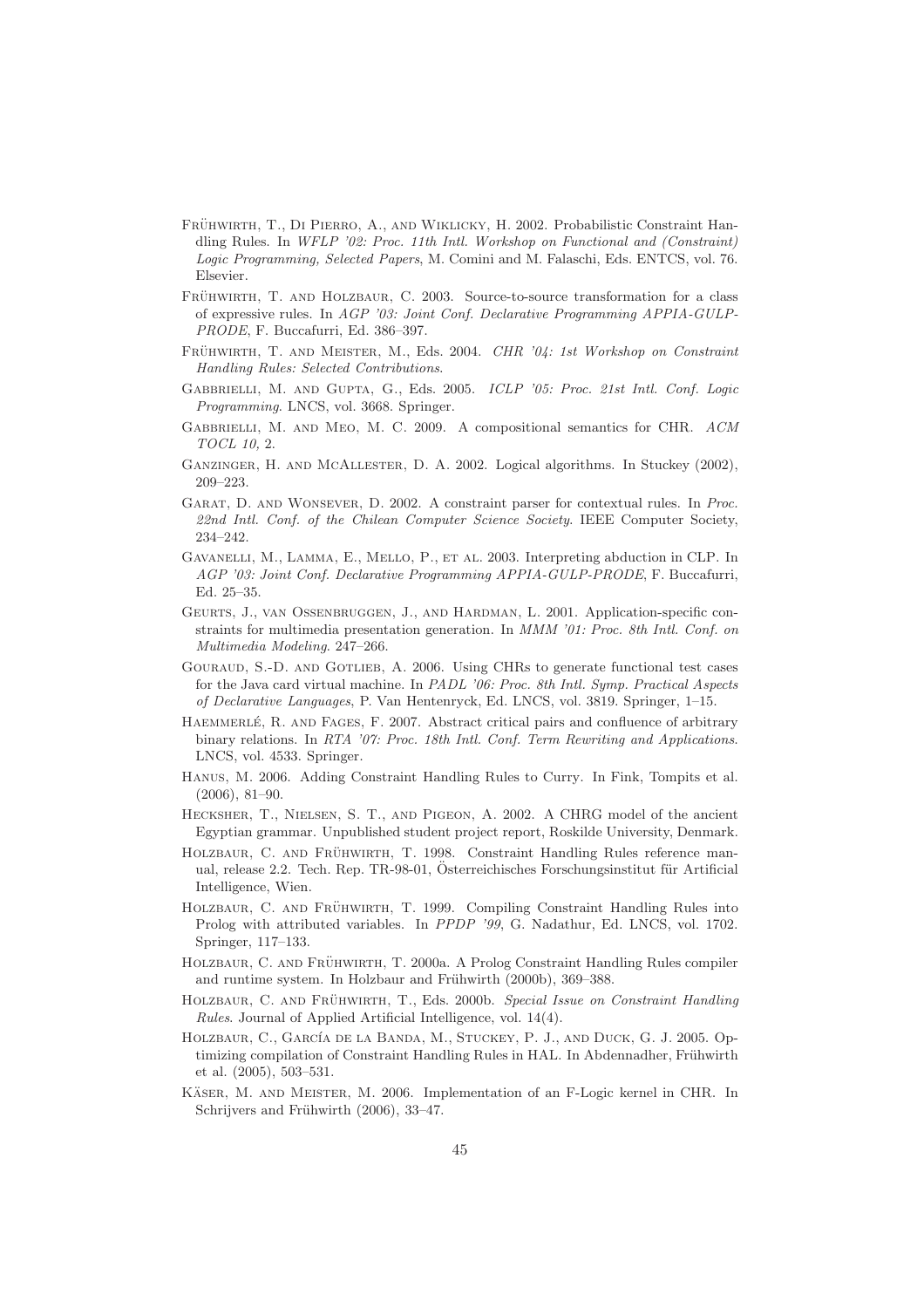- Kosmatov, N. 2006a. A constraint solver for sequences and its applications. In Proc. 2006 ACM Symp. on Applied Computing. ACM Press, 404–408.
- Kosmatov, N. 2006b. Constraint solving for sequences in software validation and verification. In INAP '05: Proc. 16th Intl. Conf. Applications of Declarative Programming and Knowledge Management. LNCS, vol. 4369. Springer, 25–37.
- KRÄMER, E. 2001. A generic search engine for a Java Constraint Kit. Diplomarbeit. Institute of Computer Science, LMU, Munich, Germany.
- Lam, E. S. and Sulzmann, M. 2006. Towards agent programming in CHR. In Schrijvers and Frühwirth  $(2006)$ , 17–31.
- Lam, E. S. and Sulzmann, M. 2007. A concurrent Constraint Handling Rules semantics and its implementation with software transactional memory. In DAMP '07: Proc. ACM SIGPLAN Workshop on Declarative Aspects of Multicore Programming. ACM Press. System's homepage at http://taichi.ddns.comp.nus.edu.sg/taichiwiki/CCHR/.
- LÖTZBEYER, H. AND PRETSCHNER, A. 2000. AUTOFOCUS on constraint logic programming. In LPSE '00: Proc. Intl. Workshop on (Constraint) Logic Programming and Software Engineering.
- Maher, M. J. 2002. Propagation completeness of reactive constraints. In Stuckey (2002), 148–162.
- Meister, M. 2006. Fine-grained parallel implementation of the preflow-push algorithm in CHR. In Fink, Tompits et al. (2006), 172–181.
- MEISTER, M., DJELLOUL, K., AND FRÜHWIRTH, T. 2006. Complexity of a CHR solver for existentially quantified conjunctions of equations over trees. In CSCLP '06: Proc. 11th Annual ERCIM Workshop on Constraint Solving and Constraint Programming, F. Azevedo et al., Eds. LNCS, vol. 4651. Springer, 139–153.
- Meister, M., Djelloul, K., and Robin, J. 2007. A unified semantics for Constraint Handling Rules in transaction logic. In LPNMR '07: Proc. 9th Intl. Conf. Logic Programming and Nonmonotonic Reasoning, C. Baral, G. Brewka, and J. S. Schlipf, Eds. LNCS, vol. 4483. Springer, 201–213.
- MENEZES, L., VITORINO, J., AND AURELIO, M. 2005. A high performance  $\text{CHR}^{\vee}$  execution engine. In Schrijvers and Frühwirth (2005b), 35–45.
- Meyer, B. 2000. A constraint-based framework for diagrammatic reasoning. In Holzbaur and Frühwirth (2000b), 327-344.
- MORAWIETZ, F. 2000. Chart parsing and constraint programming. In COLING '00: Proc. 18th Intl. Conf. on Computational Linguistics, M. Kay, Ed. Morgan Kaufmann.
- MORAWIETZ, F. AND BLACHE, P. 2002. Parsing natural languages with CHR. Unpublished Draft.
- PENN, G. 2000. Applying Constraint Handling Rules to HPSG. In Frühwirth et al. (2000).
- Pilozzi, P., Schrijvers, T., and De Schreye, D. 2007. Proving termination of CHR in Prolog: A transformational approach. In WST '07: 9th Intl. Workshop on Termination.
- Pretschner, A., Slotosch, O., Aiglstorfer, E., and Kriebel, S. 2004. Model-based testing for real. J. Software Tools for Technology Transfer (STTT) 5, 2–3, 140–157.
- RAISER, F. 2007. Graph transformation systems in CHR. In Dahl and Niemelä (2007), 240–254.
- Raiser, F. and Tacchella, P. 2007. On confluence of non-terminating CHR programs. In Djelloul, Duck et al. (2007), 63–76.
- RIBEIRO, C., ZÚQUETE, A., FERREIRA, P., AND GUEDES, P. 2000. Security policy consistency. In Frühwirth et al. (2000).
- Ringwelski, G. and Schlenker, H. 2000a. Type inference in CHR programs for the composition of constraint systems. In WLP '00: Proc. 15th Workshop on Logic Programming, S. Abdennadher, U. Geske, and D. Seipel, Eds. 137–146.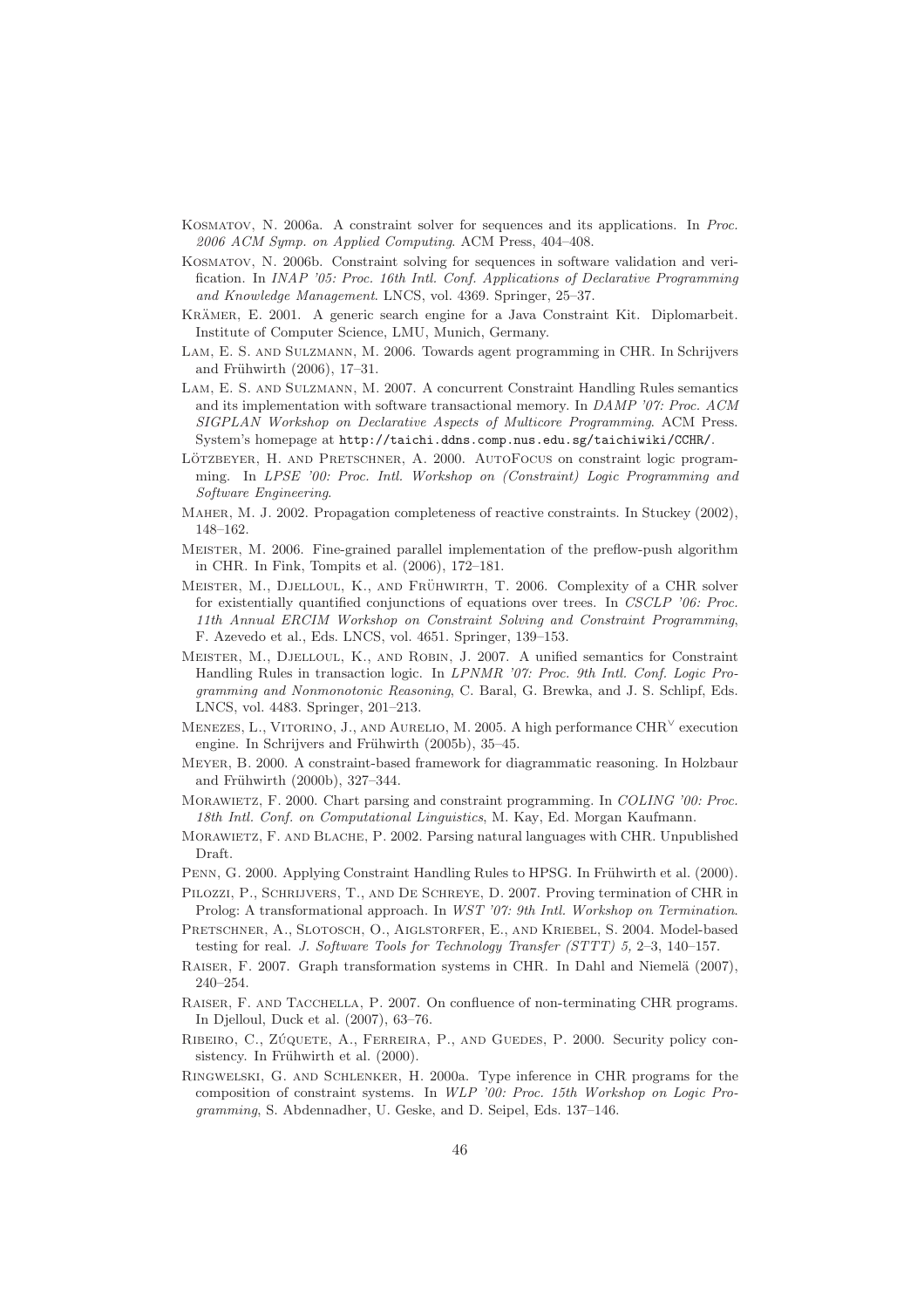- Ringwelski, G. and Schlenker, H. 2000b. Using typed interfaces to compose CHR programs. In RCoRP '00(bis): Proc. 2nd Workshop on Rule-Based Constraint Reasoning and Programming, T. Frühwirth et al., Eds.
- Robin, J. and Vitorino, J. 2006. ORCAS: Towards a CHR-based model-driven framework of reusable reasoning components. In Fink, Tompits et al. (2006), 192–199.
- Robin, J., Vitorino, J., and Wolf, A. 2007. Constraint programming architectures: Review and a new proposal. J. UCS 13, 6, 701–720.
- Sarna-Starosta, B. and Ramakrishnan, C. 2007. Compiling Constraint Handling Rules for efficient tabled evaluation. In PADL '07: Proc. 9th Intl. Symp. Practical Aspects of Declarative Languages, M. Hanus, Ed. LNCS, vol. 4354. Springer, 170–184. System's homepage at http://www.cse.msu.edu/∼bss/chr d.
- Sarna-Starosta, B. and Schrijvers, T. 2007. Indexing techniques for CHR based on program transformation. Tech. Rep. CW 500, K.U.Leuven, Dept. Comp. Sc. Aug.
- Schiffel, S. and Thielscher, M. 2007. Fluxplayer: A successful general game player. In AAAI '07: Proc. 22nd AAAI Conf. Artificial Intelligence. AAAI Press, 1191–1196.
- SCHMAUSS, M. 1999. An implementation of CHR in Java. Diplomarbeit. Institute of Computer Science, LMU, Munich, Germany.
- SCHRIJVERS, T. 2004. Jmmsolve: A generative java memory model implemented in Prolog and CHR. In Demoen and Lifschitz (2004), 475–476.
- SCHRIJVERS, T. 2005. Analyses, optimizations and extensions of Constraint Handling Rules. Ph.D. thesis, K.U.Leuven, Leuven, Belgium.
- SCHRIJVERS, T. AND BRUYNOOGHE, M. 2006. Polymorphic algebraic data type reconstruction. In PPDP '06, A. Bossi and M. Maher, Eds. ACM Press, 85–96.
- SCHRIJVERS, T. AND DEMOEN, B. 2004a. Antimonotony-based delay avoidance for CHR. Tech. Rep. CW 385, K.U.Leuven, Dept. Comp. Sc. July.
- Schrijvers, T. and Demoen, B. 2004b. The K.U.Leuven CHR system: Implementation and application. In Frühwirth and Meister  $(2004)$ , 8–12. System's homepage at http://www.cs.kuleuven.be/∼toms/CHR/.
- SCHRIJVERS, T., DEMOEN, B., DUCK, G. J., STUCKEY, P. J., AND FRÜHWIRTH, T. 2006. Automatic implication checking for CHR constraints. In RULE '05: 6th Intl. Workshop on Rule-Based Programming. ENTCS, vol. 147(1). Elsevier, 93–111.
- SCHRIJVERS, T. AND FRÜHWIRTH, T. 2005a. Analysing the CHR implementation of unionfind. In Wolf, Frühwirth et al.  $(2005)$ , 135–146.
- SCHRIJVERS, T. AND FRÜHWIRTH, T., Eds. 2005b. CHR '05: Proc. 2nd Workshop on Constraint Handling Rules. K.U.Leuven, Dept. Comp. Sc., Technical report CW 421.
- SCHRIJVERS, T. AND FRÜHWIRTH, T., Eds. 2006. CHR '06: Proc. 3rd Workshop on Constraint Handling Rules. K.U.Leuven, Dept. Comp. Sc., Technical report CW 452.
- SCHRIJVERS, T. AND FRÜHWIRTH, T. 2006. Optimal union-find in Constraint Handling Rules. TPLP 6, 1–2, 213–224.
- SCHRIJVERS, T., STUCKEY, P. J., AND DUCK, G. J. 2005. Abstract interpretation for Constraint Handling Rules. In PPDP '05, P. Barahona and A. Felty, Eds. ACM Press, 218–229.
- SCHRIJVERS, T. AND WARREN, D. S. 2004. Constraint Handling Rules and tabled execution. In Demoen and Lifschitz (2004), 120–136.
- Schrijvers, T., Warren, D. S., and Demoen, B. 2003. CHR for XSB. In CICLOPS '03: Proc. 3rd Intl. Colloq. on Implementation of Constraint and Logic Programming Systems, R. Lopes and M. Ferreira, Eds. University of Porto, Portugal, Dept. Comp. Sc., Technical report DCC-2003-05. 7–20.
- Schrijvers, T., Wielemaker, J., and Demoen, B. 2005. Poster: Constraint Handling Rules for SWI-Prolog. In Wolf, Frühwirth et al. (2005).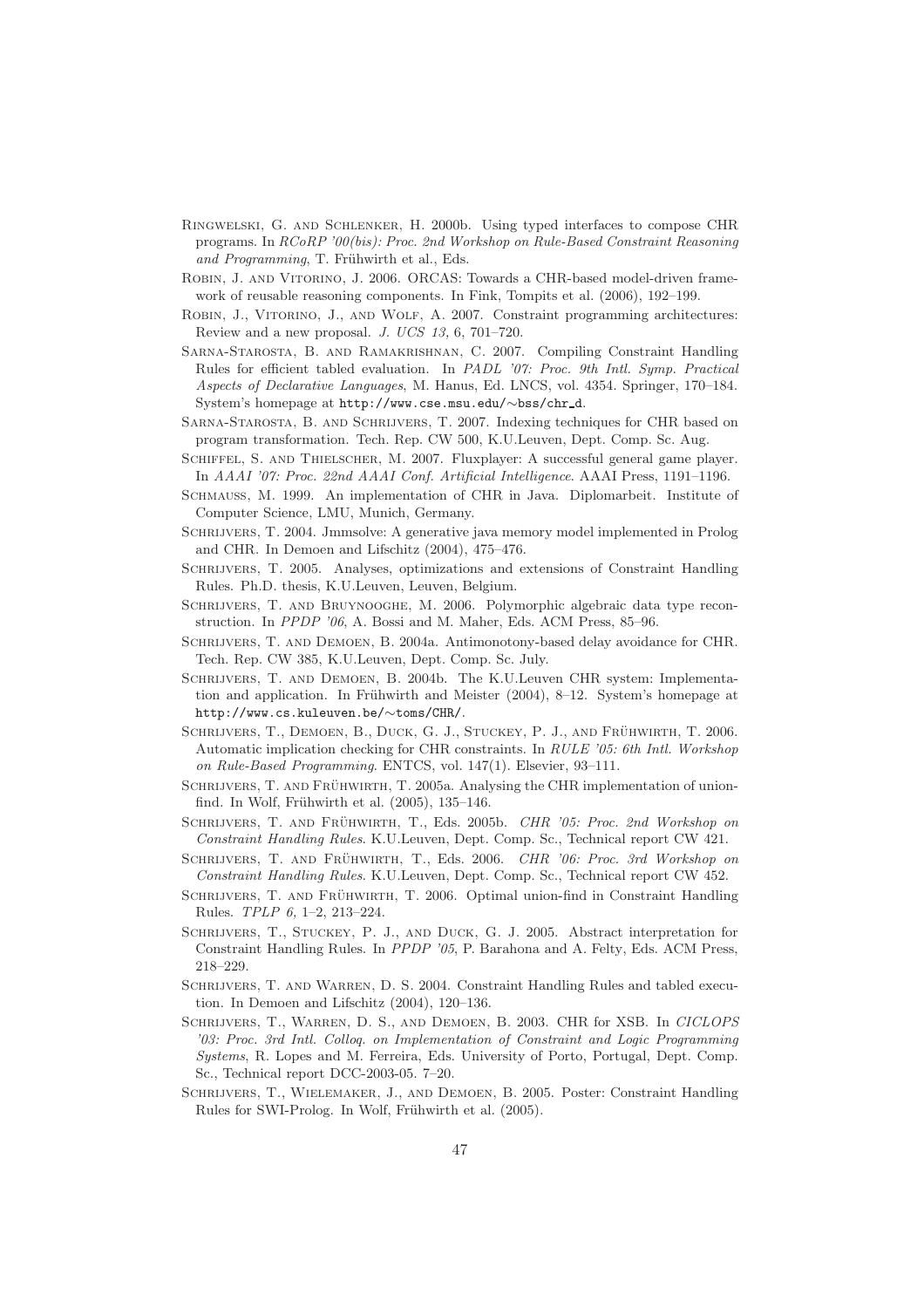- Schrijvers, T., Zhou, N.-F., and Demoen, B. 2006. Translating Constraint Handling Rules into Action Rules. In Schrijvers and Frühwirth (2006), 141–155.
- Schumann, E. T. 2002. A literate programming system for logic programs with constraints. In WFLP '02: Proc. 11th Intl. Workshop on Functional and (Constraint) Logic Programming, M. Comini and M. Falaschi, Eds. University of Udine, Research Report UDMI/18/2002/RR.
- SCIENTIFIC SOFTWARE & SYSTEMS LTD. 2008. Company Profile: Solving problems with proven solutions. Available at http://www.sss.co.nz/.
- SEITZ, C., BAUER, B., AND BERGER, M. 2002. Planning and scheduling in multi agent systems using Constraint Handling Rules. In IC-AI '02: Proc. Intl. Conf. Artificial Intelligence. CSREA Press.
- Shigeta, Y., Akama, K., Mabuchi, H., and Koike, H. 2006. Converting Constraint Handling Rules to Equivalent Transformation Rules. JACIII 10, 3, 339–348.
- SIMÕES, H. AND FLORIDO, M. 2004. TypeTool: A type inference visualization tool. In WFLP '04: Proc. 13th Intl. Workshop on Functional and (Constraint) Logic Programming, H. Kuchen, Ed. RWTH Aachen, Dept. Comp. Sc., Technical report AIB-2004-05. 48–61.
- Sneyers, J., Schrijvers, T., and Demoen, B. 2005. Guard and continuation optimization for occurrence representations of CHR. In Gabbrielli and Gupta (2005), 83–97.
- Sneyers, J., Schrijvers, T., and Demoen, B. 2006a. Dijkstra's algorithm with Fibonacci heaps: An executable description in CHR. In Fink, Tompits et al. (2006), 182–191.
- Sneyers, J., Schrijvers, T., and Demoen, B. 2006b. Memory reuse for CHR. In Etalle and Truszczynski (2006), 72–86.
- Sneyers, J., Schrijvers, T., and Demoen, B. 2009. The computational power and complexity of Constraint Handling Rules. ACM TOPLAS 31, 2.
- Sneyers, J., Van Weert, P., and Schrijvers, T. 2007. Aggregates for Constraint Handling Rules. In Djelloul, Duck et al. (2007), 91–105.
- STUCKEY, P. J., Ed. 2002. ICLP '02: Proc. 18th Intl. Conf. Logic Programming. LNCS, vol. 2401. Springer.
- Stuckey, P. J. and Sulzmann, M. 2005. A theory of overloading. ACM TOPLAS 27, 6, 1216–1269.
- Sulzmann, M., Duck, G. J., Peyton-Jones, S., and Stuckey, P. J. 2007. Understanding functional dependencies via Constraint Handling Rules. J. Functional Prog. 17, 1, 83–129.
- Sulzmann, M. and Lam, E. S. 2007a. Compiling Constraint Handling Rules with lazy and concurrent search techniques. In Djelloul, Duck et al. (2007), 139–149.
- Sulzmann, M. and Lam, E. S. 2007b. Haskell Join Rules. In IFL '07: 19th Intl. Symp. Implementation and Application of Functional Languages, O. Chitil, Ed. 195–210.
- Sulzmann, M., Schrijvers, T., and Stuckey, P. J. 2006. Principal type inference for GHC-style multi-parameter type classes. In APLAS '06: Proc. 4th Asian Symp. on Programming Languages and Systems, N. Kobayashi, Ed. LNCS, vol. 4279. Springer, 26–43.
- Sulzmann, M., Wazny, J., and Stuckey, P. J. 2005. Constraint abduction and constraint handling rules. In Schrijvers and Frühwirth  $(2005b)$ , 63–78.
- Tacchella, P., Gabbrielli, M., and Meo, M. C. 2007. Unfolding in CHR. In PPDP '07, M. Leuschel and A. Podelski, Eds. ACM Press, 179–186.
- Thielscher, M. 2002. Reasoning about actions with CHRs and finite domain constraints. In Stuckey (2002), 70–84.